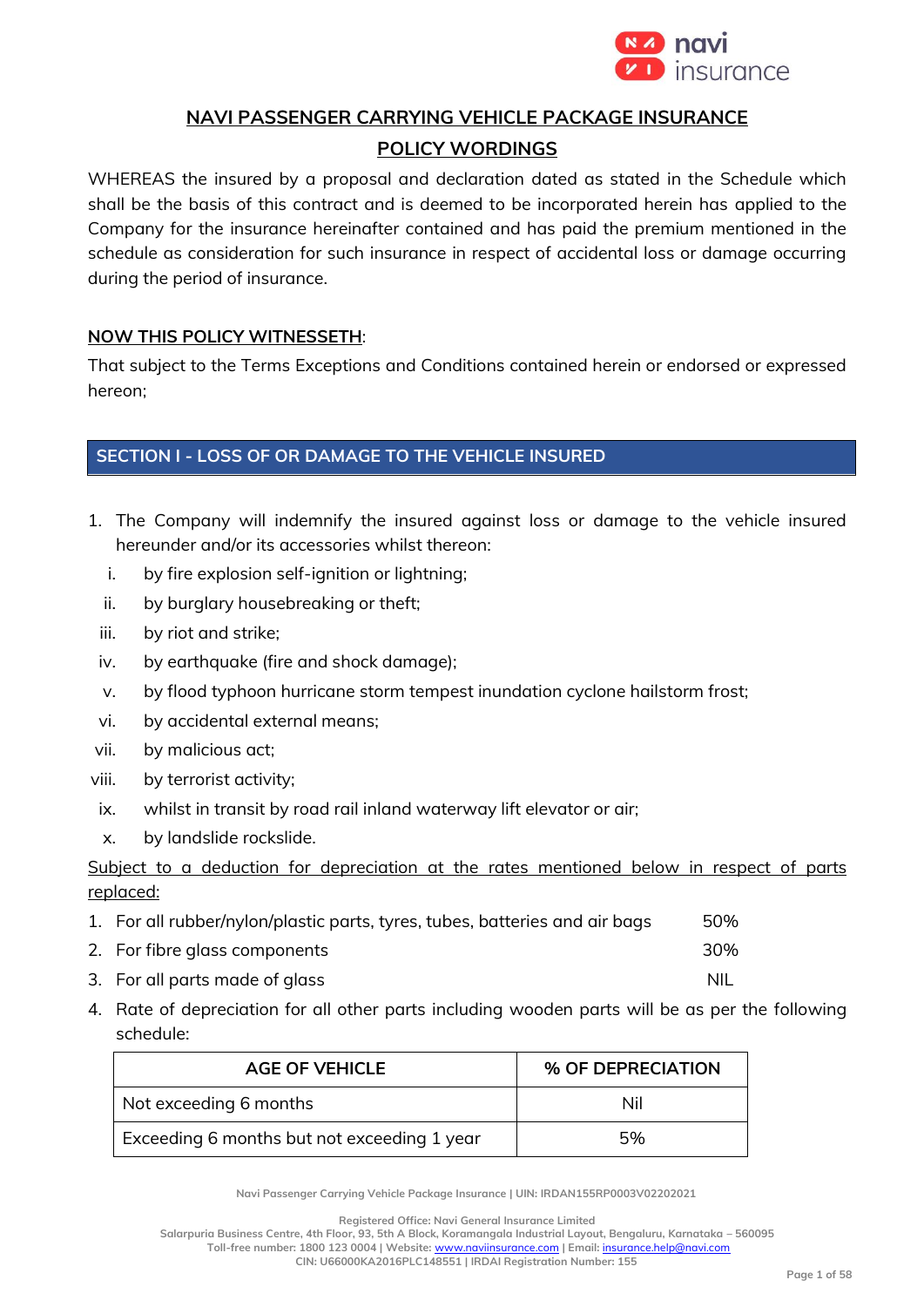

| Exceeding 1 year but not exceeding 2 years   | 10% |
|----------------------------------------------|-----|
| Exceeding 2 years but not exceeding 3 years  | 15% |
| Exceeding 3 years but not exceeding 4 years  | 25% |
| Exceeding 4 years but not exceeding 5 years  | 35% |
| Exceeding 5 years but not exceeding 10 years | 40% |
| Exceeding 10 years                           | 50% |

Rate of Depreciation for Painting: In the case of painting, the depreciation rate of 50% shall be applied only on the material cost of total painting charges. In case of a consolidated bill for painting charges, the material component shall be considered as 25% of total painting charges for the purpose of applying the depreciation.

- 2. The Company shall not be liable to make any payment in respect of
	- a) consequential loss, depreciation, wear and tear, mechanical or electrical breakdown, failures or breakages nor for damage caused by overloading or strain of the insured vehicle nor for loss of or damage to accessories by burglary, housebreaking or theft unless such insured vehicle is stolen at the same time.
	- b) damage to Tyres and Tubes unless the vehicle insured is damaged at the same time in which case the liability of the company shall be limited to 50% of the cost of replacement.
	- c) any accidental loss or damage suffered whilst the insured or any person driving with the knowledge and consent of the insured is under the influence of intoxicating liquor or drugs.
- 3. In the event of the vehicle being disabled by reason of loss or damage covered under this Policy the Company will bear the reasonable cost of protection and removal to the nearest repairer and re-delivery to the insured but not exceeding Rs. 750/- for three wheeled vehicle, Rs. 1500/- for taxis and Rs.2500/- for other commercial vehicle in respect of any one accident.
- 4. The insured may authorise the repair of the vehicle necessitated by loss or damage for which the company may be liable under this Policy provided that:
	- a) the estimated cost of such repair including replacements does not exceed Rs.500/-
	- b) the Company is furnished forthwith with a detailed estimate of the cost of repairs; and
	- c) the insured shall give the Company every assistance to see that such repair is necessary, and the charges are reasonable.

## SUM INSURED – INSURED'S DECLARED VALUE (IDV)

The Insured's Declared Value (IDV) of the vehicle will be deemed to be the 'SUM INSURED' for the purpose of this policy which is fixed at the commencement of each policy period for the insured vehicle.

**Navi Passenger Carrying Vehicle Package Insurance | UIN: IRDAN155RP0003V02202021**

**Registered Office: Navi General Insurance Limited**

**Salarpuria Business Centre, 4th Floor, 93, 5th A Block, Koramangala Industrial Layout, Bengaluru, Karnataka – 560095 Toll-free number: 1800 123 0004 | Website:** [www.naviinsurance.com](http://www.naviinsurance.com/) **| Email:** [insurance.help@navi.com](mailto:insurance.help@navi.com)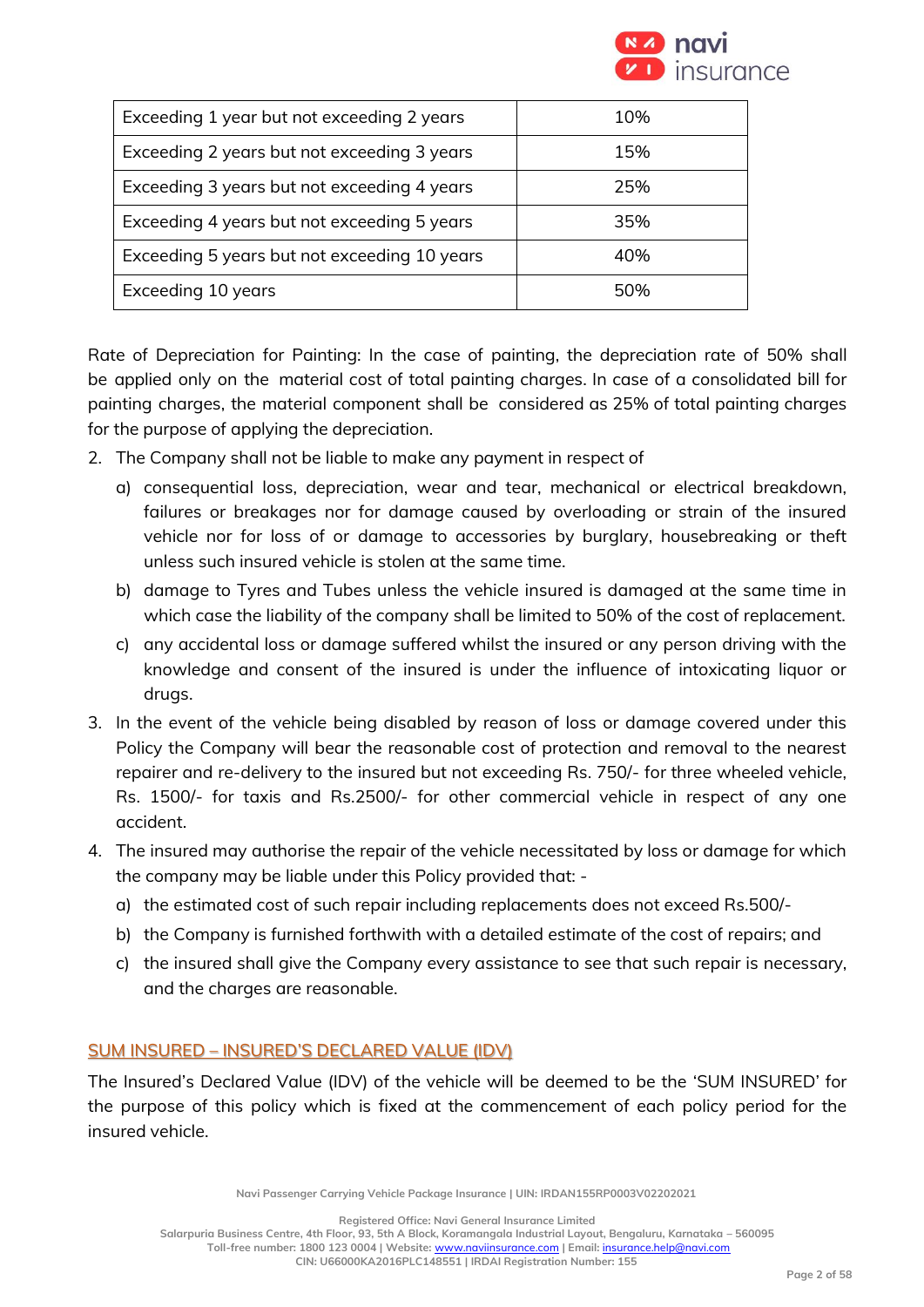

The IDV of the vehicle (and accessories if any fitted to the vehicle) is to be fixed on the basis of the manufacturer's listed selling price of the brand and model as the insured vehicle at the commencement of insurance/renewal and adjusted for depreciation (as per schedule below).

The schedule of age-wise depreciation as shown below is applicable for the purpose of Total Loss/Constructive Total Loss (TL/CTL) claims only.

| <b>AGE OF THE VEHICLE</b>                          | % OF DEPRECIATION FOR FIXING IDV |
|----------------------------------------------------|----------------------------------|
| Not exceeding 6 months                             | 5%                               |
| <b>Exceeding 6 months but not exceeding 1 year</b> | 15%                              |
| Exceeding 1 year but not exceeding 2 years         | 20%                              |
| Exceeding 2 years but not exceeding 3 years        | 30%                              |
| Exceeding 3 years but not exceeding 4 years        | 40%                              |
| Exceeding 4 years but not exceeding 5 years        | 50%                              |

## **THE SCHEDULE OF DEPRECIATION FOR FIXING IDV OF THE VEHICLE**

IDV of vehicles beyond 5 years of age and of obsolete models of the vehicles (i.e. models which the manufacturers have discontinued to manufacture) is to be determined on the basis of an understanding between the insurer and the insured.

IDV will be treated as the "Market Value" throughout the policy period without any further depreciation for the purpose of Total Loss (TL) / Constructive Total Loss (CTL) claims

The insured vehicle will be treated as a CTL if the aggregate cost of retrieval and / or repair of the vehicle, subject to terms and conditions of the policy, exceeds 75% of the IDV of the vehicle.

## **SECTION II - LIABILITY TO THIRD PARTIES**

- **1.** Subject to the limits of liability as laid down in the Schedule hereto the Company will indemnify the insured in the event of an accident caused by or arising out of the use of the vehicle against all sums including claimant's cost and expenses which the insured shall become legally liable to pay in respect of
	- i) death of or bodily injury to any person caused by or arising out of the use (including the loading and/or unloading) of the vehicle.
	- ii) damage to property caused by the use (including the loading and/or unloading) of the vehicle.

## **PROVIDED ALWAYS THAT:-**

a) The Company shall not be liable in respect of death, injury damage caused or arising beyond the limits of any carriage way or thoroughfare in connection with the bringing of

**Navi Passenger Carrying Vehicle Package Insurance | UIN: IRDAN155RP0003V02202021**

**Registered Office: Navi General Insurance Limited**

**Salarpuria Business Centre, 4th Floor, 93, 5th A Block, Koramangala Industrial Layout, Bengaluru, Karnataka – 560095 Toll-free number: 1800 123 0004 | Website:** [www.naviinsurance.com](http://www.naviinsurance.com/) **| Email:** [insurance.help@navi.com](mailto:insurance.help@navi.com)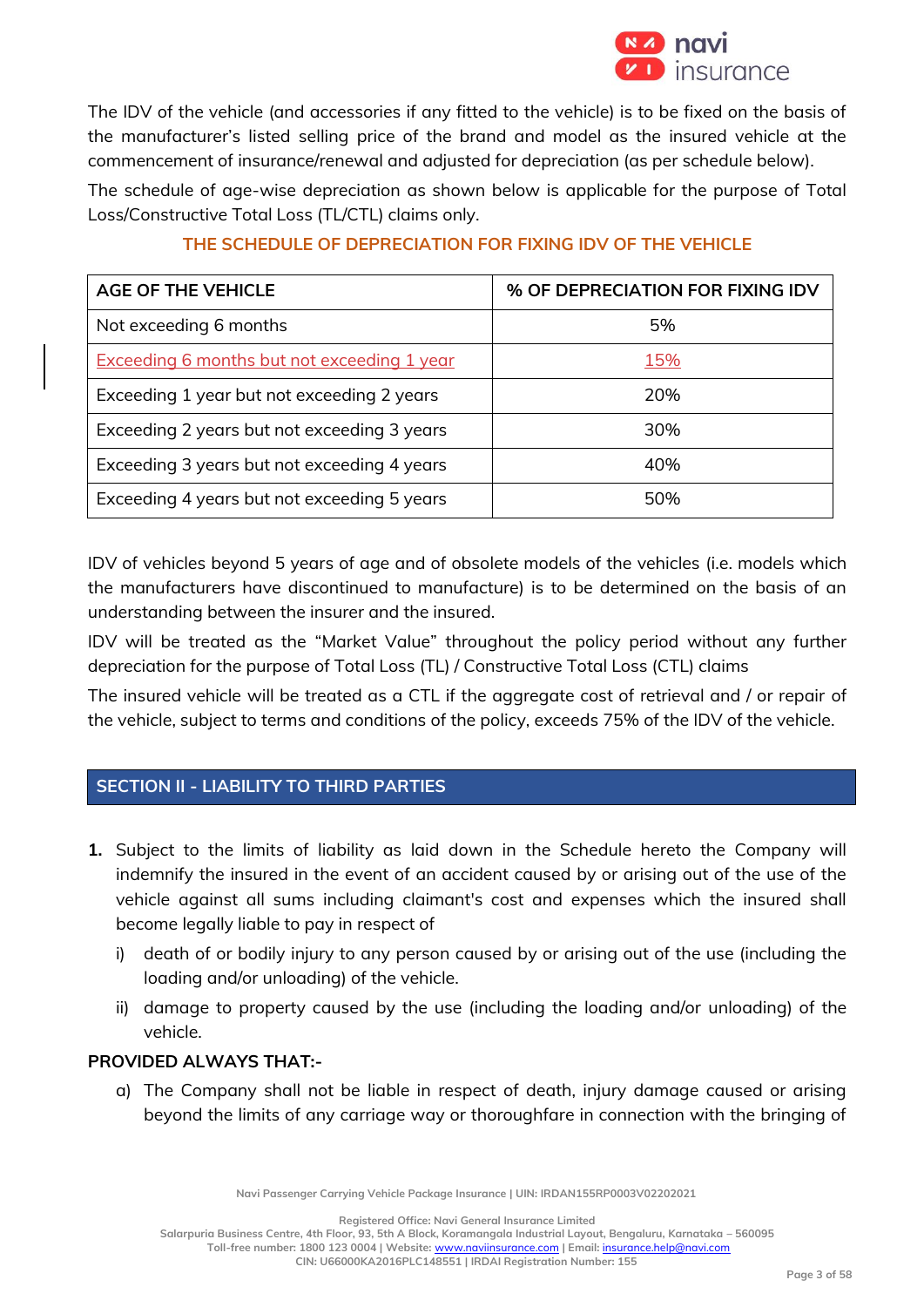

the load to the insured vehicle for loading thereon or the taking away of the load from the insured vehicle after unloading there from.

- b) Except so far as is necessary to meet the requirements of the Motor Vehicle Act the Company shall not be liable in respect of death or bodily injury to any person in the employment of the insured arising out of and in the course of such employment.
- c) Except so far as is necessary to meet the requirements of the Motor Vehicle Act in relation to the liability under the Workmen's Compensation Act 1923 the Company shall not be liable in respect of death or bodily injury to any person (other than a passenger carried by reason of or in pursuance of a contract of employment) being carried in or upon entering or mounting or alighting from the insured vehicle at the time of occurrence of the event out of which any claim arises.
- d) The Company shall not be liable in respect of damage to property belonging to or held in trust by or in the custody of the insured or a member of the insured's household or being conveyed by the insured vehicle.
- e) The Company shall not be liable in respect of damage to any bridge and/or viaduct and/or to any road and/or anything beneath by vibration or by the weight of the insured vehicle and/or load carried by the insured vehicle.
- f) Except so far as is necessary to meet the requirements of the Motor Vehicles Act the Company shall not be liable in respect of death and/or bodily injury to any person(s) who is/are not employee(s) of the insured and not being carried for hire or reward, other than owner of the goods or representative of the owner of goods being carried in or upon or entering or mounting or alighting from the insured vehicle described in the Schedule of this Policy.
- **2.** The Company will pay all costs and expenses incurred with its written consent.
- **3.** In terms of and subject to the limitations of the indemnity granted by this section to the insured the Company will indemnify any driver who is driving the insured vehicle on the insured's order or with insured's permission provided that such driver shall as though he/she were the insured observe fulfil and be subject to the terms exceptions and conditions of this policy in so far as they apply.
- **4.** The Company may at its own option

a. Arrange for representation at any Inquest or Fatal Inquiry in respect of any death which may be the subject of indemnity under this section; and

b. Undertake the defence of proceedings in any court of Law in respect of any act or alleged offence causing or relating to any event which may be the subject of indemnity under this section.

**5.** In the event of the death of any person entitled to indemnity under this policy the Company will in respect of the liability incurred by such person indemnify his/her personal representative(s) in terms of and subject to the limitations of this policy provided that such personal representative(s) shall as though they were the insured observe fulfil and be subject to the terms exceptions and conditions of this policy in so far as they apply.

**Navi Passenger Carrying Vehicle Package Insurance | UIN: IRDAN155RP0003V02202021**

**Registered Office: Navi General Insurance Limited**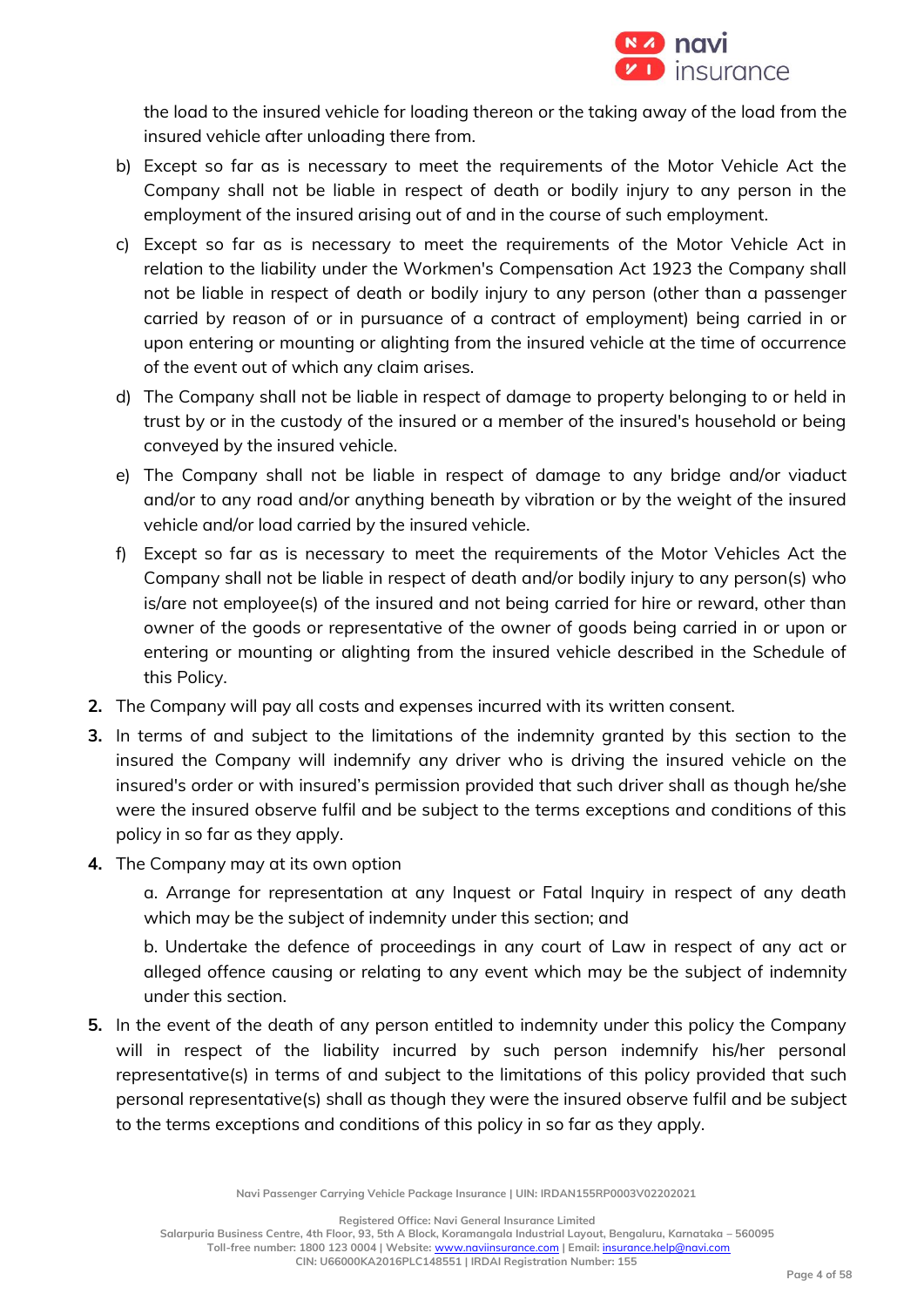

#### **SECTION III - TOWING DISABLED VEHICLES**

The policy shall be operative whilst the insured vehicle is being used for the purpose of towing any one disabled mechanically propelled vehicle and the indemnity provided by Section II of this policy shall subject to its terms and limitations be extended to apply in respect of liability in connection with such towed vehicle;

### **PROVIDED ALWAYS THAT:-**

- a) such towed vehicle is not towed for reward
- b) the Company shall not be liable by reason of this section of this policy in respect of damage to such towed vehicle or property being conveyed thereby.

### **SECTION IV – PERSONAL ACCIDENT COVER FOR OWNER-DRIVER**

Subject otherwise to the terms exceptions conditions and limitations of this policy, the Company undertakes to pay compensation as per the following scale for bodily injury/ death sustained by the owner-driver of the vehicle in direct connection with the vehicle insured or whilst mounting into/dismounting from or traveling in the insured vehicle as a co-driver, caused by violent accidental external and visible means which independent of any other cause shall within six calendar months of such injury result in:

| <b>NATURE OF INJURY</b>                                                          | <b>SCALE OF COMPENSATION</b> |
|----------------------------------------------------------------------------------|------------------------------|
| (i) Death                                                                        | 100%                         |
| (ii) Loss of two limbs or sight of two eyes or one limb<br>and sight of one eye. | 100%                         |
| (iii) Loss of one limb or sight of one eye                                       | 50%                          |
| (iv) Permanent total disablement from injuries other<br>than named above.        | 100%                         |

#### **PROVIDED ALWAYS THAT:-**

- 1) the compensation shall be payable under only one of the items (i) to (iv) above in respect of the owner-driver arising out of any one occurrence and the total liability of the insurer shall not in the aggregate exceed the sum of Rs. 15 lakhs during any one period of insurance.
- $\frac{2}{2}$  no compensation shall be payable in respect of death or bodily injury directly or indirectly wholly or in part arising or resulting from or traceable to (a) intentional self-injury suicide or attempted
- 3)2) suicide physical defect or infirmity or (b) an accident happening whilst such person is under the influence of intoxicating liquor or drugs.

**Navi Passenger Carrying Vehicle Package Insurance | UIN: IRDAN155RP0003V02202021**

**Registered Office: Navi General Insurance Limited**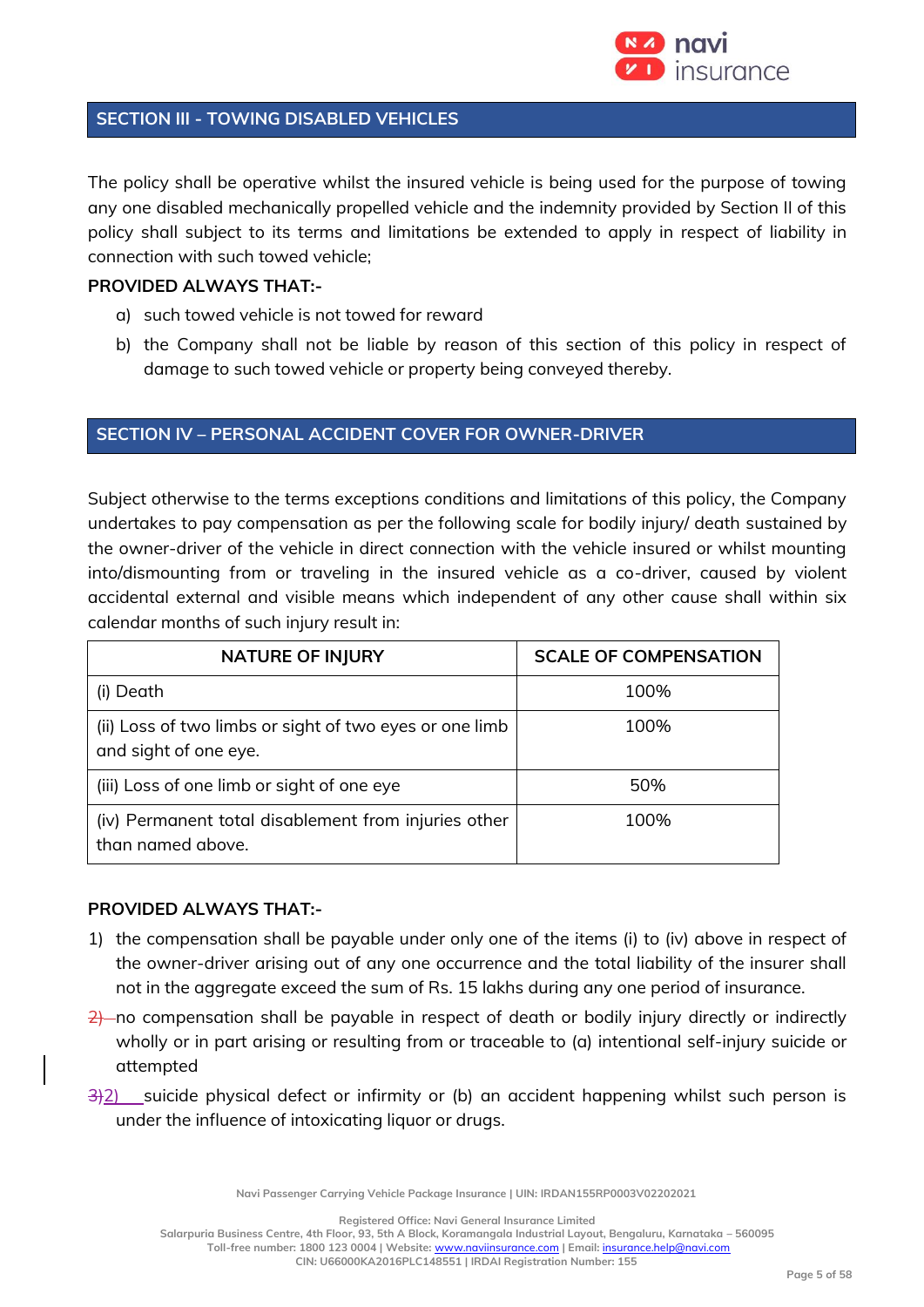

- 4)3) Such compensation shall be payable directly to the insured or to his/her legal representatives whose receipt shall be the full discharge in respect of the injury to the insured.
- 5)4) This cover is subject to
	- a) the owner-driver is the registered owner of the vehicle insured herein;
	- b) (d) the owner-driver is the insured named in this policy.
	- c) (e) the owner-driver holds an effective driving license, in accordance with the provisions of Rule 3 of the Central Motor Vehicles Rules, 1989, at the time of the accident

#### AVOIDANCE OF CERTAIN TERMS AND RIGHT OF RECOVERY

Nothing in this policy or any endorsement hereon shall affect the right of any person indemnified by this policy or any other person to recover an amount under or by virtue of the provisions of the Motor Vehicles Act, 1988.

But the insured shall repay to the Company all sums paid by the Company which the Company would not have been liable to pay but for the said provision.

#### GENERAL EXCEPTIONS

The Company shall not be liable under this policy in respect of

- (1) any accidental loss or damage and/or liability caused sustained or incurred outside the geographical area;
- (2) any claim arising out of any contractual liability;
- (3) any accidental loss damage and/or liability caused sustained or incurred whilst the vehicle insured herein is
	- (a) being used otherwise than in accordance with the  $\frac{1}{2}\pi$ Limitations as to Use<sup> $\frac{1}{2}$ </sup>

or

(b) being driven by or is for the purpose of being driven by him/her in the charge of any person other than a Driver as stated in the Driver's Clause.

(4) (a) any accidental loss or damage to any property whatsoever or any loss or expense whatsoever resulting or arising there from or any consequential loss.

(b) any liability of whatsoever nature directly or indirectly caused by or contributed to by or arising from ionising radiations or contamination by radioactivity from any nuclear fuel or from any nuclear waste from the combustion of nuclear fuel. For the purposes of this exception combustion shall include any self-sustaining process of nuclear fission.

- (5) any accidental loss damage or liability directly or indirectly caused by or contributed to by or arising from nuclear weapons material.
- (6) any accidental loss damage/liability directly or indirectly or proximately or remotely occasioned by contributed to by or traceable to or arising out of or in connection with war, invasion, the act of foreign enemies, hostilities or warlike operations (whether before or after declaration of war), civil war, mutiny, rebellion, military or usurped power or by any direct or indirect consequences of any of the said occurrences and in the event of any claim hereunder the insured shall prove that the accidental loss damage and/or liability arose independently

**Navi Passenger Carrying Vehicle Package Insurance | UIN: IRDAN155RP0003V02202021**

**Registered Office: Navi General Insurance Limited**

**Salarpuria Business Centre, 4th Floor, 93, 5th A Block, Koramangala Industrial Layout, Bengaluru, Karnataka – 560095 Toll-free number: 1800 123 0004 | Website:** [www.naviinsurance.com](http://www.naviinsurance.com/) **| Email:** [insurance.help@navi.com](mailto:insurance.help@navi.com)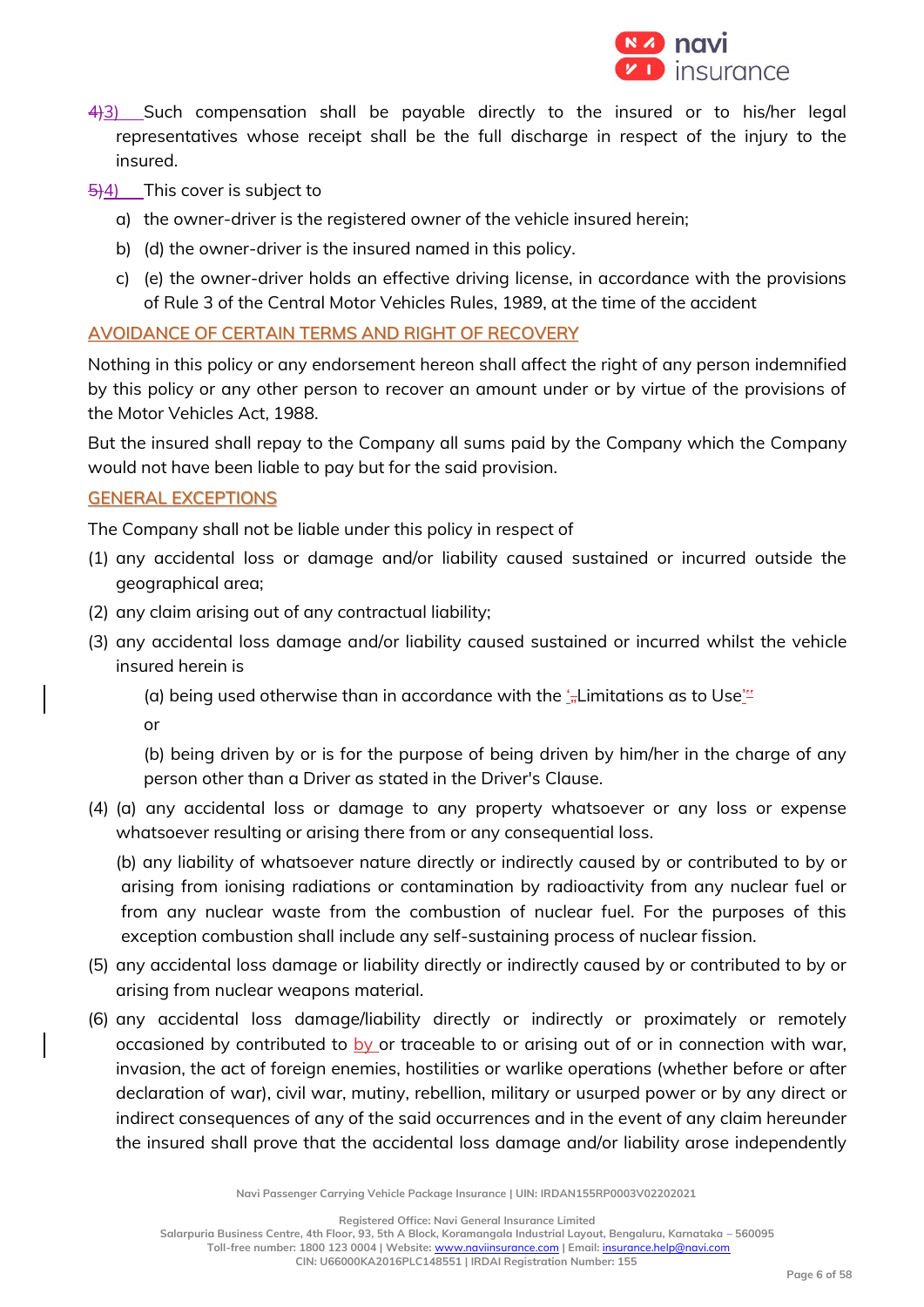

of and was in no way connected with or occasioned by or contributed to or traceable to any of the said occurrences or any consequences thereof and in default of such proof, the Company shall not be liable to make any payment in respect of such a claim.

#### **DEDUCTIBLE**

The Company shall not be liable for each and every claim under Section -1 (loss of or damage to the vehicle insured) of this Policy in respect of the deductible stated in the schedule.

### **CONDITIONS**

This policy and the schedule shall be read together and any word or expression to which a specific meaning has been attached in any part of this policy or of the schedule shall bear the same meaning wherever it may appear.

- 1. Notice shall be given in writing to the Company immediately upon the occurrence of any accidental loss or damage and in the event of any claim and thereafter the insured shall give all such information and assistance as the Company shall require. Every letter claim writ summons and/or process or copy thereof shall be forwarded to the Company immediately on receipt by the insured. Notice shall also be given in writing to the Company immediately the insured shall have knowledge of any impending prosecution Inquest or Fatal Inquiry in respect of any occurrence which may give rise to a claim under this policy. In case of theft or criminal act which may be the subject of a claim under this policy the insured shall give immediate notice to the police and co-operate with the company in securing the conviction of the offender.
- 2. No admission offer promise payment or indemnity shall be made or given by or on behalf of the insured without the written consent of the Company which shall be entitled if it so desires to take over and conduct in the name of the insured the defence or settlement of any claim or to prosecute in the name of the insured for its own benefit any claim for indemnity or damages or otherwise and shall have full discretion in the conduct of any proceedings or in the settlement of any claim and the insured shall give all such information and assistance as the Company may require.
- 3. At any time after the happening of any event giving rise to a claim under Section II of this Policy the Company may pay to the insured the full amount of the Company's liability under the Section and relinquish the conduct of any defence settlement or proceedings and the Company shall not be responsible for any damage alleged to have been caused to the insured in consequence of any alleged action or omission of the Company in connection with such defence settlement or proceedings or of the Company relinquishing such conduct; nor shall the Company be liable for any costs or expenses whatsoever incurred by the insured or any claimant or other person after the Company shall have relinquished such conduct.
- 4. The Company may at its own option repair reinstate or replace the vehicle insured or part thereof and/or its accessories or may pay in cash the amount of the loss or damage and the liability of the Company shall not exceed:
	- (a) for total loss / constructive total loss of the vehicle the Insured's Declared Value (IDV) of the vehicle (including accessories thereon) as specified in the Schedule less the value of the wreck.

**Navi Passenger Carrying Vehicle Package Insurance | UIN: IRDAN155RP0003V02202021**

**Registered Office: Navi General Insurance Limited**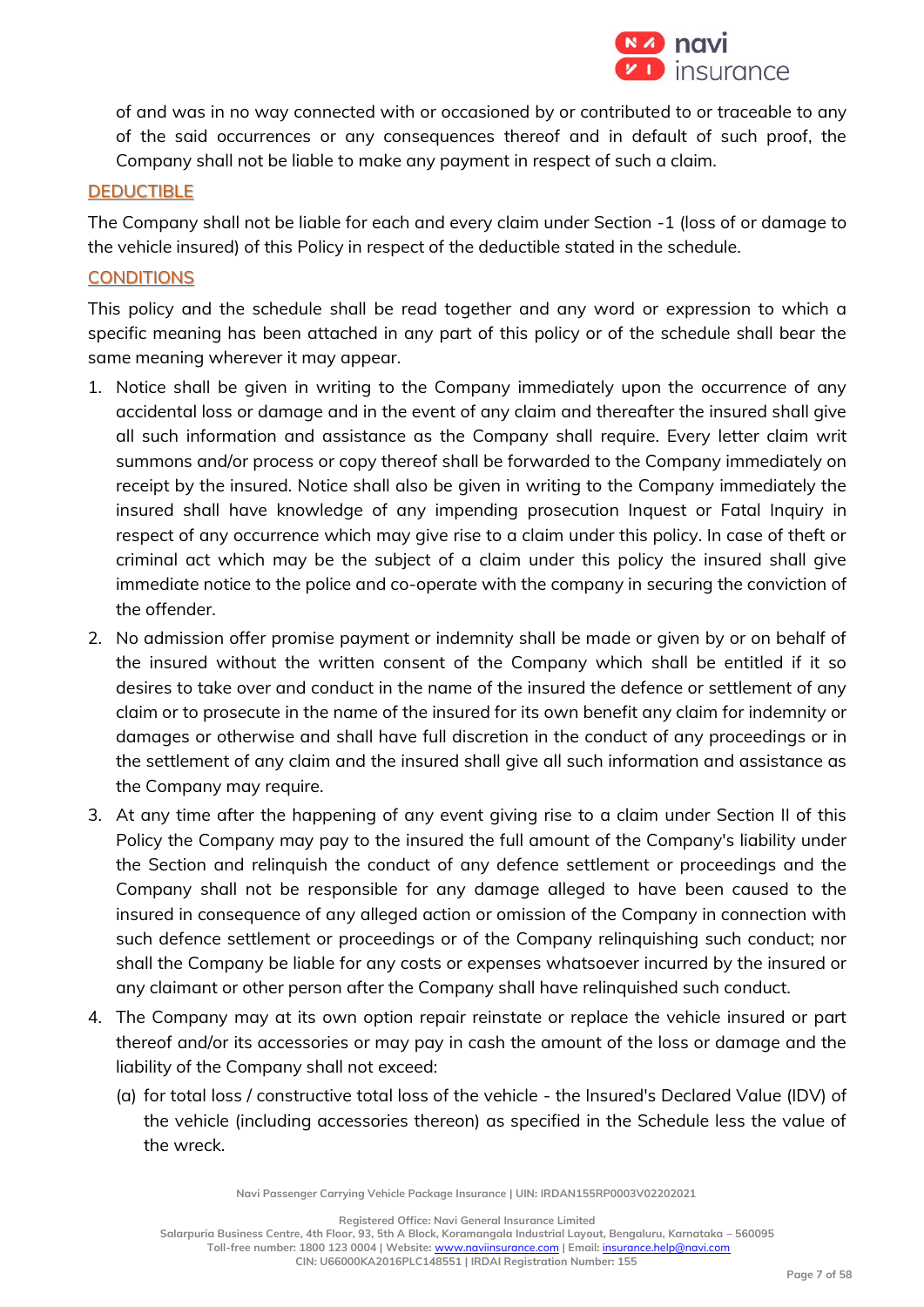

- (b) for partial losses, i.e. losses other than Total Loss/Constructive Total Loss of the vehicle actual and reasonable costs of repair and/or replacement of parts lost/damaged subject to depreciation as per limits specified.
- 5. The Insured shall take all reasonable steps to safeguard the vehicle insured from loss or damage and to maintain it in efficient condition and the Company shall have at all times free and full access to examine the vehicle insured or any part thereof or any driver or employee of the insured. In the event of any accident or breakdown, the vehicle insured shall not be left unattended without proper precautions being taken to prevent further damage or loss and if the vehicle insured be driven before the necessary repairs are affected, any extension of the damage or any further damage to the vehicle shall be entirely at the insured's own risk.
- 6. The Company may cancel the policy by sending fifteen-seven days' notice by recorded delivery to the insured at insured's last known address on the grounds of misrepresentation, fraud, non-disclosure of material facts and non-cooperation. In the event of cancellation of this Policy on grounds of misrepresentation, fraud, non-disclosure of material facts, the policy shall stand cancelled ab-initio and there will be no refund of premium. In the event the policy is cancelled on the grounds of non-cooperation of the insured or insured has initiated cancellation of the policy subject to proof of insurance elsewhere and surrender of original certificate of insurance, then the premium shall be computed and retained in accordance with company's short period rate for the period the Policy has been in force provided no claim has occurred up to the date of cancellation. In the event a claim has occurred in which case there shall be no refund of premium. Return of the premium by the Company will be subject to retention of the minimum premium of Rs. 100/- (or Rs. 25/- in respect of vehicles specifically designed/modified for use by blind/handicapped/ mentally challenged persons). Where the ownership of the vehicle is transferred, the Policy cannot be cancelled unless evidence that the vehicle is insured elsewhere at least for Liability only cover is produced.

| <b>PERIOD</b>                                 | % OF ANNUAL PREMIUM RATE |  |
|-----------------------------------------------|--------------------------|--|
| Not exceeding 1 month                         | 20%                      |  |
| Exceeding 1 month but not exceeding 2 months  | 30%                      |  |
| Exceeding 2 months but not exceeding 3 months | 40%                      |  |
| Exceeding 3 months but not exceeding 4 months | 50%                      |  |
| Exceeding 4 months but not exceeding 5 months | 60%                      |  |
| Exceeding 5 months but not exceeding 6 months | 70%                      |  |
| Exceeding 6 months but not exceeding 7 months | 80%                      |  |
| Exceeding 7 months but not exceeding 8 months | 90%                      |  |
| Exceeding 8 months                            | Full annual premium/rate |  |

## **SHORT PERIOD SCALE (FOR RETENTION OF PREMIUM)**

7. If any dispute or difference shall arise as to the quantum to be paid under the policy (liability being otherwise admitted), such difference shall independent of all other questions be

**Navi Passenger Carrying Vehicle Package Insurance | UIN: IRDAN155RP0003V02202021**

**Registered Office: Navi General Insurance Limited**

**Salarpuria Business Centre, 4th Floor, 93, 5th A Block, Koramangala Industrial Layout, Bengaluru, Karnataka – 560095**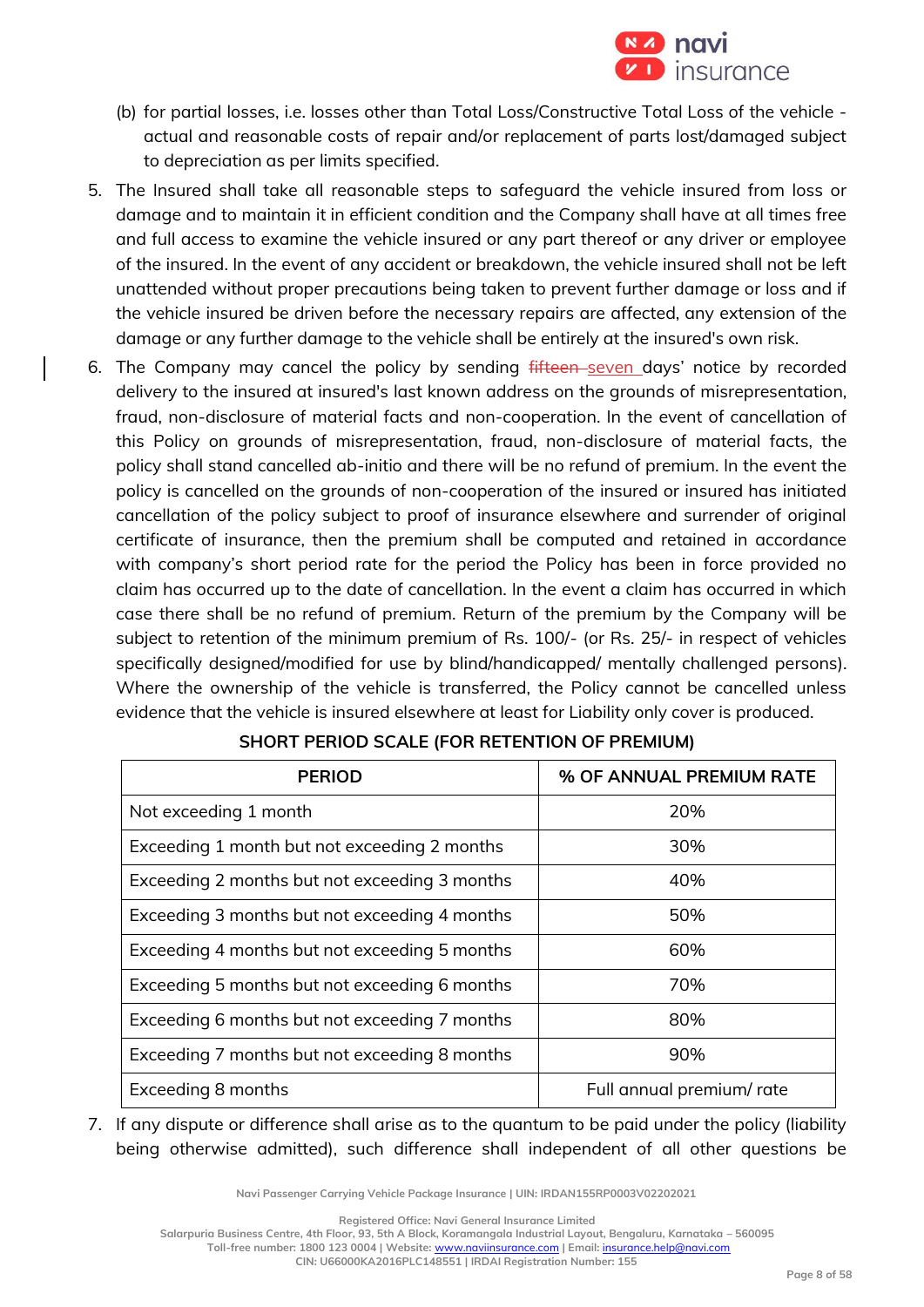

referred to the decision of a sole arbitrator to be appointed in writing by the parties to the dispute or if they cannot agree upon a single arbitrator within 30 days of any party invoking Arbitration, the same shall be referred to a panel of three arbitrators comprising two arbitrators one to be appointed by each of the parties to the dispute/difference, and a third arbitrator to be appointed by such two arbitrators who shall act as the presiding arbitrator and the arbitration shall be conducted in accordance with the provisions of the Arbitration & Conciliation Act,1996.

It is clearly agreed and understood that no difference or dispute shall be referable to Arbitration as hereinbefore provided, if the Company has disputed or not accepted liability under or in respect of this policy.

It is hereby expressly stipulated and declared that it shall be condition precedent to any right of action or suit upon this policy that the award by such arbitrator/arbitrators of the amount of the loss or damage shall be first obtained.

It is also hereby further expressly agreed and declared that if the Company shall disclaim liability to the insured for any claim hereunder and such claim shall not, within twelve calendar months from the date of such disclaimer have been made the subject matter of a suit in a court of law, then the claim shall for all purposes be deemed to have been abandoned and shall not thereafter be recoverable hereunder.

- 8. The due observance and fulfilment of the terms conditions and endorsements of this policy in so far as they relate to anything to be done or complied with by the insured and the truth of the statements and answers in the said proposal shall be condition precedent to any liability of the Company to make any payment under this policy.
- 9. If at the time of occurrence of an event that gives rise to any claim under this policy, there is in existence any other insurance covering the same loss, damage or liability, the Company shall not be liable to pay or contribute more than its ratable proportion of any compensation cost or expense
- 10. In the event of the death of the sole insured, this policy will not immediately lapse but will remain valid for a period of three months from the date of the death of insured or until the expiry of this policy (whichever is earlier). During the said period, legal heir(s) of the insured to whom the custody and use of the Motor Vehicle passes may apply to have this policy transferred to the name(s) of the heir(s) or obtain a new insurance policy for the Motor Vehicle.

Where such legal heir(s) desire(s) to apply for a transfer of this policy or obtain a new policy for the vehicle such heir(s) should make an application to the Company accordingly within the aforesaid period. All such applications should be accompanied by: -

- (a) Death certificate in respect of the insured
- (b) Proof of title to the vehicle
- (c) Original Policy

**Registered Office: Navi General Insurance Limited**

**Salarpuria Business Centre, 4th Floor, 93, 5th A Block, Koramangala Industrial Layout, Bengaluru, Karnataka – 560095 Toll-free number: 1800 123 0004 | Website:** [www.naviinsurance.com](http://www.naviinsurance.com/) **| Email:** [insurance.help@navi.com](mailto:insurance.help@navi.com)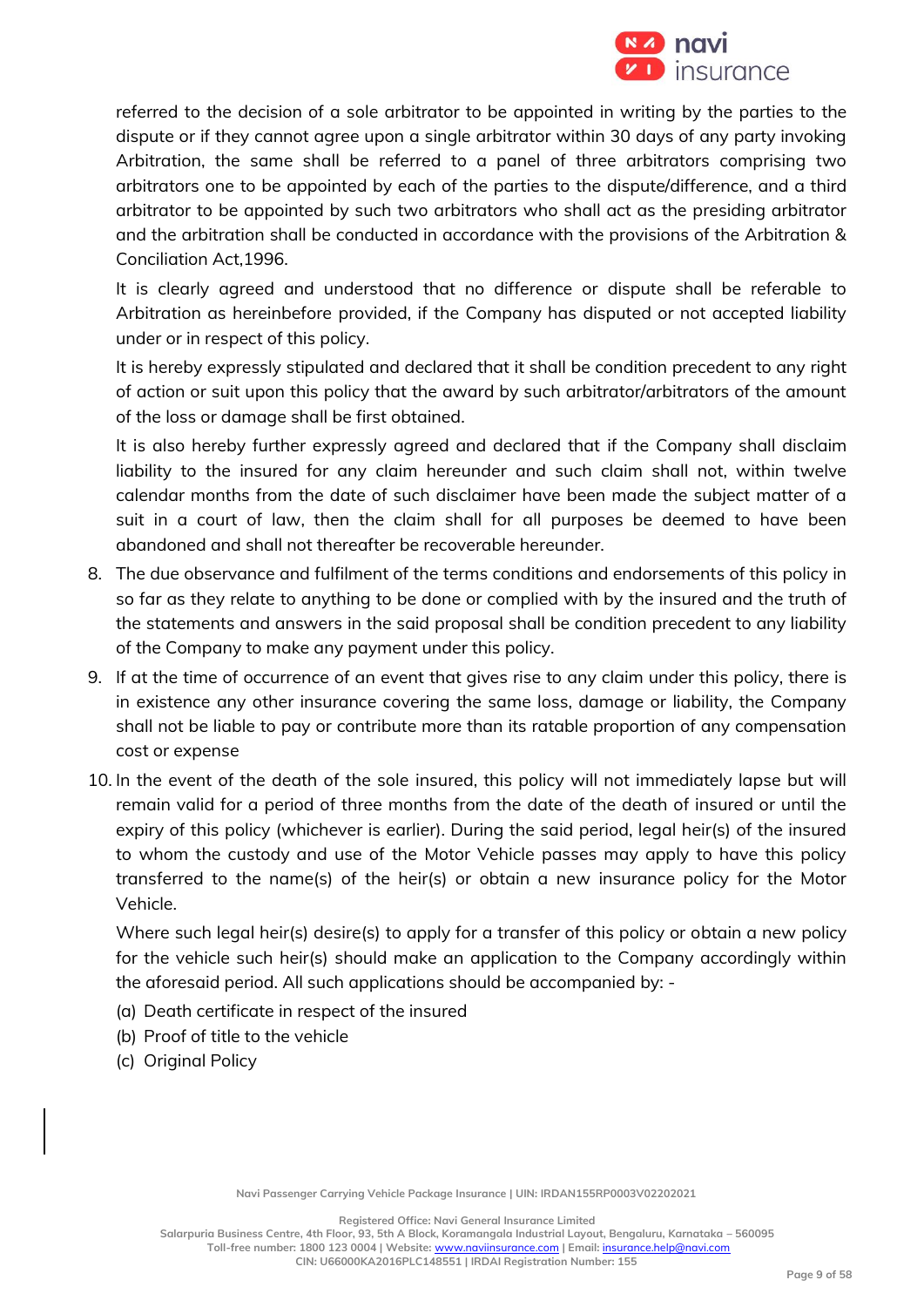

## RULES APPLICABLE TO TANKERS CARRYING HAZARDOUS CHEMICALS

Rule 129-: A- Spark arrester six month from the date of commencement of Central Motor Vehicles (Amendment) Rules 1993, every goods carriage carrying goods of dangerous or hazardous nature to human life, shall be fitted with a spark arrester.

# Rule 131-:**Responsibility of the consignor for safe transport of dangerous or hazardous goods.**

- (1) It shall be responsibility of the consignor intending to transport any dangerous or hazardous goods listed in Table II, to ensure the following, namely:-
	- (a) the goods carriage has a valid registration to carry the said goods;
	- (b) the vehicle is equipped with necessary first-aid, safety equipment and antidotes as may be necessary to contain any accident;
	- (c) that transporter or the owner of the goods carriage has full and adequate information about the dangerous or hazardous goods being transported; and
	- (d) that the driver of the goods carriage is trained in handling the dangers posed during transport of such goods.
- (2) Every consignor shall supply to the owner of the goods carriage, full and adequate information about the dangerous or hazardous goods being transported as to enable owner and its driver to
	- (a) Comply with the requirements of rules 129 to 137 (both inclusive) of these rules and
	- (b) be aware of the risks created by such goods to health or safety or any person;
- (3) It shall be the duty of the consignor to ensure that the information is accurate and sufficient for the purpose of complying with the provisions of rules 129 to 137 (both inclusive) of these rules.

## Rule 132-: **Responsibility of the Transporter or owner of goods carriage.**

- (1) It shall be the responsibility of the owner of the goods carriage transporting any dangerous or hazardous goods ensure the following, namely: -
	- (a) that the goods carriage has a valid registration to carry the said goods and the said carriage is safe for the transport of the said goods and
	- (b) the vehicle is equipped with necessary first-aid, safety equipment, tool box and antidotes as may be necessary to contain any accident.
- (2) Every owner of a goods carriage shall, before undertaking the transportation of dangerous or hazardous goods in his goods carriage, satisfy himself that the information given by the consignor is full and accurate in all respects and correspond to the classification of such goods specified in rule 137.
- (3) The owner of goods carriage shall ensure that the driver of such carriage is given all the relevant information in writing as given in goods entrusted to him for transport and satisfy himself that such driver has sufficient understanding of the nature of such goods and the

**Navi Passenger Carrying Vehicle Package Insurance | UIN: IRDAN155RP0003V02202021**

**Registered Office: Navi General Insurance Limited**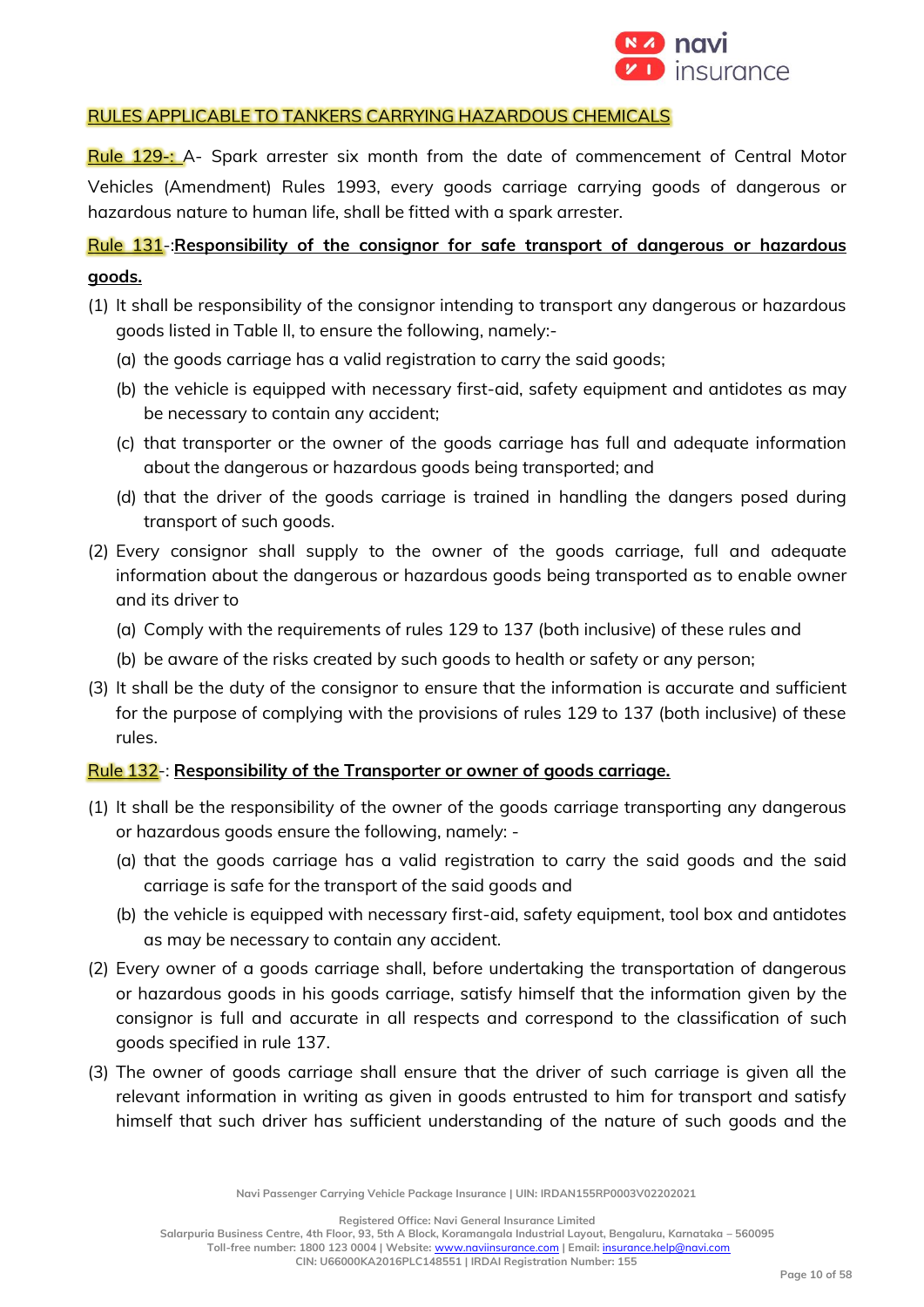

nature of the risks involved in the transport of such goods and is capable of taking appropriate action in case of an emergency.

- (4) The owner of the goods carriage dangerous or hazardous goods and the consignor of such goods shall lay down the route for each trip which the driver shall be bound to take unless directed or permitted otherwise by the Police Authorities. They shall also fix a time table for each trip to the destination and back with reference to the route so laid down.
- (5) it shall be the duty of the owner to ensure that the driver of the goods carriage carrying dangerous or hazardous goods holds a driving license as per provisions of rule 9 of these rules.
- (6) Notwithstanding anything contained in rules 131 and 132, it shall be sufficient compliance of the provisions of these rules if the consignor transporting dangerous or hazardous goods and the owner of the goods carriage or the transporter abide by these conditions within six months after the date of coming into force of the Central Motor Vehicles (Amendment) Rules,1993.

## Rule 133- **Responsibility of the driver**

- (1) The driver of a goods carriage transporting dangerous or hazardous goods shall ensure that the information given to him in writing under sub-rule (3) of rule 132 is kept in the driver's cabin and is available at all times while the dangerous or hazardous goods to which it relates, are being transported.
- (2) Every driver of a goods carriage transporting any dangerous or hazardous goods shall observe at all times all the directions necessary for preventing fire, explosion or escape of dangerous or hazardous goods carried by him while the goods carriage is in motion and when it is not being driven he shall ensure that the goods carriage is parked in a place which is safe from fire, explosion and any other risk, and at all times the vehicle remains under the control and supervision of the driver or some other competent person above the age of 18 years.

## **Sub-rule(1) of rule 9 of the principal rules :**

(1) One year from the date of commencement of Central Motor Vehicles (Amendment) Rules, 1993 any person driving a goods carriage carrying goods of dangerous or hazardous nature to human life shall, in addition to being the holder of a driving license to drive a transport vehicle also have the ability to read and write at least one Indian Language out of those specified in the VII schedule of the Constitution and English and also possess a certificate of having successfully passed a course consisting of following syllabus and periodicity connected with the transport of such goods.

Period of training 3 days

Place of training at any institute recognized by the State Government

## **Syllabus**

**A. Defensive Driving:**

## **Duration of Training for A & B – 1 st and 2nd day**

• Questionnaire

**Navi Passenger Carrying Vehicle Package Insurance | UIN: IRDAN155RP0003V02202021**

**Registered Office: Navi General Insurance Limited**

**Salarpuria Business Centre, 4th Floor, 93, 5th A Block, Koramangala Industrial Layout, Bengaluru, Karnataka – 560095**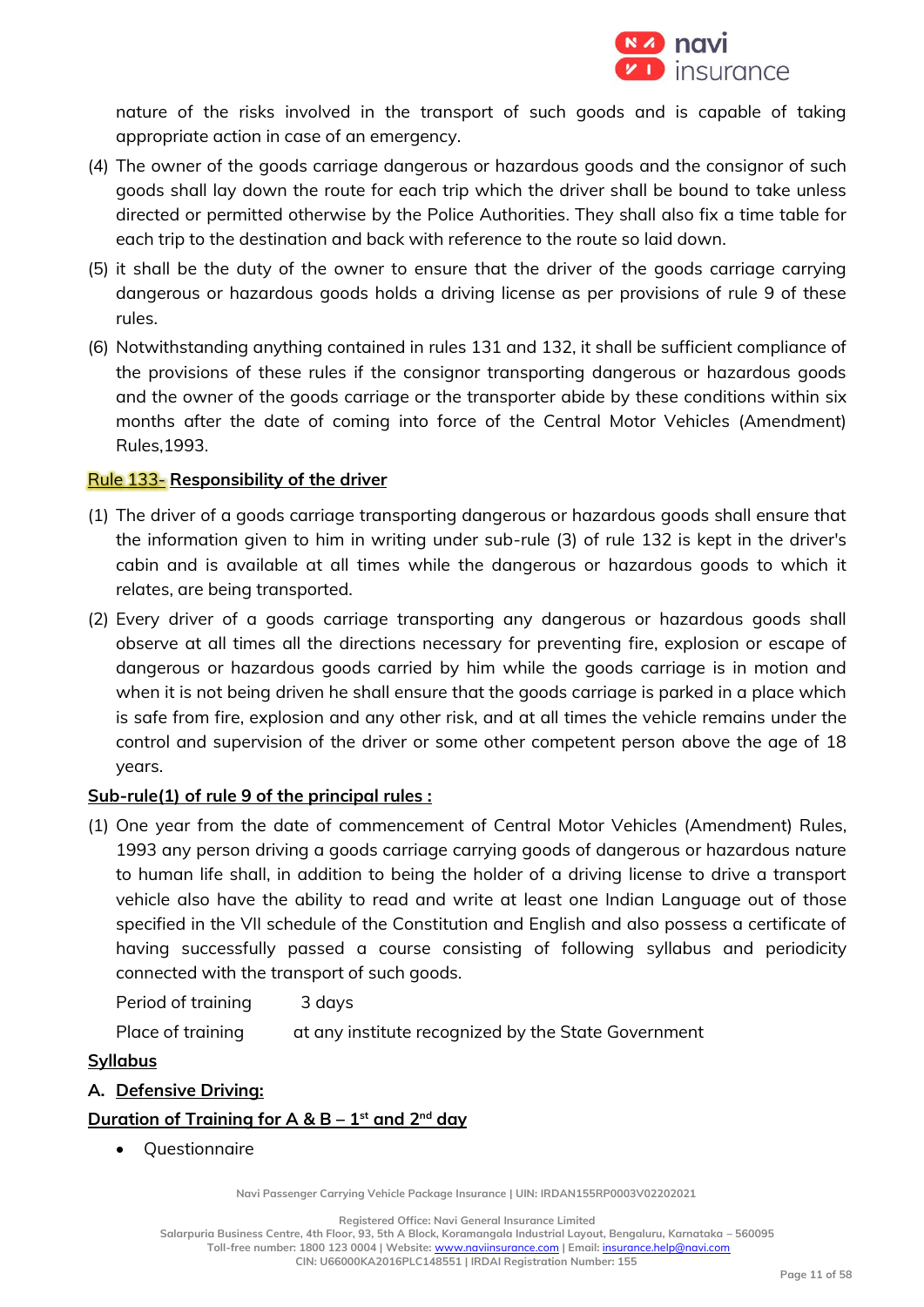

- Cause of accidents
- Accidents statistics
- Driver's personal fitness
- Car condition
- Breaking distance
- Highway driving
- Road/Pedestrian crossing
- Railway crossing
- Adapting to weather
- Head on collision
- Rear end collision
- Night driving
- Films and discussion

## **B. Advanced driving skills and training:**

#### *(i) Discussion*

| Before starting                                | - check list                  |
|------------------------------------------------|-------------------------------|
|                                                | - outside/below/near vehicle  |
|                                                | - product side                |
|                                                | - inside vehicle              |
| During driving - correct speed/gear            | - signalling                  |
|                                                | - lane control                |
|                                                | - overtaking/giving side      |
|                                                | - speed limit/safe distance   |
|                                                | - driving on slopes           |
| <b>Before Stopping</b>                         | - safe stopping place         |
|                                                | - signalling, road width,     |
|                                                | - condition                   |
| After stopping                                 | - preventing vehicle movement |
|                                                | - wheel locks                 |
|                                                | - Vehicle attendance          |
| Night driving                                  |                               |
| ii) Field test/training-1 driver at a time.    |                               |
| C. Product safety:                             |                               |
| Duration of training for C 3 <sup>rd</sup> day |                               |

UN panel and the UN classification

**Navi Passenger Carrying Vehicle Package Insurance | UIN: IRDAN155RP0003V02202021**

**Registered Office: Navi General Insurance Limited**

**Salarpuria Business Centre, 4th Floor, 93, 5th A Block, Koramangala Industrial Layout, Bengaluru, Karnataka – 560095 Toll-free number: 1800 123 0004 | Website:** [www.naviinsurance.com](http://www.naviinsurance.com/) **| Email:** [insurance.help@navi.com](mailto:insurance.help@navi.com)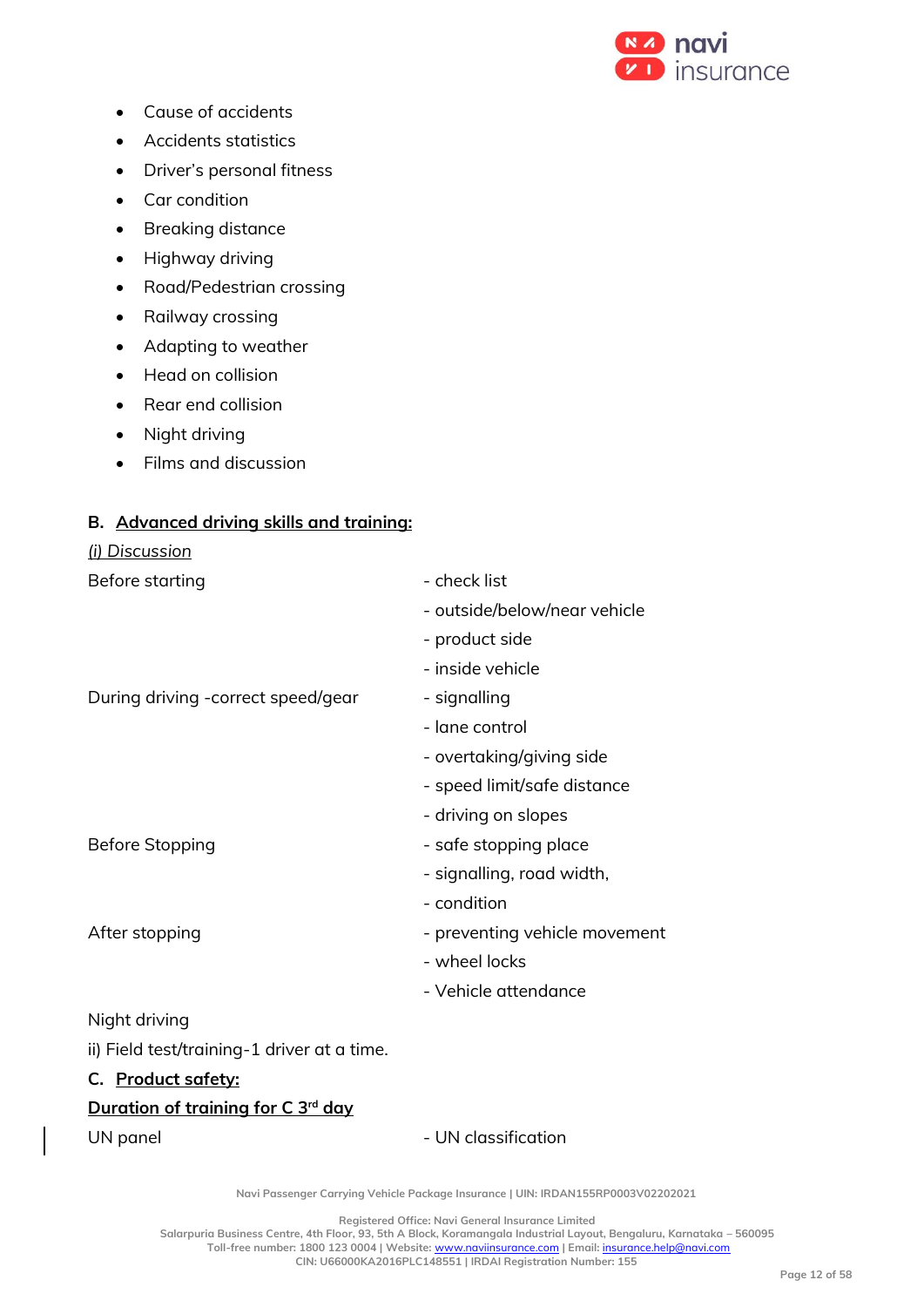

|                            | <u>- Hazchem Code</u>                        |
|----------------------------|----------------------------------------------|
|                            | - Toxicity, Flammability, other definitions. |
|                            |                                              |
| <b>Product Information</b> | - TREMCARDS                                  |
|                            | - CISMSDS                                    |
|                            | - importance of temperature pressure, level. |
|                            | - Explosive limits                           |
|                            | - Knowledge about equipment                  |
|                            |                                              |
| Emergency procedure        | - Communication                              |
|                            | - Spillage handling                          |
|                            | - Use of FEE                                 |
|                            | - Fire fighting                              |
|                            | - First aid                                  |
|                            | - Toxic release control                      |
|                            | - protection of wells, rivers, lakes, etc.   |
|                            | - Use of protective equipment                |

- knowledge about valves etc

## **ENDORSEMENTS**

## **IMT.1. EXTENSION OF GEOGRAPHICAL AREA**

In consideration of the payment of an additional premium of Rs....it is hereby understood and agreed that notwithstanding anything contained in this Policy to the contrary the Geographical Area in this Policy shall from the.  $\sqrt{a}$ . .. to the  $\frac{a}{b}$ . ... (both days inclusive) be deemed to include

It is further specifically understood and agreed that such geographical extension excludes cover for damage to the vehicle insured / injury to its occupants / third party liability in respect of the vehicle insured during sea voyage / air passage for the purpose of ferrying the vehicle insured to the extended geographical area.

Subject otherwise to the terms exceptions conditions and limitations of this Policy.

Insert Nepal, Sri Lanka, Maldives, Bhutan, Pakistan, Bangladesh as the case may be

## **IMT.3. TRANSFER OF INTEREST**

It is hereby understood and agreed that as from …/…/……. the interest in the Policy is transferred to and vested in ……….... of ………………. carrying on or engaged in the business or profession of

**Navi Passenger Carrying Vehicle Package Insurance | UIN: IRDAN155RP0003V02202021**

**Registered Office: Navi General Insurance Limited**

**Salarpuria Business Centre, 4th Floor, 93, 5th A Block, Koramangala Industrial Layout, Bengaluru, Karnataka – 560095**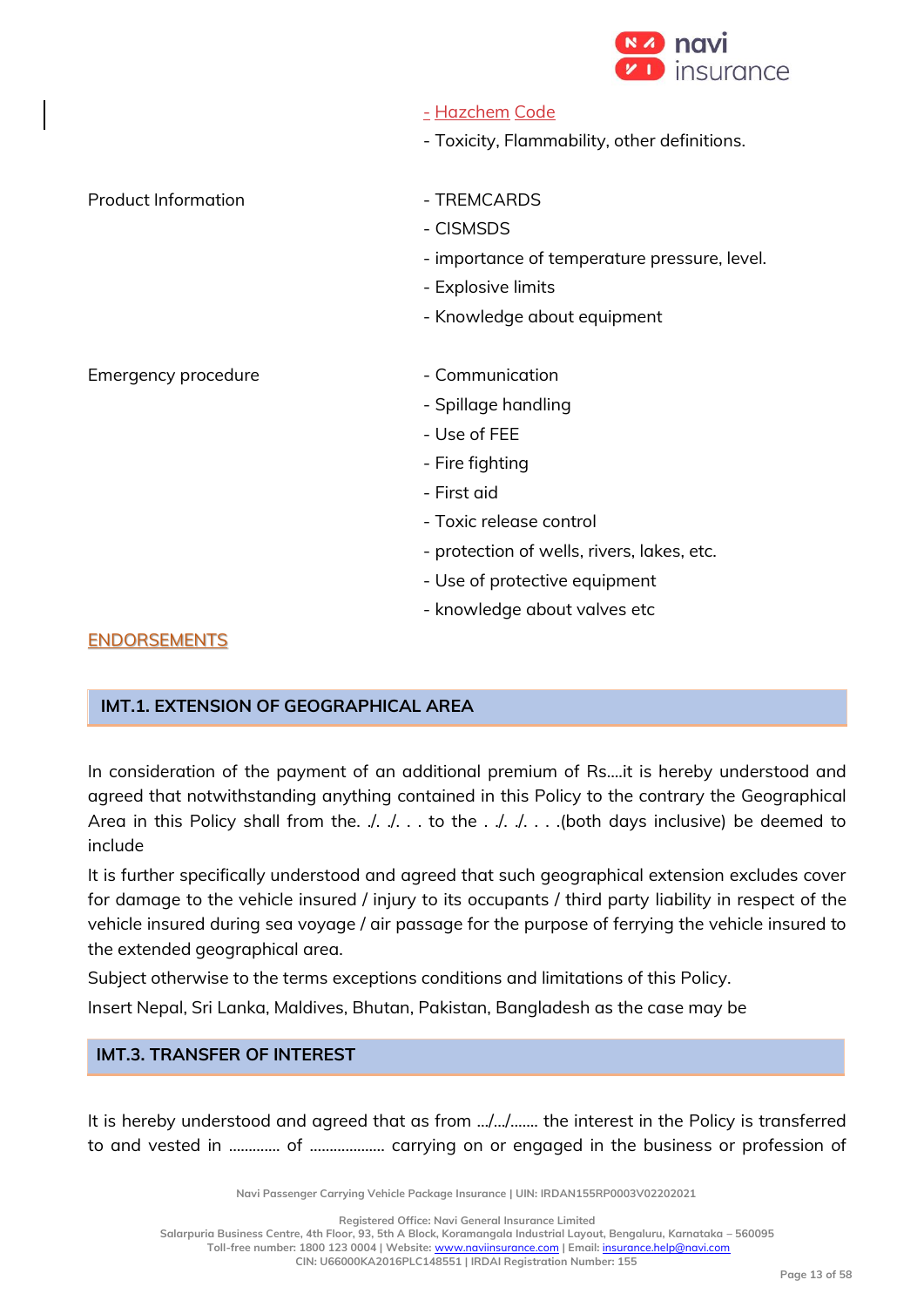

……………. who shall be deemed to be the Insured and whose proposal and declaration dated .. /…/…. shall be deemed to be incorporated in and to be the basis of this contract.

Provided always that for the purpose of the No Claim Bonus, no period during which the interest in this Policy has been vested in any previous insured shall accrue to the benefit of .....

Subject otherwise to the terms exceptions conditions and limitations of this Policy.

## **IMT.4. CHANGE OF VEHICLE**

It is hereby understood and agreed that as from …/…../ …... the vehicle bearing Registration Number ………….. is deemed to be deleted from the Schedule of the Policy and the vehicle with details specified hereunder is deemed to be included therein-

| Regd.<br>No. | Engine/<br><b>Chassis</b> | Make | <b>Body</b> | Type of $ CC/HP/GV $<br>w | Year of<br>Manufacture | Seating<br>Capacity<br>including | │ IDV in (₹) |
|--------------|---------------------------|------|-------------|---------------------------|------------------------|----------------------------------|--------------|
|              | No.                       |      |             |                           |                        | <b>Driver</b>                    |              |
|              |                           |      |             |                           |                        |                                  |              |

In consequence of this change, an extra / refund premium of Rs....... is charged/ allowed to the Insured.

Subject otherwise to the terms exceptions conditions and limitations of this Policy.

## **IMT.5. HIRE PURCHASE AGREEMENT**

It is hereby understood and agreed that …..(hereinafter referred to as the Owners) are the Owners of the vehicle insured and that the vehicle insured is subject of an Hire Purchase Agreement made between the Owners on the one part and the Insured on the other part and it is further understood and agreed that the Owners are interested in any monies which but for this Endorsement would be payable to the Insured under this Policy in respect of such loss or damage to the vehicle insured as cannot be made good by repair and / or replacement of parts and such monies shall be paid to the Owners as long as they are the Owners of the vehicle insured and their receipt shall be a full and final discharge to the Company in respect of such loss or damage.

It is further declared and agreed that for the purpose of Personal Accident Cover for the ownerdriver granted under this Policy, the Insured named in the Policy will continue to be deemed as the owner-driver subject to compliance of provisions of the Policy relating to this cover.

Save as by this Endorsement expressly agreed nothing herein shall modify or affect the rights and liabilities of the Insured or the Company respectively under or in connection with this Policy.

Subject otherwise to the terms exceptions conditions and limitations of this Policy.

**Navi Passenger Carrying Vehicle Package Insurance | UIN: IRDAN155RP0003V02202021**

**Registered Office: Navi General Insurance Limited**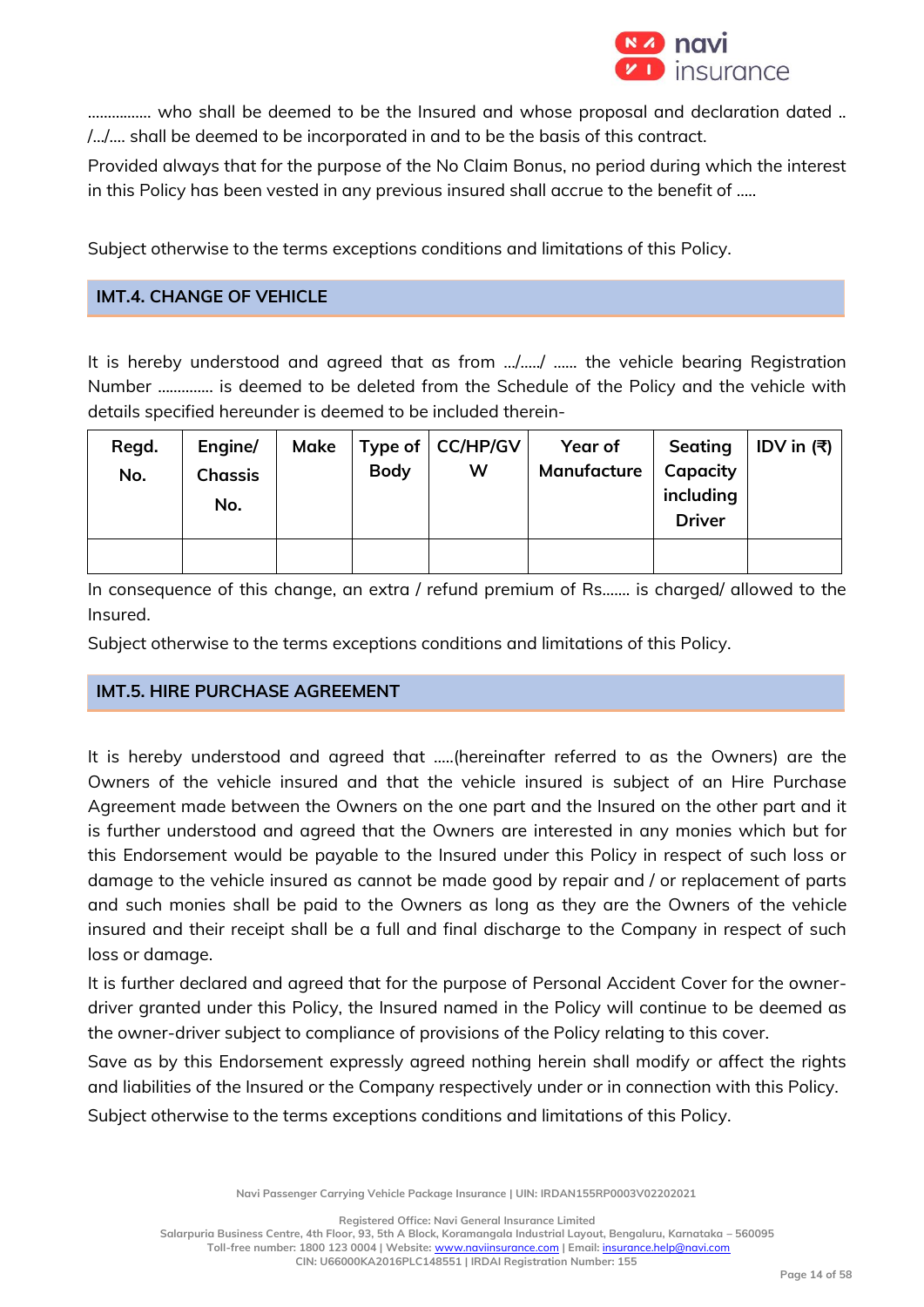

## **IMT.6. LEASE AGREEMENT**

It is hereby understood and agreed that …… (hereinafter referred to as the Lessors) are the Owners of the vehicle Insured and that the vehicle insured is the subject of a Lease Agreement made between the Lessor on the one part and the insured on the other part and it is further understood and agreed that the Lessors are interested in any monies which but for this Endorsement would be payable to the Insured under this Policy in respect of such loss or damage to the vehicle insured as cannot be made good by repair and / or replacement of parts and such monies shall be paid to the Lessors as long as they are the Owners of the vehicle insured and their receipt shall be a full and final discharge to the Company in respect of such loss or damage. It is also understood and agreed that notwithstanding any provision in the Leasing Agreement to the contrary, this Policy is issued to the Insured namely ………as the principal party and not as agent or trustee and nothing herein contained shall be construed as constituting the Insured an agent or trustee for the Lessors or as an assignment (whether legal or equitable) by the Insured to the Lessors, of his rights benefits and claims under this Policy and further nothing herein shall be construed as creating or vesting any right in the Owner/Lessor to sue the Company in any capacity whatsoever for any alleged breach of its obligations hereunder.

It is further declared and agreed that for the purpose of the Personal Accident Cover for the owner-driver granted under this Policy, the Insured named in the Policy will continue to be deemed as the owner-driver subject to compliance of provisions of the Policy relating to this cover.

Save as by this Endorsement expressly agreed nothing herein shall modify or affect the rights and liabilities of the Insured or the Company respectively under or in connection with this Policy.

Subject otherwise to the terms exceptions conditions and limitations of this Policy.

## **IMT.7. VEHICLE SUBJECT TO HYPOTHECATION AGREEMENT**

It is hereby declared and agreed that the vehicle insured is pledged to / hypothecated with ……(hereinafter referred to as the "Pledgee") and it is further understood and agreed that the "Pledgee" is interested in any monies which but for this Endorsement would be payable to the Insured under this Policy in respect of such loss or damage to the vehicle insured as cannot be made good by repair and / or replacement of parts and such monies shall be paid to the Pledgee as long as they are the Pledgee of the vehicle insured and their receipt shall be a full and final discharge to the Company in respect of such loss or damage.

It is further declared and agreed that for the purpose of Personal Accident Cover for the ownerdriver granted under this Policy, the Insured named in the Policy will continue to be deemed as the owner-driver subject to compliance of provisions of the policy relating to this cover.

**Navi Passenger Carrying Vehicle Package Insurance | UIN: IRDAN155RP0003V02202021**

**Registered Office: Navi General Insurance Limited**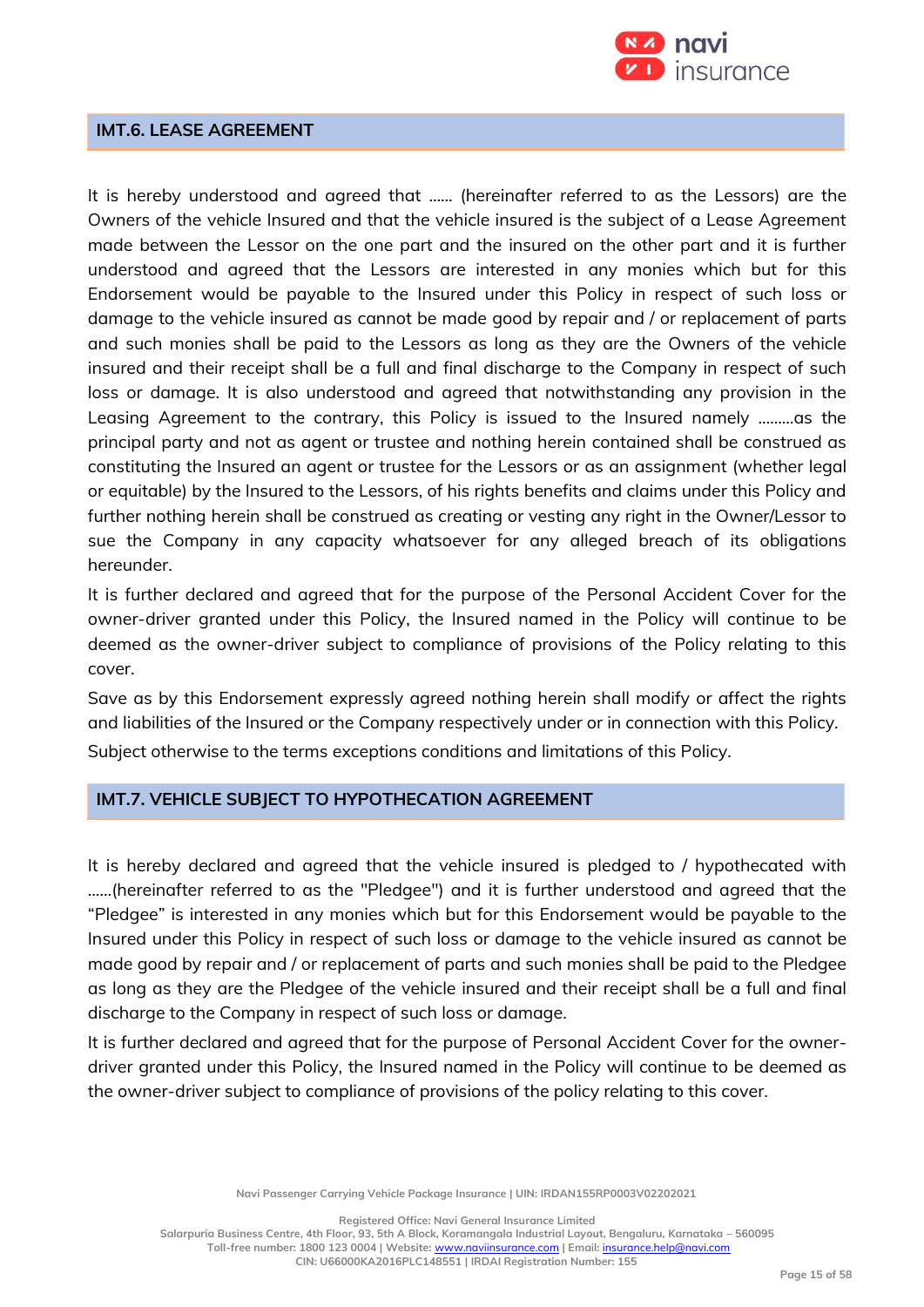

Save as by this Endorsement expressly agreed that nothing herein shall modify or affect the rights or liabilities of the Insured or the Company respectively under or in connection with this Policy or any term, provision or condition thereof.

Subject otherwise to the terms exceptions conditions and limitations of this Policy.

## **IMT.10. INSTALLATION OF ANTI-THEFT DEVICE**

### **(Not applicable to Motor Trade Policies)**

In consideration of certification by ………………… that an Anti-Theft device approved by Automobile Research Association of India (ARAI), Pune has been installed in the vehicle Insured herein a premium discount of Rs………… is hereby allowed to the Insured.

It is hereby understood and agreed that the Insured shall ensure at all times that this Anti-theft device installed in the vehicle insured is maintained in efficient condition till the expiry of this Policy.

Subject otherwise to the terms, exceptions, conditions and limitations of the Policy

## **IMT.11.A. VEHICLES LAID UP**

Notwithstanding anything to the contrary contained herein it is hereby understood and agreed that from …/ …/….. to…/ …./….. the vehicle insured is laid up in garage and not in use and during this period all liability of the Company under this Policy in respect of the vehicle insured is suspended SAVE ONLY IN RESPECT OF LOSS OR DAMAGE TO THE SAID VEHICLE CAUSED BY FIRE EXPLOSION SELF-IGNITION OR LIGHTNING OR BURGLARY, HOUSEBREAKING, THEFT OR RIOT STRIKE MALICIOUS DAMAGE TERRORISM OR STORM TEMPEST FLOOD INUNDATION OR EARTHQUAKE PERILS, in consideration whereof

- a) the Company will deduct from the next renewal premium the sum of Rs……… and the No Claim Bonus (if any) shall be calculated on the next renewal premium after deduction of such sum.
- b) the period of insurance by this Policy is extended to ...../............ in view of the payment of an additional premium of Rs ……….

Subject otherwise to the terms exceptions conditions and limitations of this Policy.

## **IMT.11.B. VEHICLES LAID UP**

Notwithstanding anything to the contrary contained herein it is hereby understood and agreed that as from ….. / ….. /….. the vehicle no. ………… insured hereunder is laid up in garage and not in use and liability of the Company under this Policy in respect of the said vehicle is suspended SAVE ONLY IN RESPECT OF LOSS OR DAMAGE TO THE SAID VEHICLE CAUSED BY FIRE EXPLOSION SELF-IGNITION OR LIGHTNING OR BURGLARY, HOUSEBREAKING, THEFT OR RIOT STRIKE MALICIOUS DAMAGE TERRORISM OR STORM TEMPEST FLOOD INUNDATION OR EARTHQUAKE PERILS.

**Navi Passenger Carrying Vehicle Package Insurance | UIN: IRDAN155RP0003V02202021**

**Registered Office: Navi General Insurance Limited**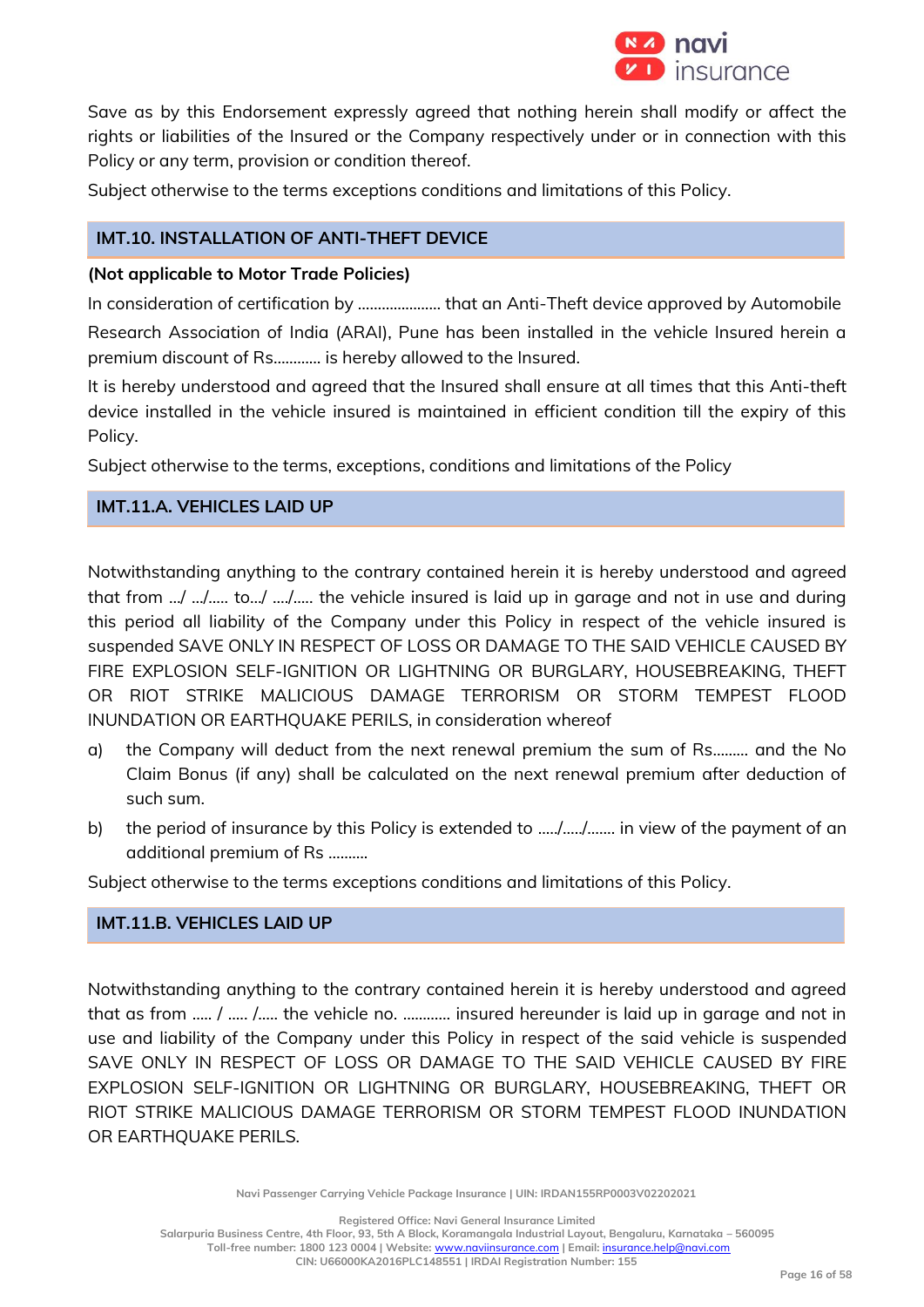

Subject otherwise to the terms exceptions conditions and limitations of this Policy.

## **IMT.11.C. TERMINATION OF THE UNDECLARED PERIOD OF VEHICLE LAID UP**

It is hereby understood and agreed that the insurance by this Policy in respect of vehicle no. ……….. insured hereunder is reinstated in full from ……./……/…… and the Endorsement IMT 11(B) attaching to this Policy shall be deemed to be cancelled. It is further agreed that in consideration of the period during which the vehicle no. ………………. has been out of use

- a) The Company will deduct from the next renewal premium the sum of Rs……… and the No Claim Bonus (if any) shall be calculated on the next renewal premium after deduction of such sum.
- b) the period of insurance by this Policy is extended to .…./…../……. in view of the payment of an additional premium of Rs ……….

Subject otherwise to the terms exceptions conditions and limitations of this Policy.

## **IMT.12. DISCOUNT FOR SPECIALY DESIGNED/MODIFIED VEHICLES FOR THE BLIND, HANDICAPPED AND MENTALLY CHALLENGED PERSONS**

Notwithstanding anything to the contrary contained in the Policy it is hereby understood and agreed that the vehicle insured being specially designed /modified for use of blind, handicapped and mentally challenged persons and suitable endorsement to this effect having been incorporated in the Registration Book by the Registering Authority, a discount of 50% on the Own Damage premium for the vehicle insured is hereby allowed to the Insured.

Subject otherwise to the terms exceptions conditions and limitations of the Policy.

#### **IMT.13. USE OF VEHICLE WITHIN INSURED'S OWN PREMISES**

It is hereby understood and agreed that the insurer shall not be liable in respect of the vehicle insured while the vehicle is being used elsewhere than in the Insured's premises except where the vehicle is specifically required for a mission to fight a fire.

For the purposes of this endorsement 'Use confined to own premises' shall mean use only on Insured's premises to which public have no general right of access.

## **IMT.14. USE OF VEHICLE CONFINED TO SITES**

It is hereby understood and agreed that the Company shall not be liable in respect of the vehicle insured while it is being used elsewhere than on site to which the public have no general right of access and the vehicle is not required to be registered under the Motor Vehicles Act, 1988.

## **IMT.17. PERSONAL ACCIDENT COVER TO PAID DRIVERS, CLEANERS AND CONDUCTORS:**

**Navi Passenger Carrying Vehicle Package Insurance | UIN: IRDAN155RP0003V02202021**

**Registered Office: Navi General Insurance Limited**

**Salarpuria Business Centre, 4th Floor, 93, 5th A Block, Koramangala Industrial Layout, Bengaluru, Karnataka – 560095**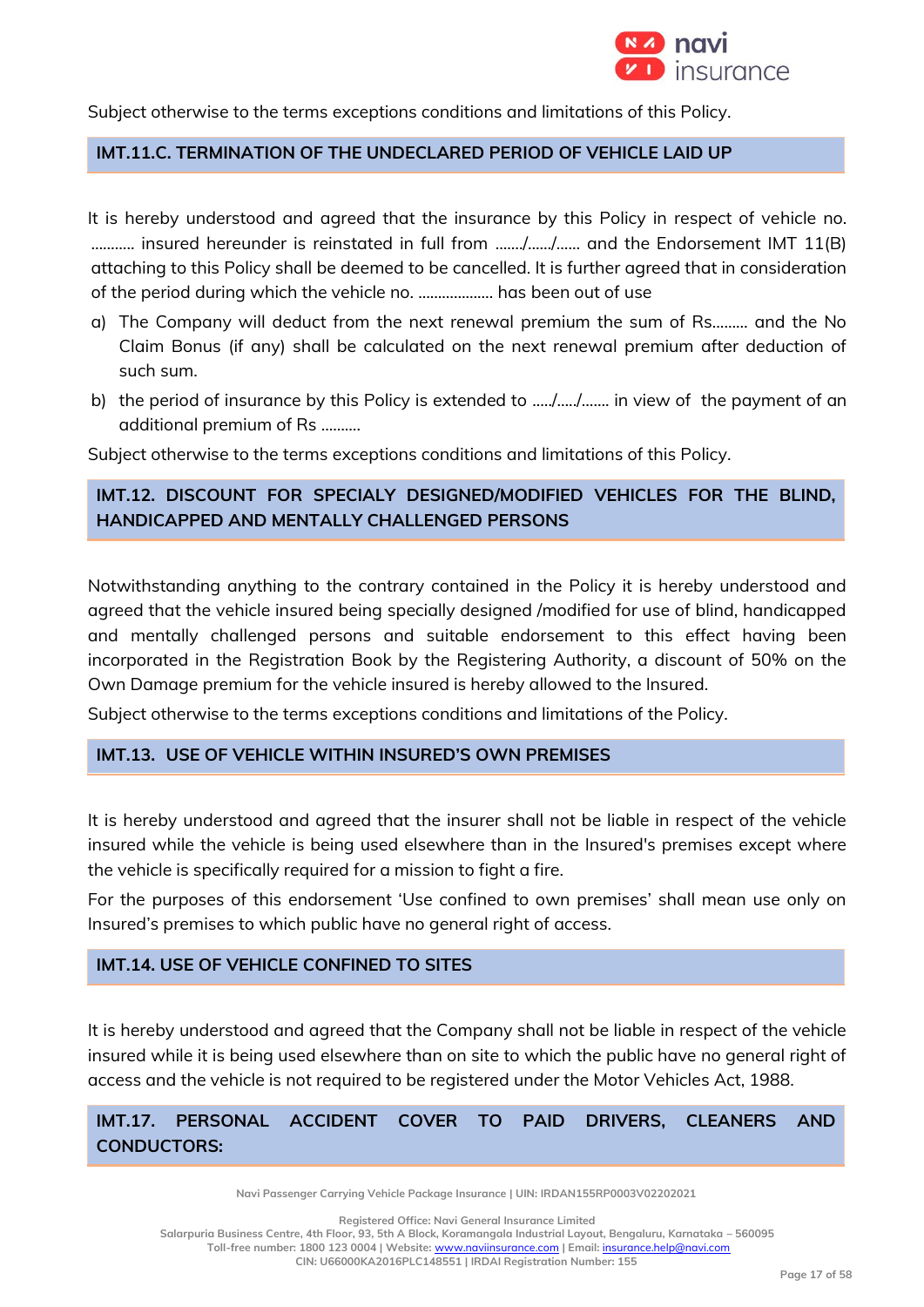

In consideration of the payment of an additional premium, it is hereby understood and agreed that the Company undertakes to pay compensation on the scale provided below for bodily injury as hereinafter defined sustained by the paid driver/cleaner/conductor in the employ of the Insured in direct connection with the vehicle insured whilst mounting into dismounting from or traveling in the insured vehicle and caused by violent accidental external and visible means which independently of any other cause shall within six calendar months of the occurrence of such injury result in :-

| <b>DETAILS OF INJURY</b>                                                       | <b>SCALE OF COMPENSATION</b> |
|--------------------------------------------------------------------------------|------------------------------|
| i) Death                                                                       | 100%                         |
| ii) Loss of two limbs or sight of two eyes or one limb<br>and sight of one eye | 100%                         |
| iii) Loss of one limb or sight of one eye                                      | 50%                          |
| iv)Permanent Total Disablement from injuries other<br>than named above         | 100%                         |

## **Provided always that:**

- (1) compensation shall be payable under only one of the items (i) to (iv) above in respect of any such person arising out of any one occurrence and total liability of the Company shall not in the aggregate exceed the sum of Rs.....….. during any one period of insurance in respect of any such person.
- (2) no compensation shall be payable in respect of death or injury directly or indirectly wholly or in part arising or resulting from or traceable to (a) intentional self-injury suicide or attempted suicide physical defect or infirmity or (b) an accident happening whilst such person is under the influence of intoxicating liquor or drugs.
- (3) such compensation shall be payable only with the approval of the Insured named in the Policy and directly to the injured person or his/her legal representative(s) whose receipt shall be a full discharge in respect of the injury of such person.

Subject otherwise to the terms exceptions conditions and limitations of this Policy.

# **IMT.18. PERSONAL ACCIDENT TO UNNAMED HIRER AND UNNAMED PILLION PASSENGERS (Applicable to Motorised Two wheelers with or without side Car)**

In consideration of the payment of an additional premium it is hereby understood and agreed that the insurer undertakes to pay compensation to any unnamed hirer/ driver/any unnamed pillion/ sidecar passenger on the scale provided below for bodily injury caused by violent, accidental, external and visible means whilst mounting into/onto and/or dismounting from or traveling in/on the vehicle insured which independently of any other cause shall within three calendar months of the occurrence of such injury results in :-

**Navi Passenger Carrying Vehicle Package Insurance | UIN: IRDAN155RP0003V02202021**

**Registered Office: Navi General Insurance Limited**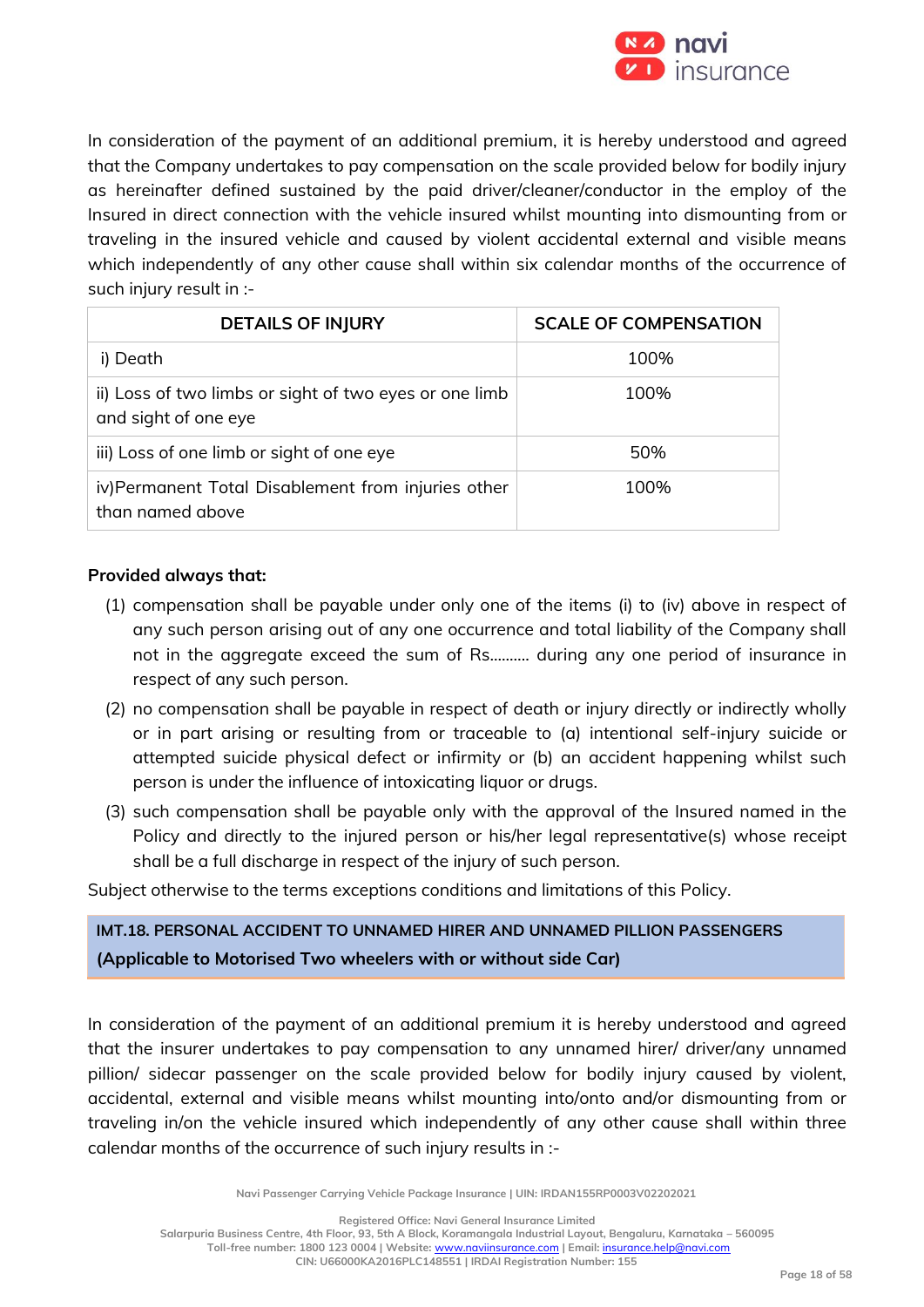

| <b>DETAILS OF INJURY</b>                                                       | <b>SCALE OF</b><br><b>COMPENSATION</b> |
|--------------------------------------------------------------------------------|----------------------------------------|
| i) Death                                                                       | 100%                                   |
| ii) Loss of two limbs or sight of two eyes or one limb<br>and sight of one eye | 100%                                   |
| iii) Loss of one limb or sight of one eye                                      | 50%                                    |
| iv) Permanent Total Disablement from injuries other<br>than named above        | 100%                                   |

## **Provided always that:**

- (1) compensation shall be payable under only one of the items (i) to (iv) above in respect of any such person arising out of any one occurrence and total liability of the insurer shall not in the aggregate exceed the sum of Rs. ....….. during any one period of insurance in respect of any such person.
- (2) no compensation shall be payable in respect of death or injury directly or indirectly wholly or in part arising or resulting from or traceable to (a) intentional self injury suicide or attempted suicide physical defect or infirmity or (b) an accident happening whilst such person is under the influence of intoxicating liquor or drugs.
- (3) such compensation shall be payable only with the approval of the insured named in the policy and directly to the injured person or his/her legal representative(s) whose receipt shall be a full discharge in respect of the injury of such person.
- (4) not more than .... persons/passengers are in the vehicle insured at the time of occurrence of such injury.

Subject otherwise to the terms exceptions conditions and limitations of this policy.

Delete if P.A. cover for unnamed pillion /side car passenger is not taken.

The Capital Sum Insured (CSI) per passenger is to be inserted.

## **IMT.19. COVER FOR VEHICLES IMPORTED WITHOUT CUSTOMS DUTY**

Notwithstanding anything to the contrary contained in this Policy it is hereby understood and agreed that in the event of loss or damage to the vehicle insured and/or its accessories necessitating the supply of a part not obtainable from stocks held in the country in which the vehicle insured is held for repair or in the event of the Company exercising the option under ………., to pay in cash the amount of the loss or damage the liability of the Company in respect of any such part shall be limited to :-

(a) (i) the price quoted in the latest catalogue or the price list issued by the Manufacturer or his Agent for the country in which the vehicle insured is held for repair less depreciation applicable;

OR

**Navi Passenger Carrying Vehicle Package Insurance | UIN: IRDAN155RP0003V02202021**

**Registered Office: Navi General Insurance Limited**

**Salarpuria Business Centre, 4th Floor, 93, 5th A Block, Koramangala Industrial Layout, Bengaluru, Karnataka – 560095 Toll-free number: 1800 123 0004 | Website:** [www.naviinsurance.com](http://www.naviinsurance.com/) **| Email:** [insurance.help@navi.com](mailto:insurance.help@navi.com)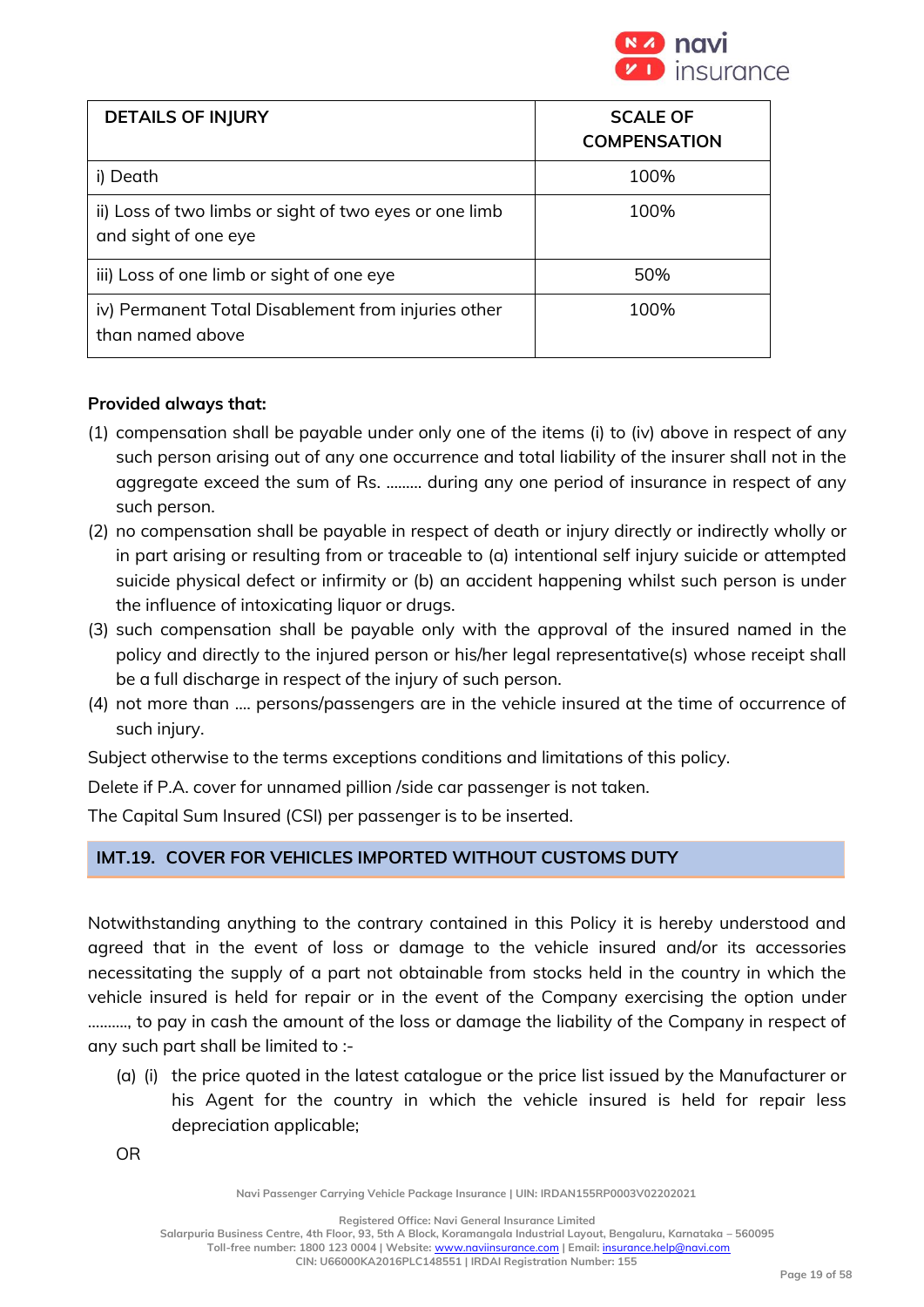

- (ii) if no such catalogue or price list exists the price list obtaining at the Manufacturer's Works plus the reasonable cost of transport otherwise than by air to the country in which the vehicle insured is held for repair and the amount of the relative import duty less depreciation applicable under the Policy; and
- (b) the reasonable cost of fitting such parts.

Subject otherwise to the terms conditions limitations and exceptions of this Policy.

### **IMT.20. REDUCTION IN THE LIMIT OF LIABILITY FOR PROPERTY DAMAGE**

It is hereby understood and agreed that notwithstanding anything to the contrary contained in the Policy the Company liability is limited to Rs. 6000/- (Rupees six thousand only) for damage to property other than the property belonging to the Insured or held in trust or in custody or control of the Insured

In consideration of this reduction in the limit of liability a reduction in premium of Rs….. is hereby made to the Insured .

Subject otherwise to the terms conditions limitations and exceptions of the Policy.

## **IMT.21. SPECIAL EXCLUSIONS AND COMPULSORY DEDUCTIBLE**

Notwithstanding anything to the contrary contained herein it is hereby understood and agreed that

- **(a) Special Exclusions:** Except in the case of Total Loss of the vehicle insured, the Company shall not be liable under Section I of the Policy for loss of or damage to lamps tyres tubes mudguards bonnet side parts bumpers and paint work.
- **(b) Compulsory Deductible:** In addition to any amount which the Insured may be required to bear under para (a) above the Insured shall also bear under Section I of the Policy in respect of each **and** every event (including event giving rise to total loss/constructive total loss) the first Rs....... of any expenditure (or any less expenditure which may be incurred) for which provision is made under this Policy and/or of any expenditure by the Company in the exercise of its discretion under Condition No.4 of this Policy.

If the expenditure incurred by the Company shall include any amount for which the Insured is responsible hereunder such amount shall be repaid by the Insured to the Company forthwith.

For the purpose of this Endorsement the expression "event" shall mean an event or series of events arising out of one cause in connection with the vehicle insured in respect of which indemnity is provided under this Policy.

Subject otherwise to the terms conditions limitations and exceptions of this Policy.

**IMT.22. COMPULSORY DEDUCTIBLE** 

**Registered Office: Navi General Insurance Limited**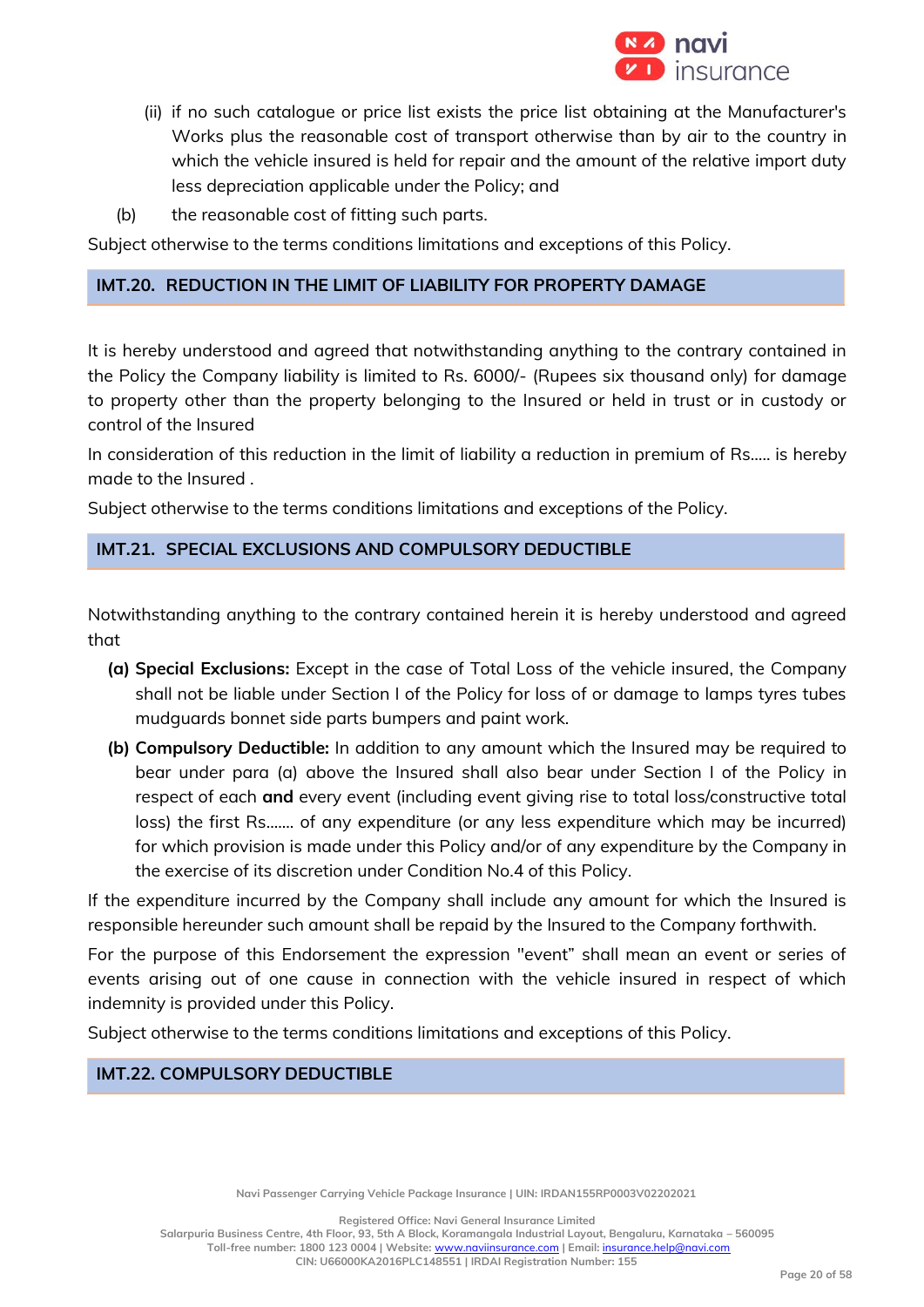

Notwithstanding anything to the contrary contained in the Policy it is hereby understood and agreed that the Insured shall bear under Section 1 of the Policy in respect of each and every event (including event giving rise to a total loss/constructive total loss) the first Rs....(or any less expenditure which may be incurred) of any expenditure for which provision has been made under this policy and/or of any expenditure by the Company in the exercise of his discretion under Condition no … of this Policy .

If the expenditure incurred by the Company shall include any amount for which the Insured is responsible hereunder such amount shall be repaid by the Insured to the Company forthwith.

For the purpose of this Endorsement the expression "event" shall mean an event or series of events arising out of one cause in connection with the vehicle insured in respect of which indemnity is provided under this Policy.

Subject otherwise to the terms conditions limitations and exceptions of this Policy.

## **IMT.23. COVER FOR LAMPS TYRES / TUBES MUDGUARDS BONNET / SIDE PARTS BUMPERS HEADLIGHTS AND PAINTWORK OF DAMAGED PORTION ONLY**

In consideration of payment of an additional premium of Rs....….., notwithstanding anything to the contrary contained in the Policy it is hereby understood and agreed that subject to conditions (a) (b) and (c) hereunder loss of or damage (excluding theft under any circumstances) to lamps tyres/tubes mudguards bonnet/side parts bumpers headlights and paintwork of damaged portion only is covered provided the vehicle is also damaged at the same time.

## **Subject to:**

- (a) Depreciation as per schedule provided in Section 1 of the Policy. It is further understood and agreed that in respect of paint work for the damaged portion only (as referred to above) shall also be as per schedule provided in Section 1 of the Policy.
- (b) In addition to any amount which the Insured may be required to bear under para (a) above, the Insured shall also bear 50% of the assessed loss in respect of each and every claim under this Endorsement.
- (c) It is also understood that no deductible other than those mentioned in (a) and (b) above shall be applicable in respect of a claim which become payable under this Endorsement.

Subject otherwise to the terms conditions limitations and exceptions of this Policy.

## **IMT.24. ELECTRICAL / ELECTRONIC FITTINGS**

In consideration of the payment of additional premium of Rs………, notwithstanding anything to the contrary contained in the Policy it is hereby understood and agreed that the Company will indemnify the Insured against loss of or damage to such electrical and/or electronic fitting(s) as specified in the Schedule whilst it/these is/are fitted in or on the vehicle insured where such loss or damage is occasioned by any of the perils mentioned in Section.1 of the Policy.

The Company shall, however, not be liable for loss of or damage to such fitting(s) caused by/as a result of mechanical or electrical breakdown.

**Navi Passenger Carrying Vehicle Package Insurance | UIN: IRDAN155RP0003V02202021**

**Registered Office: Navi General Insurance Limited**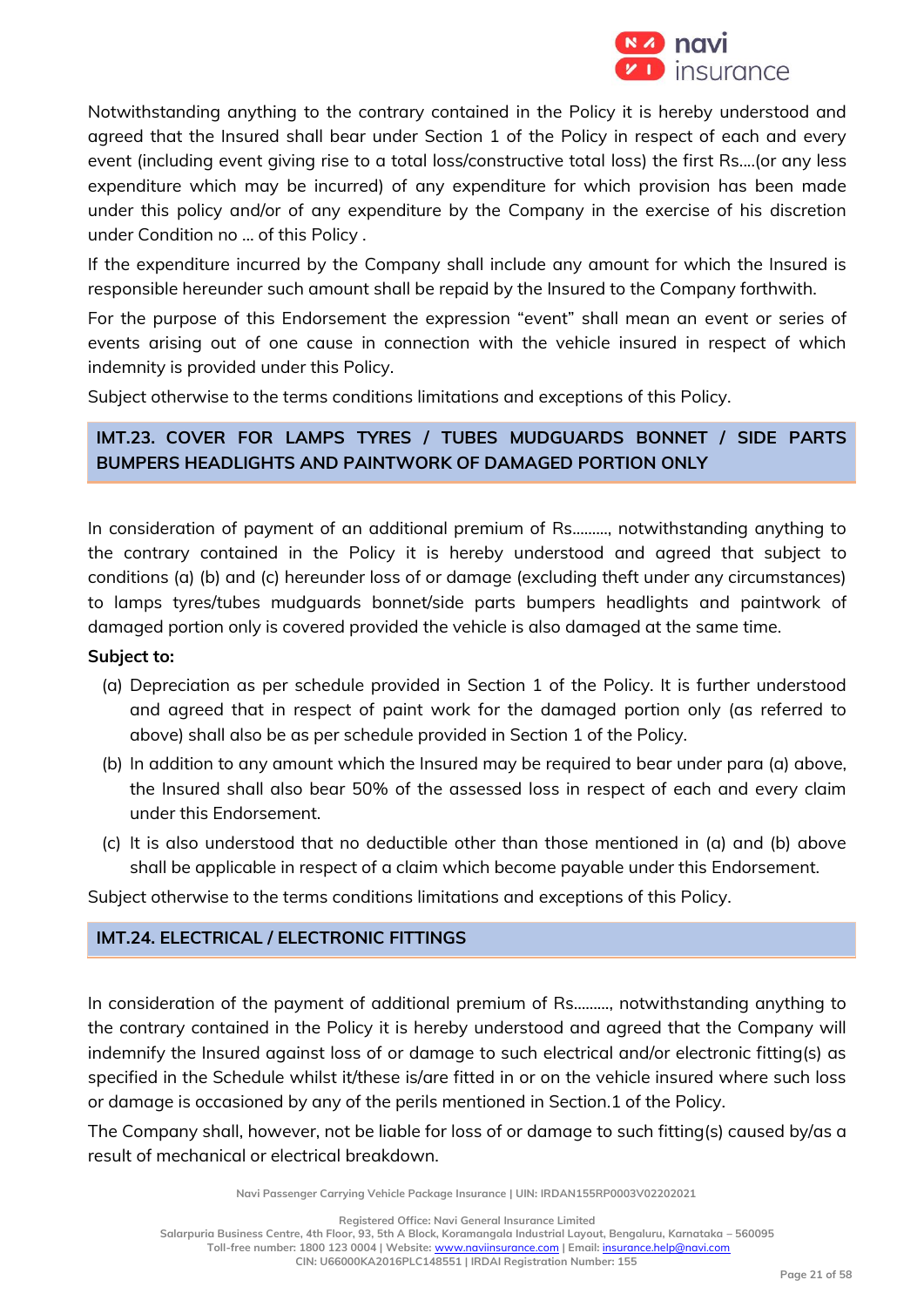

Provided always that the liability of the Company hereunder shall not exceed the Insured's Declared Value (IDV) of the item.

Subject otherwise to the terms conditions limitations and exceptions of this Policy.

### **IMT.25. CNG / LPG KIT IN BI-FUEL SYSTEM**

In consideration of the payment of premium of Rs………… notwithstanding anything to the contrary contained in the Policy it is hereby understood and agreed that the Company will indemnify the Insured in terms conditions limitations and exceptions of Section 1 of the Policy against loss and/or damage to the CNG/LPG kit fitted in the vehicle insured arising from an accidental loss or damage to the vehicle insured, subject to the limit of the Insured's Declared Value of the CNG/LPG kit specified in the Schedule of the Policy.

Subject otherwise to the terms conditions limitations and exceptions of this Policy.

## **IMT.26. FIRE AND/OR THEFT RISKS ONLY**

Notwithstanding anything to the contrary contained in the Policy it is hereby understood and agreed that Section II of the Policy is deemed to be cancelled and under Section I thereof the Company shall only be liable to indemnify the Insured against loss or damage by fire explosion self-ignition lightning and/or burglary housebreaking theft and riot strike malicious damage terrorism storm tempest flood inundation and earthquake perils whilst the vehicle is laid up in garage and not in use.

Subject otherwise to the terms conditions limitations and exceptions of this Policy.

### **IMT.27. LIBILITY AND FIRE AND / OR THEFT**

Notwithstanding anything to the contrary contained in the Policy it is hereby understood and agreed that Section I of the Policy the Company shall not be liable thereunder except in respect of loss or damage by fire explosion self-ignition lightning and/or burglary housebreaking theft and riot strike malicious damage terrorism storm tempest flood inundation and earthquake perils.

Subject otherwise to the terms conditions limitations and exceptions of the Policy.

## **IMT.28. LEGAL LIBILITY TO PAID DRIVER AND/OR CONDUCTOR AND/OR CLEANER EMPLOYED IN CONNECTION WITH THE OPERATION OF INSURED VEHICLE**

In consideration of an additional premium of Rs. 50/- per person notwithstanding anything to the contrary contained in the Policy it is hereby understood and agreed that the Company shall indemnify the Insured against the insured's legal liability under the Workmen's Compensation Act, 1923 , the Fatal Accidents Act, 1855 or at Common Law and subsequent amendments of these Acts prior to the date of this Endorsement in respect of personal injury to any paid driver

**Navi Passenger Carrying Vehicle Package Insurance | UIN: IRDAN155RP0003V02202021**

**Registered Office: Navi General Insurance Limited**

**Salarpuria Business Centre, 4th Floor, 93, 5th A Block, Koramangala Industrial Layout, Bengaluru, Karnataka – 560095 Toll-free number: 1800 123 0004 | Website:** [www.naviinsurance.com](http://www.naviinsurance.com/) **| Email:** [insurance.help@navi.com](mailto:insurance.help@navi.com)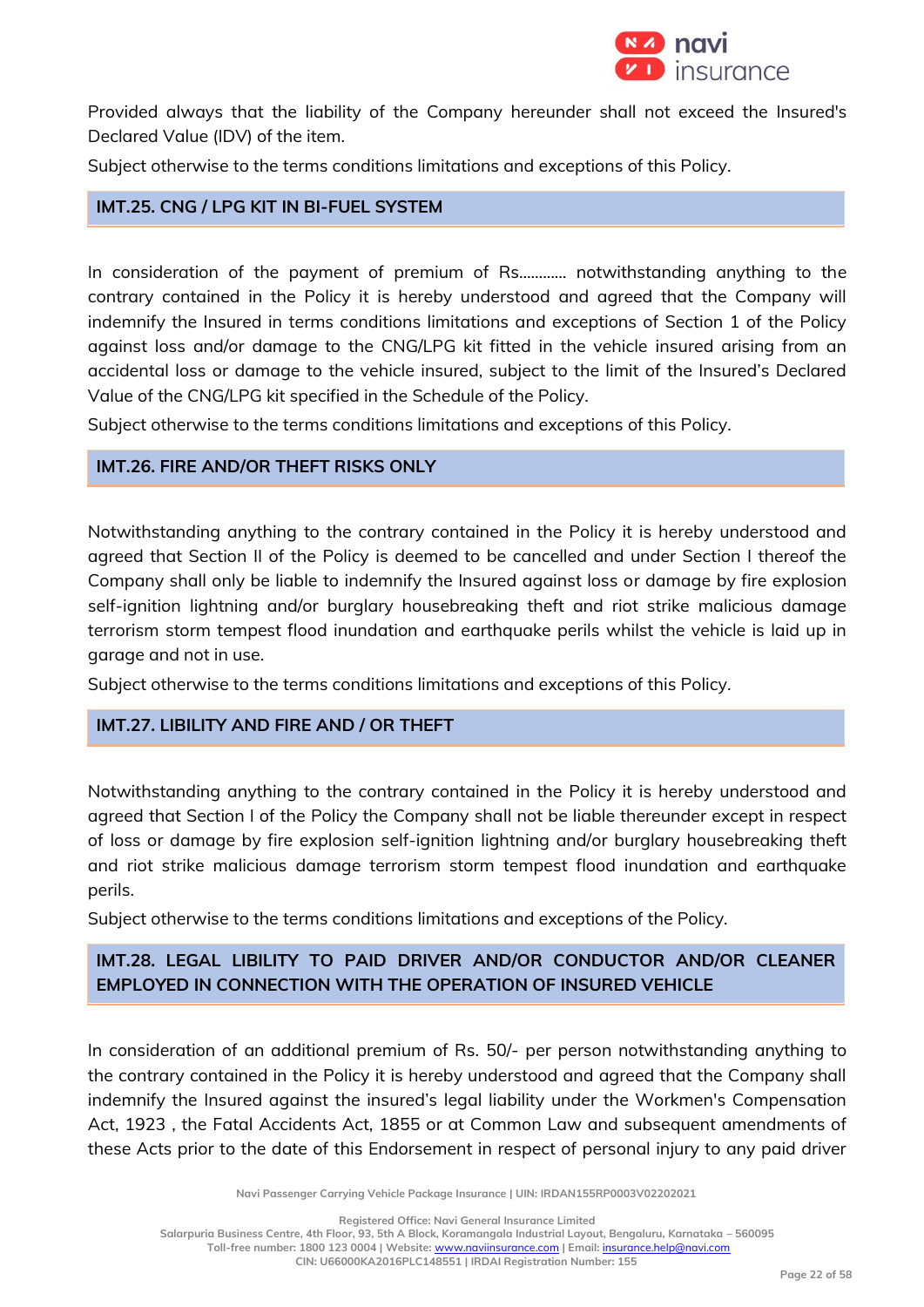

and/or conductor and/or cleaner whilst engaged in the service of the Insured in such occupation in connection with the vehicle insured herein and will in addition be responsible for all costs and expenses incurred with its written consent.

### **Provided always that:**

- (1) this Endorsement does not indemnify the Insured in respect of any liability in cases where the insured holds or subsequently effects with any insurer or group of insurers a Policy of Insurance in respect of liability as herein defined for insured's general employees;
- (2) the Insured shall take reasonable precautions to prevent accidents and shall comply with all statutory obligations;
- (3) the insured shall keep record of the name of each paid driver conductor cleaner or persons employed in loading and/or unloading and the amount of wages and salaries and other earnings paid to such employees and shall at all times allow the Company to inspect such records on demand.
- (4) in the event of the Policy being cancelled at the request of the Insured no refund of the premium paid in respect of this Endorsement will be allowed.

Subject otherwise to the terms conditions limitations and exceptions of the Policy except so far as necessary to meet the requirements of the Motor Vehicles Act, 1988.

## **IMT.32. ACCIDENTS TO SOLDIERS /SAILORS/ AIRMEN EMPOYED AS DRIVERS**

In consideration of the payment of an additional premium of Rs 100/- it is hereby understood and agreed that in the event of any Soldier/Sailor/Airman employed by the insured to drive the vehicle insured being injured or killed whilst so employed, this policy will extend to relieve the Insured of his liability to indemnify Ministry of Defence under the respective Regulations.

Subject otherwise to the terms, conditions limitations and exceptions of this Policy.

## **IMT.33. LOSS OF ACCESSORIES**

(Applicable to Motorised Two Wheeler Policies only)

In consideration of the payment of an additional premium of Rs...…… it is hereby understood and agreed that as from ../….../…..... notwithstanding anything to the contrary contained in Section I but subject otherwise to the terms exceptions conditions and limitations of this Policy the insurer will indemnify the insured in respect of loss of or damage to accessories the property of the insured, specifically declared by the insured caused by burglary, housebreaking or theft.

Subject otherwise to the terms conditions limitations and exceptions of this policy.

## **IMT.34. USE OF COMMERCIAL TYPE VEHICLES FOR BOTH COMMERCIAL AND PRIVATE PURPOSES**

**Navi Passenger Carrying Vehicle Package Insurance | UIN: IRDAN155RP0003V02202021**

**Registered Office: Navi General Insurance Limited**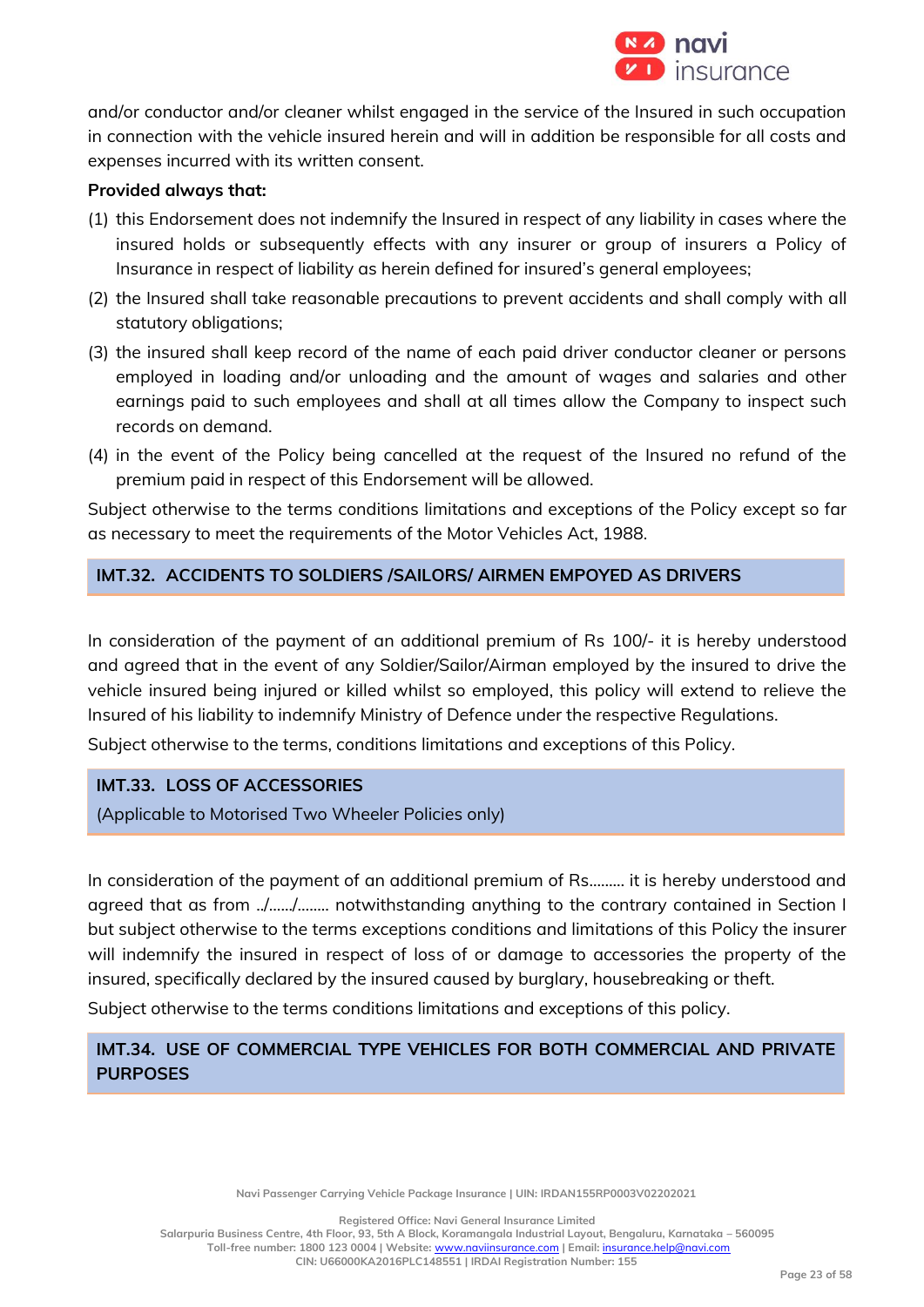

In consideration of the payment of an additional premium of Rs.……..and notwithstanding anything to the contrary contained herein it is hereby understood and agreed that

- (i) The Company will indemnify the Insured against his legal liability under Common Law and Statutory Liability under the Fatal Accidents Act, 1855 in respect of death of or bodily injury to any person not being an employee of the Insured nor carried for hire or reward, whilst being carried in or upon or entering or mounting or alighting from any motor vehicle described in the Schedule to this Policy.
- (ii) This Policy shall be operative whilst any vehicle described in the Schedule hereto is being used by the Insured or by any other person with the permission of the Insured for social, domestic, or pleasure purposes.

Whilst any such vehicle is being so used the Company will in terms and subject to the limitations of and for the purposes of Section II of this Policy treat as though he were the Insured person using such vehicle provided that such person -

- 1) is not entitled to indemnity under any other Policy.
- 2) shall as though he were the insured observe, fulfill and be subject to the terms, provisions, conditions and endorsements of this Policy in so far as they apply.
- 3) has not been refused any Motor Vehicle Insurance or continuance thereof by any insurer.

Subject otherwise to the terms, conditions limitations and exceptions of this Policy.

## **IMT.35. HIRED VEHICLES – DRIVEN BY HIRER**

It is hereby understood and agreed that notwithstanding anything to the contrary contained in this Policy unless the vehicle insured is being driven by or is for the purpose of being driven by the Insured in the charge of the within named Insured or a driver in the Insured's employment, the Policy shall only be operative whilst the vehicle insured is let on hire by the Insured to any person (hereinafter called the Hirer) who:

- (i) shall have entered into a hire contract with the Insured and who prior to such hiring shall have satisfactorily completed and signed a supplementary proposal form.
- (ii) shall have satisfied the Insured
	- a) that the vehicle insured will only be driven by a duly licensed driver whose license has not been endorsed;
	- b) that such driver has not been refused Motor Insurance nor had his/her insurance policy been cancelled nor had special conditions imposed nor had increased premium demanded from him/her by reason of claims experience.

It is also understood and agreed that whilst the vehicle insured is let on hire to the Hirer the Company shall not be liable–

**Navi Passenger Carrying Vehicle Package Insurance | UIN: IRDAN155RP0003V02202021**

**Registered Office: Navi General Insurance Limited**

**Salarpuria Business Centre, 4th Floor, 93, 5th A Block, Koramangala Industrial Layout, Bengaluru, Karnataka – 560095**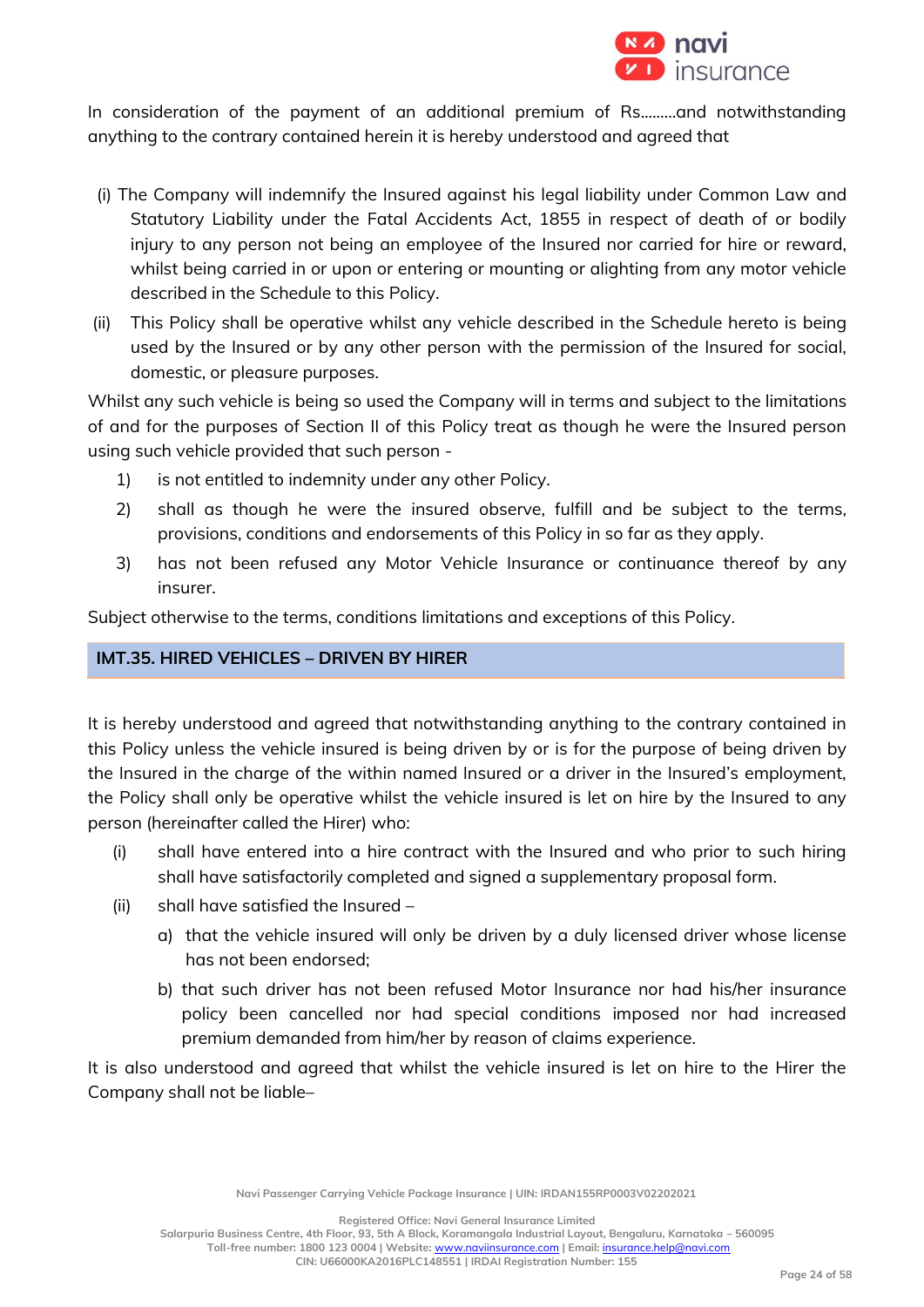

- (1) for any loss, damage or liability due to or arising from theft or conversion by the Hirer unless covered by payment of additional premium @ 1.50% on IDV. (Endt. IMT 43 is to be used.)
- (2) To pay the first Rs..... of each and every claim in respect of which indemnity would but for this endorsement have been provided by Section I of this Policy.

If the expenditure incurred by the Company shall include the amount for which the Insured is responsible hereunder, such amount shall be repaid by the Insured to the Company forthwith.

For the purpose of this Endorsement the expression "Claim" shall mean a claim or series of claims arising out of one cause in respect of the vehicle.

(3) If the vehicle is used by the Hirer for carriage of passengers for hire or reward.

Further it is agreed that the Insured shall forward to the Company the supplementary proposal referred to above, completed by the Hirer immediately after receipt thereof which proposal as well as that referred to in this Policy shall be the basis of the contract expressed in this endorsement so far as it relates to the indemnity which is operative whilst the vehicle is let on hire to such Hirer.

Subject otherwise to the terms, exceptions, conditions and limitations of this Policy.

## **IMT.36. INDEMNITY TO HIRER - PACKAGE POLICY - NEGLIGENCE OF THE INSURED OR HIRER**

It is hereby declared and agreed that the Company will indemnify any hirer of the vehicle insured against loss, damage and liability as defined in this Policy arising in connection with the vehicle insured by reason of the negligence of the within named Insured or of any employee of such Insured while the vehicle insured is let on hire.

Provided that any such hirer shall as though he/she were the Insured observe fulfill and be subject to the terms, exceptions, conditions and limitations of this Policy in so far as they apply.

# **IMT.37. LEGAL LIABILITY TO NON-FARE PAYING PASSENGERS OTHER THAN STATUTORY LIABILITY EXCEPT THE FATAL ACCIDENTS ACT, 1855**

In consideration of the payment of an additional premium of Rs…… and notwithstanding anything to the contrary contained in Section II-1 (b) and (c) it is hereby understood and agreed that the Company will Indemnify the Insured against his legal liability other than liability under the Statute (except the Fatal Accidents Act 1855) in respect of death of or bodily injury to:

- i) Any employee of the within named Insured who is not a workman within the meaning of the Workmen's Compensation Act Prior to date of this endorsement and not being carried for hire or reward.
- ii) Any other person not being carried for hire or reward provided that the person is
	- a) charterer or representative of the charterer of the truck

**Navi Passenger Carrying Vehicle Package Insurance | UIN: IRDAN155RP0003V02202021**

**Registered Office: Navi General Insurance Limited**

**Salarpuria Business Centre, 4th Floor, 93, 5th A Block, Koramangala Industrial Layout, Bengaluru, Karnataka – 560095**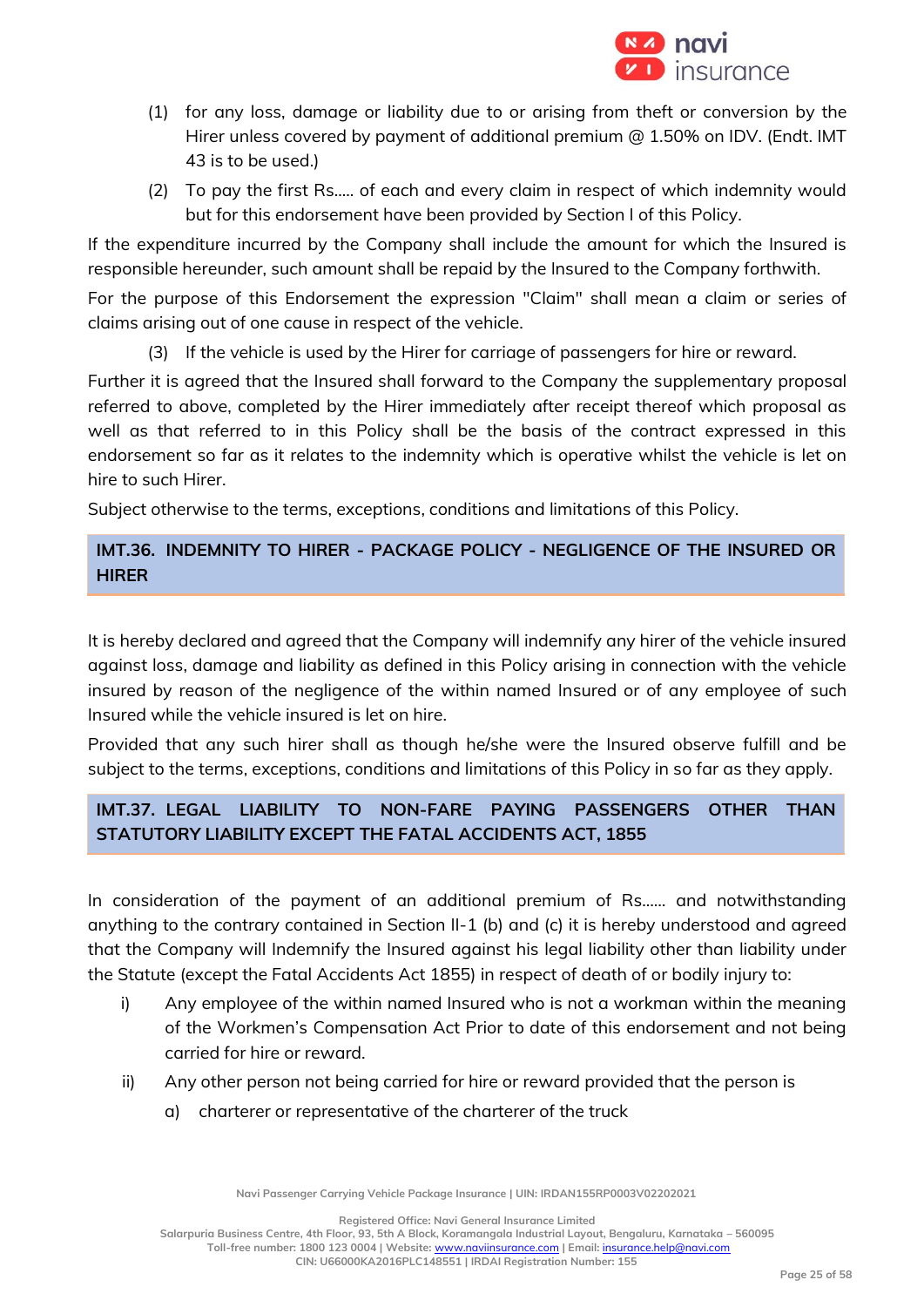

b) Any other person directly connected with the journey in one form or other being carried in or upon or entering or mounting or alighting from any Motor Vehicle described in the SCHEDULE OF THE POLICY.

Subject otherwise to the terms exceptions conditions and limitation of this Policy.

**IMT.37A. LEGAL LIABILITY TO NON FARE PAYING PASSENGERS WHO ARE NOT EMPLOYEES OF THE INSURED**

In consideration of the paying of an additional premium of Rs…. and notwithstanding anything to the contrary contained in Section II-1 (c) it is hereby understood and agreed that the Company will indemnify the Insured against his legal liability other than liability under statute (except Fatal Accidents Act 1855) in respect of death or bodily injury to any person not being an employee of the Insured and not carried for hire or reward provided that the person is

- a) charterer or representative of the charterer of the truck.
- b) Any other person directly connected with the journey in one form or the other being carried in or upon or entering or mounting or alighting from vehicle insured described in the Schedule of this Policy.

Subject otherwise to the terms exceptions conditions and limitations of this Policy.

**IMT.38. LEGAL LIABILITY TO FARE PAYING PASSENGERS EXCLUDING LIABILITY FOR ACCIDENTS TO EMPLOYEES OF THE INSURED ARISING OUT OF AND IN THE COURSE OF THEIR EMPLOYMENT**

**(I) For use with Package Policies***:* **-** In consideration of an additional premium of Rs..... and notwithstanding anything to the contrary contained in Section II –1 (c) but subject otherwise to the terms, exceptions, conditions and limitations of this Policy, the Company will indemnify the Insured against liability at Law for compensation (including Law costs of any claimant ) for death of or bodily injury to any person other than a person excluded under Section II-1 (B) being carried in or upon or entering or mounting or alighting from the Motor Vehicle.

Provided always that in the event of an accident occurring whilst the Motor Vehicle is carrying more than the number of persons mentioned in the Schedule hereto as being the licensed carrying capacity of that vehicle in addition to the conductor if any then the Insured shall repay to the Company rate able proportion of the total amount which would be payable by the Company by reason of this Endorsement if not more than the said number of persons were carried in the Motor Vehicle.

Provided further that in computing the number of persons for the purpose of this endorsement any three children not exceeding 15 years of age will be reckoned as two persons and any child in arms not exceeding 3 years of age will be disregarded.

Provided also that the provisions of condition 3 of the Policy are also applicable to a claim or series of claims under this Endorsement.

**Navi Passenger Carrying Vehicle Package Insurance | UIN: IRDAN155RP0003V02202021**

**Registered Office: Navi General Insurance Limited**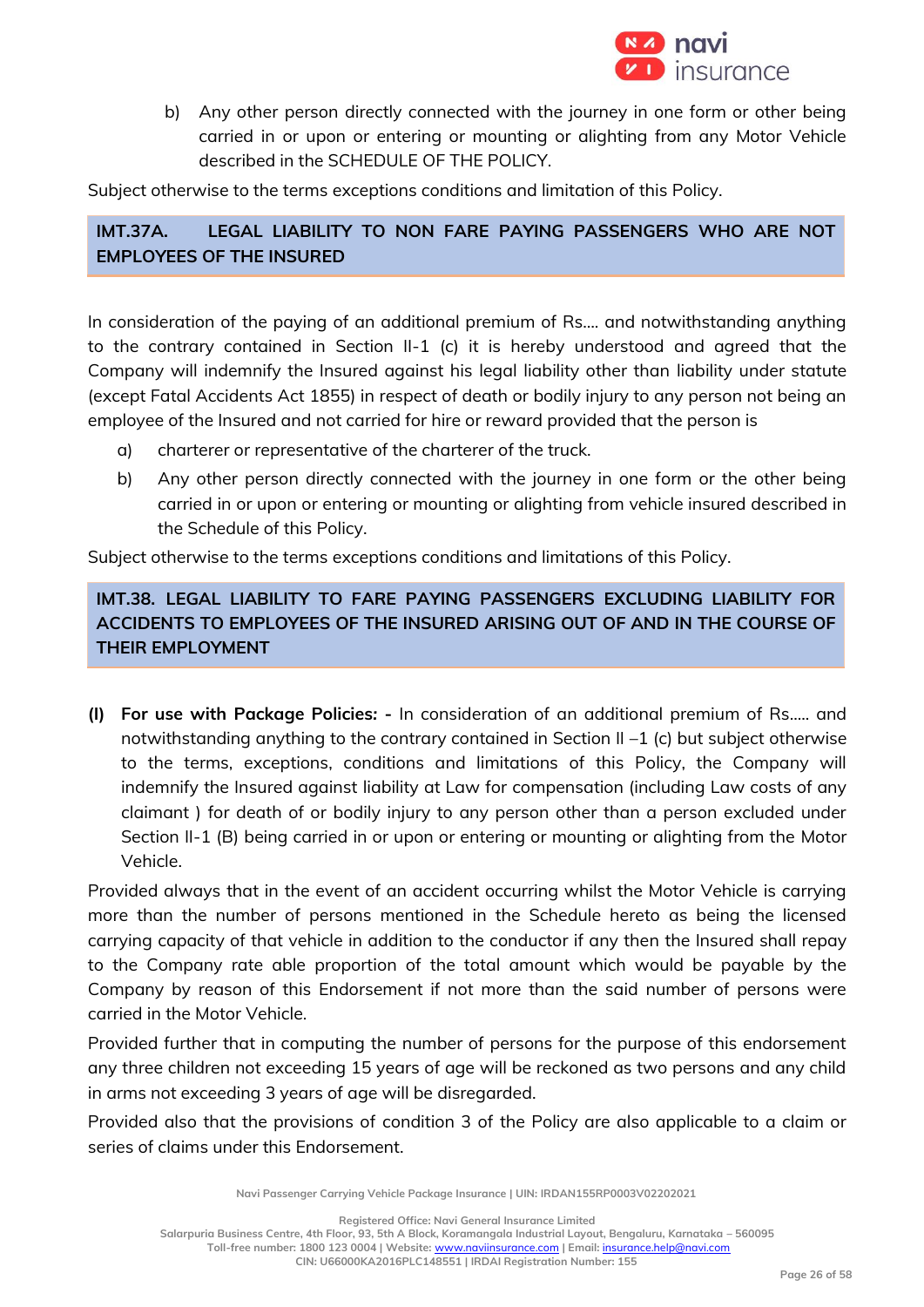

Provided further that in the event of Policy being cancelled at the request of the Insured no refund of premium paid in respect of this Endorsement will be allowed.

Subject otherwise to the terms, exceptions, conditions and limitations of this Policy.

## **IMT.39. LEGAL LIABILITY TO PERSONS EMPLOYED IN CONNECTION WITH THE OPERATION AND/OR MAINTAINING AND/OR LOADING AND/OR UNLOADING OF MOTOR VEHICLES.**

In consideration of the payment of an additional premium of  $*$ ........ it is hereby understood and agreed that notwithstanding anything contained herein to the contrary the Company shall indemnify the Insured against his legal liability under the Workmen's Compensation Act, 1923 and subsequent amendments of that Act prior to the date of this Endorsement, the Fatal Accidents Act, 1855 or at Common Law in respect of personal injury to any paid driver (or cleaner or conductor or person employed in loading/or unloading but in any case not exceeding seven in number including driver and cleaner) whilst engaged in the service of the Insured in such occupation in connection with the .... and not exceeding seven in number and will in addition be responsible for all costs and expenses incurred with its written consent.

#### **Provided always that:**

- (1) this Endorsement does not indemnify the Insured in respect of any liability in cases where the Insured holds or subsequently effects with any insurer or Group of Underwriters a Policy of Insurance in respect of liability as herein defined for his general employees.
- (2) the Insured shall take reasonable precautions to prevent accidents and shall Comply with all statutory obligations.
- (3) the Insured shall keep a record of the name of each driver cleaner conductor or person employed in loading and/or unloading and the amount of wages salary and other earnings paid to such employees and shall at times allow the Company to inspect such record.
- (4) in the event of the Policy being cancelled at the request of the Insured no refund of the premium paid in respect of this Endorsement will be allowed.

\*The premium to be calculated at the rate of Rs.50/- per driver and/or cleaner or conductor and/or person employed in loading and/or unloading but not exceeding the number permitted by the Motor Vehicles Act 1988 including driver and cleaner.

Subject otherwise to the terms exceptions conditions and limitations of this Policy except so far as necessary to meet the requirements of the Motor Vehicles Act, 1988.

## **IMT.39 A. LEGAL LIABILITY UNDER THE WORKMEN'S COMPENSATION ACT, 1923 IN RESPECT OF THE CARRIAGE OF MORE THAN SIX EMPLOYEES**

In consideration of the payment of an additional premium it is hereby understood and agreed that notwithstanding anything to the contrary contained herein the Company shall indemnify the Insured against his legal liability under the Workmen's Compensation Act, 1923 and

**Navi Passenger Carrying Vehicle Package Insurance | UIN: IRDAN155RP0003V02202021**

**Registered Office: Navi General Insurance Limited**

**Salarpuria Business Centre, 4th Floor, 93, 5th A Block, Koramangala Industrial Layout, Bengaluru, Karnataka – 560095**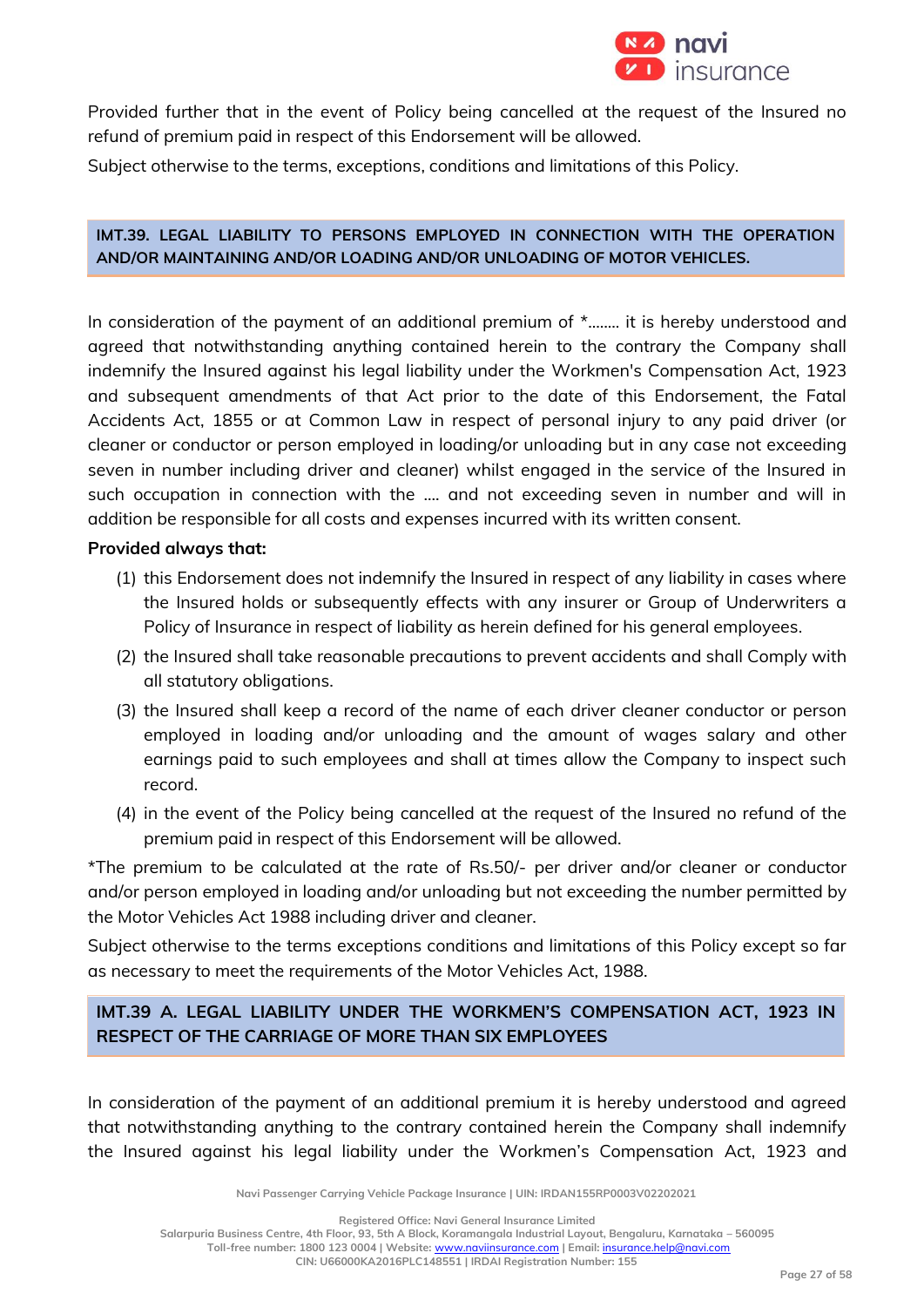

subsequent amendments to that Act prior to the date of this endorsement in respect of death of or bodily injury to any person (other than the paid driver) exceeding six in number whilst being carried in the Motor vehicle and will in addition be responsible for all costs and expenses incurred with its written consent.

## **Provided always that: -**

- 1. The Company shall not be liable by virtue of this Endorsement to indemnify the Insured in respect of any liability in cases where the Insured holds or subsequently effects with any insurance company or group of Underwriters a Policy of Insurance in respect of liability as herein defined for his general employees and where the Insured has not obtained special permission from the registration authorities for carriage of more than six such employees.
- 2. The Insured shall take reasonable precautions to prevent accidents and shall comply with all statutory obligations.
- 3. The Insured shall keep a record of the name of each person employed in connection with the loading and unloading of the vehicles and the amount of wages salary and other earnings paid to such employees and shall at all times allow the Company to inspect such record.
- 4. In the event of the Policy being cancelled at the request of the Insured no refund of the premium paid in respect of this Endorsement will be allowed.

Subject otherwise to the terms exceptions, conditions and limitations of this Policy.

## **IMT.40. LEGAL LIABILITY TO PAID DRIVER AND/OR CONDUCTOR AND/OR CLEANER EMPLOYED IN CONNECTION WITH THE OPERATION OF MOTOR VEHICLE**

In consideration of the payment of an additional premium it is hereby understood and agreed that notwithstanding anything contained herein to the contrary the Company shall indemnify Insured against his legal liability under the Workmen's Compensation Act, 1923 and subsequent amendments of that Act prior to the date of this endorsement, the Fatal Accidents Act, 1855 or at Common Law in respect of personal injury to any paid driver and/or conductor and/or cleaner whilst engaged in the service of the Insured in such occupation in connection with the vehicle insured and will in addition be responsible for all costs and expenses incurred with its written consent.

The premium to be calculated and paid while taking insurance of the vehicle concurred at the rate of Rs. 50/- per driver and/or conductor and/or cleaner.

## **Provided always that: -**

- (1) This Endorsement does not indemnify the Insured in respect of any liability in cases where the Insured holds or subsequently effects with any insurer or Group of Underwriters a Policy of Insurance in respect of liability as herein defined for his general employees.
- (2) The Insured shall take reasonable precautions to prevent accidents and shall comply with all statutory obligations.

**Navi Passenger Carrying Vehicle Package Insurance | UIN: IRDAN155RP0003V02202021**

**Registered Office: Navi General Insurance Limited**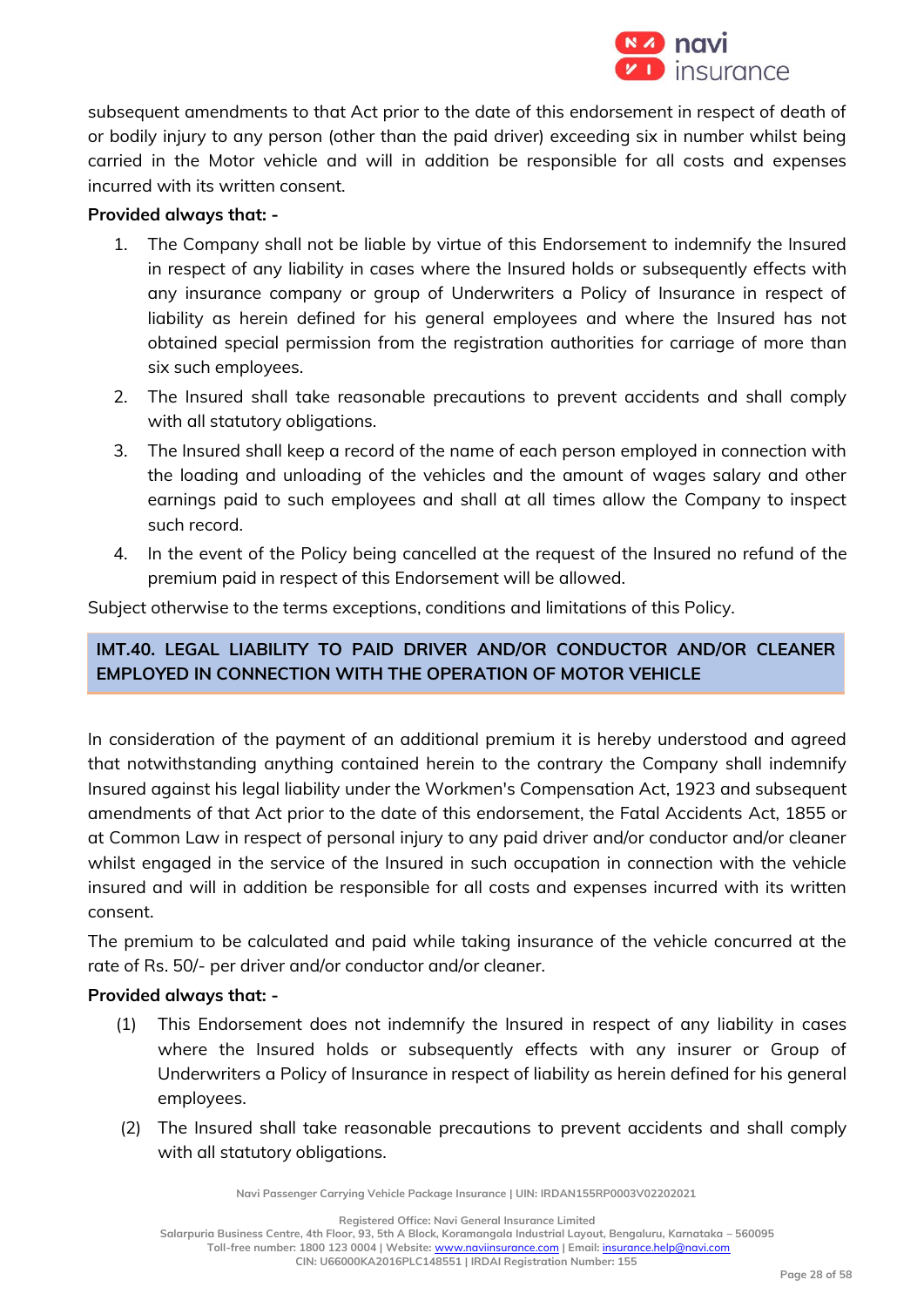

- (3) The Insured shall keep a record of the name of each driver cleaner conductor or person employed in loading and/or unloading and the amount of wages salary and other earnings paid to such employees and shall at all times allow the Company to inspect such record.
- (4) In the event of the Policy being cancelled at the request of the Insured no refund of the premium paid in respect of this Endorsement will be allowed.

Subject otherwise to the terms exceptions conditions and limitations of this Policy except so far as necessary to meet the requirements of the Motor Vehicles Act, 1988.

## **IMT.42. PRIVATE CARRIERS**

Notwithstanding anything to the contrary contained herein it is hereby understood and agreed that the Company shall not be liable for any loss or damage to the vehicle insured and/or for any third-party liability in respect thereof if at the time of accident, the vehicle insured under this Policy is carrying goods not belonging to the Insured

Subject otherwise to the terms conditions limitations and exceptions of this Policy.

# **IMT.43. THEFT AND CONVERSION RISK**

Notwithstanding anything to the contrary contained herein it is hereby understood and agreed in this Policy in consideration of the payment of additional premium @ 1.50% of IDV, Clause ii (b) (1) of Endorsement IMT- 35 is hereby deemed to be deleted.

It is further understood and agreed that the indemnity in respect of Theft and/or Conversion by the hirer is applicable only in case of theft and/or Conversion of the entire vehicle.

It is further understood and agreed that No Claim Bonus will not be applicable to the additional premium charged hereunder.

# **IMT.44. INDEMNITY TO HIRER - PACKAGE POLICY - NEGLIGENCE OF THE OWNER OR HIRER**

It is hereby declared and agreed that in consideration of payment of an additional premium of Rs……. the Company will indemnify any hirer of the Vehicle insured against loss, damage and liability as defined in this Policy arising in connection with the vehicle insured while let on hire.

Provided that any such hirer shall as though he/she were the Insured observe fulfill and be subject to the terms, exceptions, conditions and limitations of this Policy in so far as they apply.

## **IMT.45. INDEMNITY TO HIRER - LIABILITY ONLY POLICY -- NEGLIGENCE OF THE OWNER OR HIRER.**

**Negligence of the Hirer**

**Navi Passenger Carrying Vehicle Package Insurance | UIN: IRDAN155RP0003V02202021**

**Registered Office: Navi General Insurance Limited**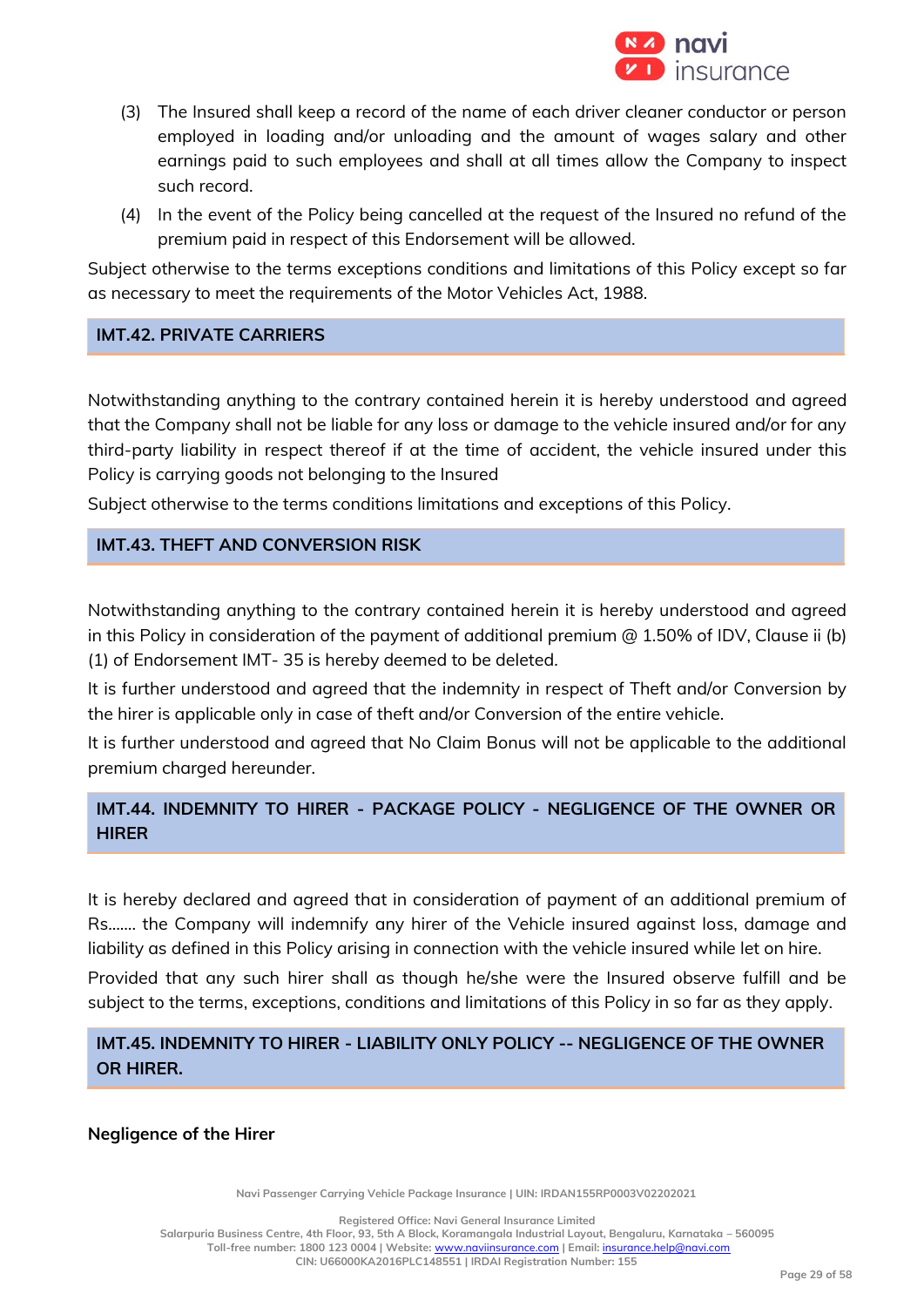

It is hereby declared and agreed that in consideration of payment of an additional premium of Rs……the Insurer will indemnify any hirer of the Motor Vehicle against liability as defined in this Policy arising in connection with the Motor Vehicle while let on hire.

Provided that any such hirer shall as though he were the Insured observe fulfill and be subject to the terms, exceptions, conditions and limitations of this Policy in so far as they apply.

# **IMT.46. LEGAL LIABILITY TO PASSENGERS EXCLUDING LIABILITY FOR ACCIDENTS TO EMPLOYEES OF THE INSURED ARISING OUT OF AND IN COURSE OF THEIR EMPLOYMENT**

In consideration of an additional premium of Rs….. and notwithstanding anything to the contrary contained in Section II-I(c) but subject otherwise to the terms exceptions conditions and limitations of this Policy the Company will indemnify the Insured against liability at Law for compensation (including legal costs of any claimant) for death of or bodily injury to any person other than a person excluded under Section II –I (B) being carried in or upon or entering or mounting or alighting from the vehicle insured.

Provided always that in the event of an accident occurring whilst the vehicle insured is carrying more than the number of persons mentioned in the Schedule hereto as being the licensed carrying capacity of that vehicle in addition to the conductor if any then the Insured shall repay to the Company ratable proportion of the total amount which would be payable by the Company by reason of this Endorsement if not more than the said number of persons were carried in the vehicle insured.

Provided further that in computing the number of persons for the purpose of this Endorsement any three children not exceeding 15 years of age will be reckoned as two persons and any child in arms not exceeding 3 years of age will be disregarded.

Provided also that the provisions of condition 3 of the Policy are also applicable to a claim or series of claims under this Endorsement.

Provided further that in the event of Policy being cancelled at the request of the Insured no refund of premium paid in respect of this Endorsement will be allowed. Subject otherwise to the terms exceptions conditions and limitations of this Policy.

## **IMT.47. MOBILE CRANES/DRILLING RIGS/ MOBILE PLANTS/EXCAVATORS/ NAVVIES/ SHOVELS/ GRABS/RIPPERS**

It is hereby declared and agreed notwithstanding anything to the contrary contained in this Policy that in respect of the vehicle insured the Company shall be under no liability-

a) Under Section I of this Policy in respect of loss or damage resulting from overturning arising out of the operation as a tool of such vehicle or of plant forming part of such vehicle or attached thereto except for loss or damage arising directly from fire, explosion , selfignition or lightning or burglary housebreaking or theft.

**Navi Passenger Carrying Vehicle Package Insurance | UIN: IRDAN155RP0003V02202021**

**Registered Office: Navi General Insurance Limited**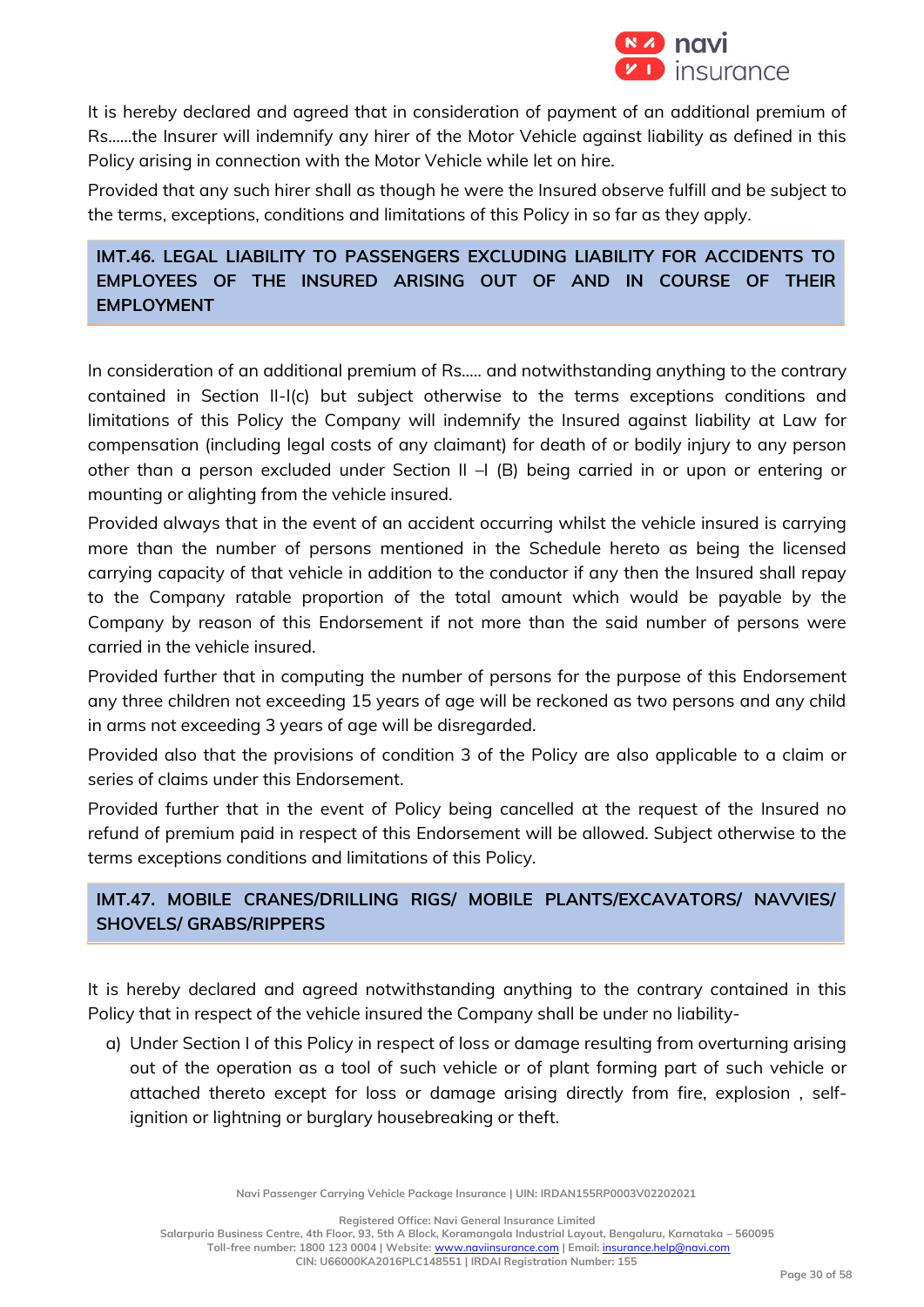

b) Under Section II except so far as is necessary to meet the requirements of the Motor Vehicles Act, 1988, in respect of liability incurred by the Insured arising out of the operation as a tool of such vehicle or of plant forming part of such vehicle or attached thereto.

## **IMT.48. AGRICULTURAL AND FORESTRY VEHICLES AND OTHER MISCELLANEOUS VEHICLES WITH TRAILERS ATTACHED - EXTENDED COVER**

It is hereby declared and agreed that in consideration of an additional premium of Rs…….., the indemnity provided by this Policy shall apply in respect of any trailer (including Agricultural Implements such as Ploughs, Harrows and the like) described in the under noted Schedule of trailers as though it were a vehicle described in the Schedule and had set against it in the Schedule the value set against it in the under noted Schedule of trailers.

Provided that the Company shall be under no liability under Section I of the Policy in respect of breakage of any part of the agricultural trailer or implements caused by ground obstructions.

## **Schedule of Trailers**

| Description | Insured's Declared value (IDV) |
|-------------|--------------------------------|
|             |                                |

Subject otherwise to the terms, exceptions, conditions and limitations of this Policy.

## **IMT.49. EXCLUSION OF LIABILITY TO THE PUBLIC WORKING RISK (EXCEPT AS REQUIRED BY THE MOTOR VEHICLE ACT, 1988)**

It is hereby declared and agreed that except so far as is necessary to meet the requirements of the Motor Vehicles Act, 1988, the Company shall be under no liability under Section II of this Policy in respect of liability incurred by the Insured arising out of the operation as a tool of the Motor Vehicle or of plant forming part of the Motor Vehicle or attached thereto.

## **IMT.50. CINEMA FILM RECORDING AND PUBLICITY VANS**

It is hereby understood and agreed that notwithstanding anything to the contrary contained in this Policy, the Company shall be under no liability in respect of loss or damage to cinematic photographic or sound equipment costumes or any other technical property fixtures and fittings on the Motor Vehicle, unless they are firmly and permanently fixed to the body of the vehicle and are not detachable from time to time.

## **IMT.51. MOBILE SHOPS /CANTEENS AND MOBILE SURGERIES/ DISPENSARIES**

It is hereby understood and agreed that notwithstanding anything to the contrary contained in this Policy the Company shall be under no liability in respect of

**Navi Passenger Carrying Vehicle Package Insurance | UIN: IRDAN155RP0003V02202021**

**Registered Office: Navi General Insurance Limited**

**Salarpuria Business Centre, 4th Floor, 93, 5th A Block, Koramangala Industrial Layout, Bengaluru, Karnataka – 560095**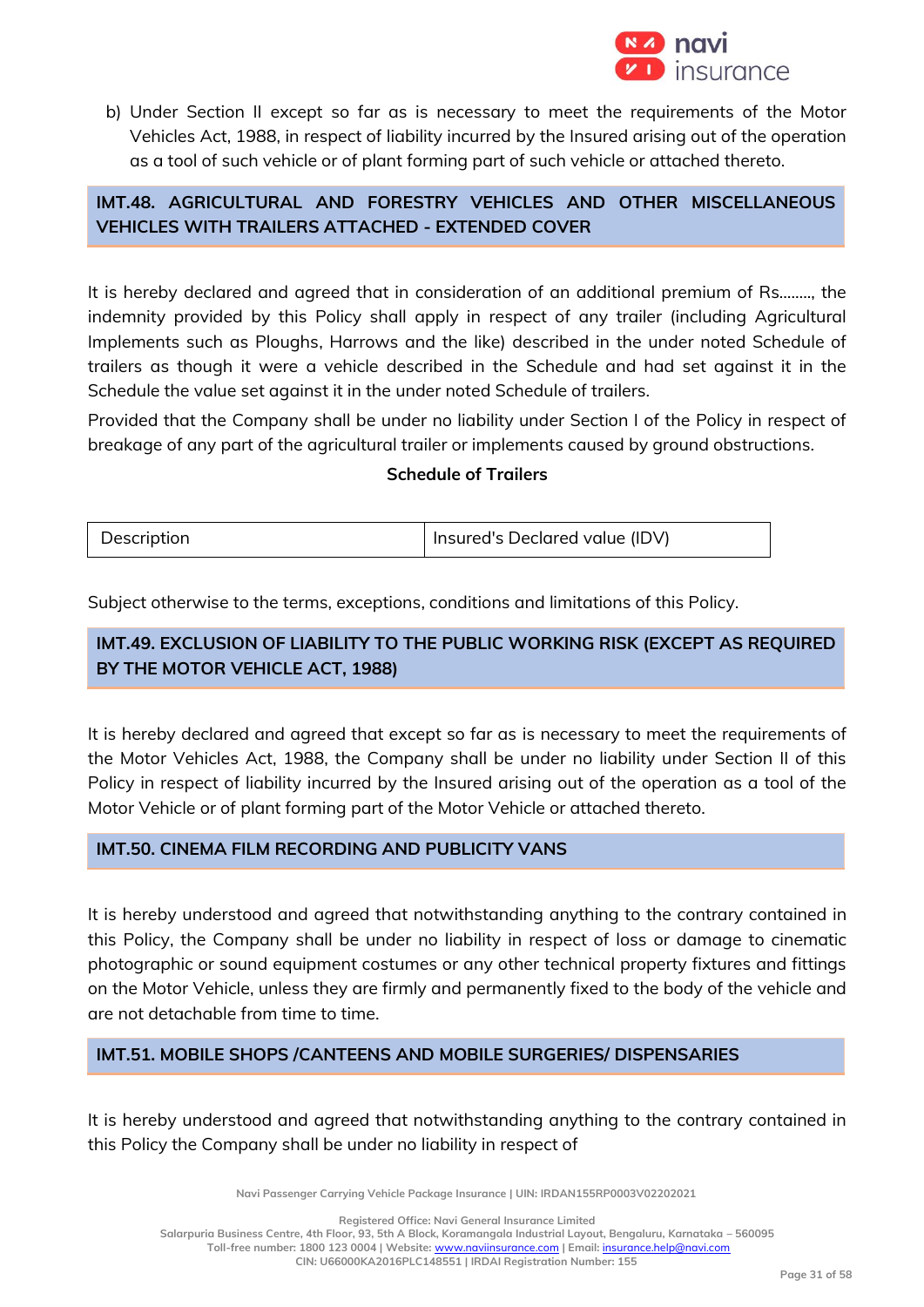

- (a) loss of or damage to..... on the motor vehicle.
- (b) death of or bodily injury to or illness of any person caused by or through or in connection with or arising from
	- (i) poisoning of any kind or foreign or deleterious matter in food or drink
	- (ii) anything harmful in the condition of any goods supplied at or from the motor vehicle or the defective condition of the container of such goods
	- (iii) anything harmful in the condition of any goods supplied at or from the motor vehicle or defective in any treatment given at or from the motor vehicle

#### **IMT.52. EXCLUSION OF DAMAGE WHILE IN USE AS A TOOL OF TRADE**

It is hereby declared and agreed that except so far as is necessary to meet the requirements of the Motor Vehicles Act, 1988 the Company shall be under no liability under Section II of this Policy in respect of liability incurred by the Insured arising out of the operation as a tool of the motor vehicle or of plant forming part of the vehicle insured or attached thereto.

## **IMT.53 SPECIFIED ATTACHMENTS (Special Type Vehicles)**

It is hereby declared and agreed that while any attachment in the under noted "Schedule of attachments" is attached to the Motor Vehicle or is detached and out of use the indemnity provided by this Policy shall apply in respect of any such attachment as though it were the Motor Vehicle and had set against it in the Schedule the value set against it in the under noted "Schedule of Attachments"

## **Schedule of Attachments**

| Description | Insured's Declared value (IDV) |
|-------------|--------------------------------|
|-------------|--------------------------------|

## **IMT.54. MOBILE PLANT-INCLUSION OF LIABILITY TO THE PUBLIC WORKING RISK WHERE TOOL OF TRADE IS USED ONLY FOR WORK PERFORMED IN OR UPON THE VEHICLE OR TRAILER**

It is hereby declared and agreed that except so far as is necessary to meet the requirements of the Motor Vehicles Act, 1988, the Company shall be under no liability under Section II of this Policy in respect of liability arising out of:

- a) The explosion of any vessel under pressure being part of plant attached to or forming part of the Motor Vehicle.
- b) The operation other than in or upon the Motor Vehicle forming part of or attached to
- c) The Motor Vehicle.

**Navi Passenger Carrying Vehicle Package Insurance | UIN: IRDAN155RP0003V02202021**

**Registered Office: Navi General Insurance Limited**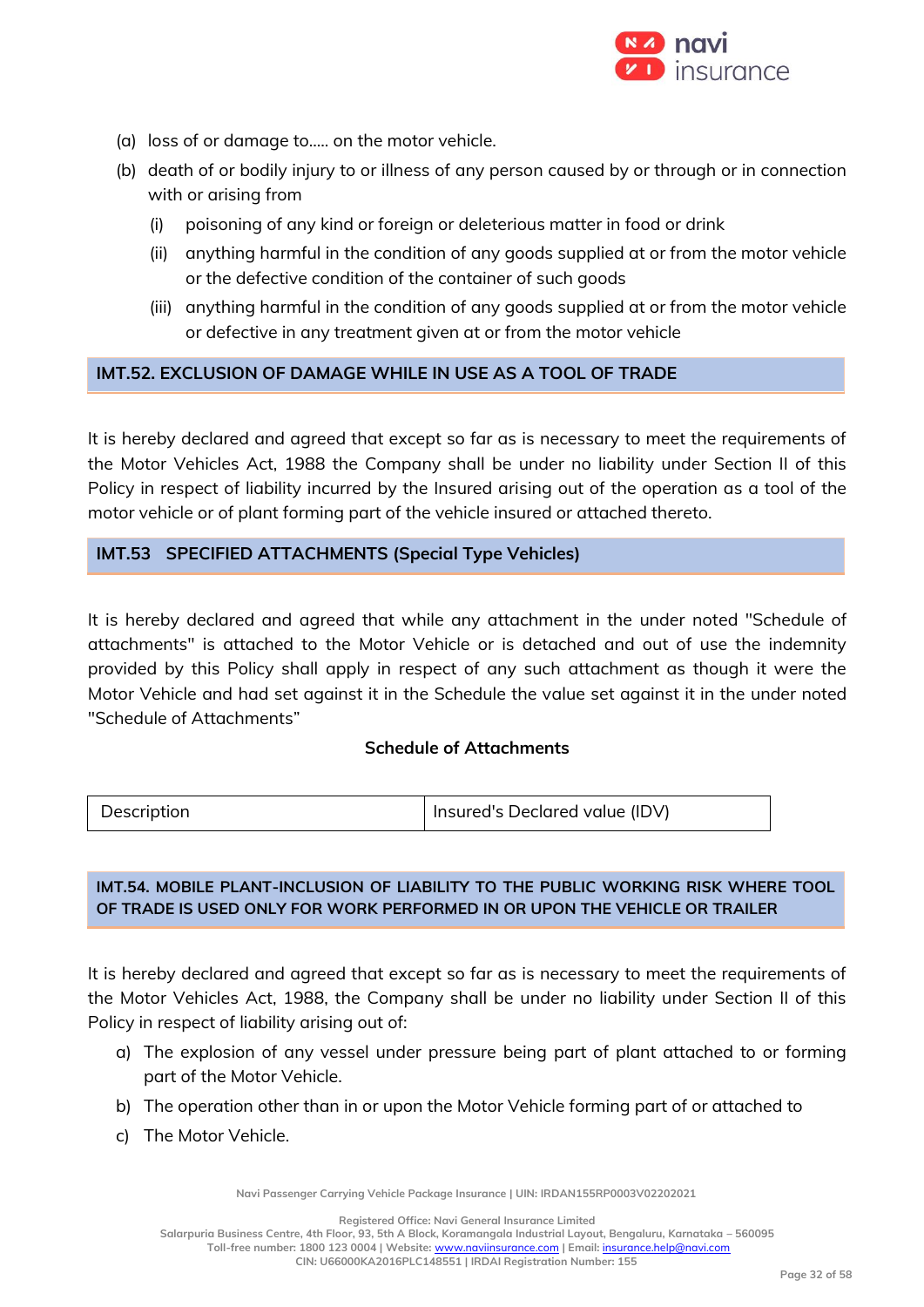

## **IMT.55. MOBILE PLANT - INCLUSION OF LIABILITY TO THE PUBLIC WORKING RISK (All Other Cases)**

It is hereby understood and agreed that notwithstanding anything to the contrary contained in this Policy the Company shall be under no liability under Section II in respect of

- (a) death injury or damage caused by or resulting from
	- (i) subsidence flooding or water pollution.
	- (ii) damage to pipes or cables arising out of the operation as a tool of the vehicle insured or

of any plant forming part of vehicle insured or attached thereto.

- (b) damage to property resulting from the manufacture construction alteration repair or treatment of such property by the Insured.
- (c) death injury or damage caused by or through property on which the Insured has carried out any process of manufacture, construction alteration or repair or treatment. It is further understood and agreed that except so far as is necessary to meet the requirements of the Motor Vehicles Act 1988, the Company shall be under no liability under Section II of this

Policy in respect of liability incurred by the Insured arising out of the explosion of any vessel under pressure being part of plant attached to or forming part of the vehicle insured.

## GRIEVANCE REDRESSAL PROCEDURE:

At Navi General Insurance, we want your relationship with insurance to soar beyond what you've experienced yet. To understand, appreciate, and enjoy insurance—we're here for you. You can connect with us on the following channels.

- a. Call us on our Toll Free 1800 123 0004 (From 8 am to 8 pm) for any queries that you may have!
- b. Email your queries to [insurance.help@navi.com](mailto:insurance.help@navi.com).
- c. For Senior Citizens, we have a special cell and Our Senior Citizen customers can email us at [seniorcare@navi.com](mailto:seniorcare@navi.com) for priority resolution
- d. Visit our website [www.naviinsurance.com](http://www.naviinsurance.com/) to register & track your queries.
- e. Please walk in to any of our branches or partner locations.
- f. You can also dispatch your letters to us at:

Navi General Insurance Limited

Corporate Office: Salarpuria Business Centre,

4th B Cross Road, 5th Block,

Koramangala Industrial Layout,

Bengaluru, Karnataka – 560095

We request you to please mention your complete details: Full Name, Policy Number and Contact Details in all your communications, to enable our customer experience expert to connect with you and provide you with the quickest possible solution.

**Navi Passenger Carrying Vehicle Package Insurance | UIN: IRDAN155RP0003V02202021**

**Registered Office: Navi General Insurance Limited**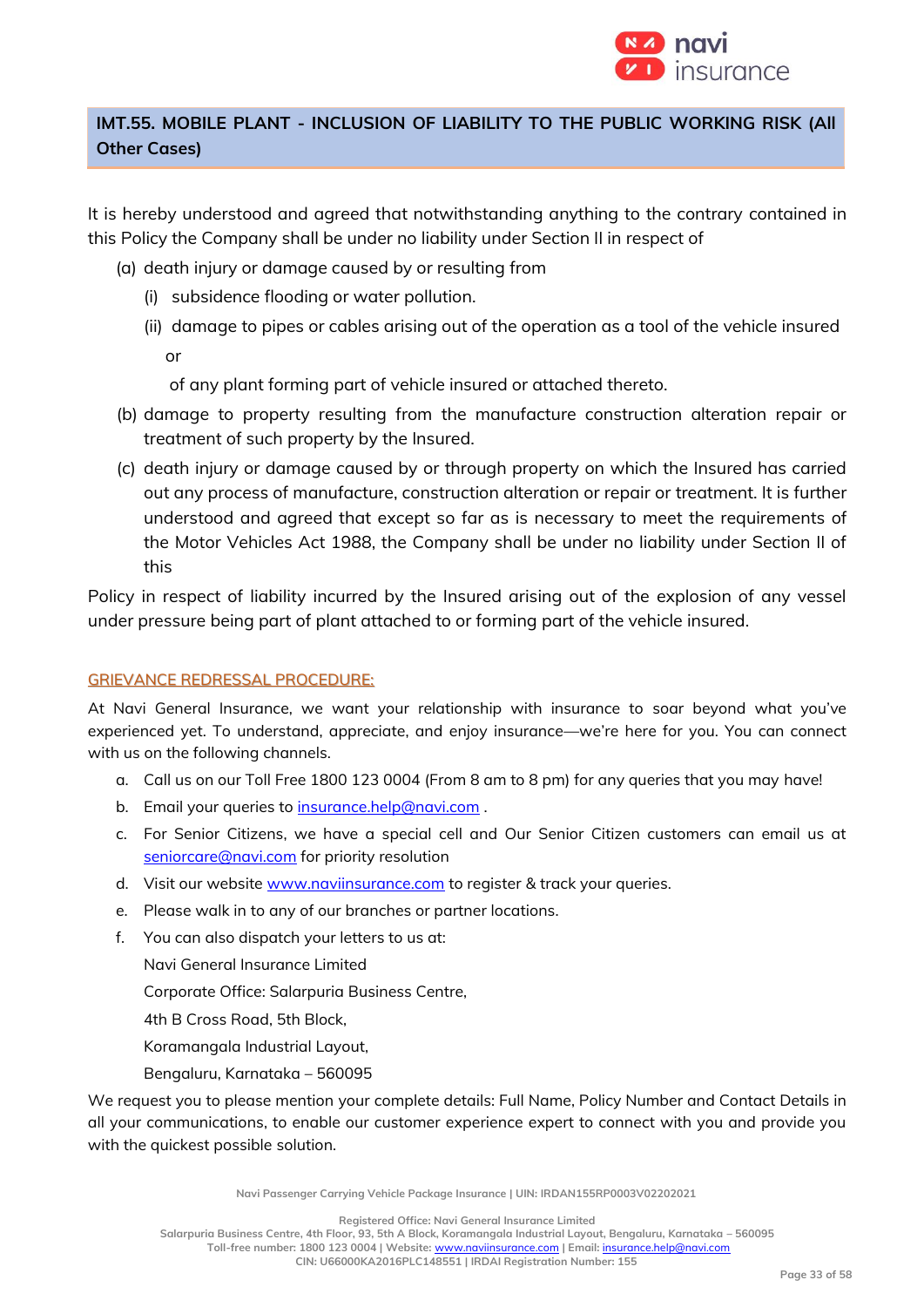

We'll make sure to acknowledge your service request within 3 working days—and try and resolve it to your satisfaction within 15 working days. That's a promise!

#### **Escalation**

Level 1: While we attempt to give you best-in-class and prompt resolution for any concerns-sometimes it may not be perfect. If you felt that you weren't offered a perfect resolution, please feel free to share your feedback to our Customer Experience team at [Manager.CustomerExperience@navi.com.](mailto:at%20Manager.CustomerExperience@navi.com)

#### **Level 2:**

If you still are not happy about the resolution provided, then you may please write to our Head Customer Experience and Redressal Manager at Head.CustomerExperience@navi.com.

If your concern remains unresolved after having followed the above escalation procedure, then you may please approach the Insurance Ombudsman for Redressal. To know who your Insurance Ombudsman is simply refer to the list below/overleaf.

Contact details of Insurance Ombudsman are available at our website [www.naviinsurance.com](http://www.naviinsurance.com/)

OMBUDSMAN AND ADDRESSES: Refer the below link

<http://ecoi.co.in/ombudsman.html>

#### **NAMES OF OMBUDSMAN AND ADDRESSES OF OMBUDSMAN CENTRES**

| S. No. | <b>Contact Details</b>                 | <b>Jurisdiction of Office</b>                   |
|--------|----------------------------------------|-------------------------------------------------|
| 1.     | <b>AHMEDABAD</b>                       |                                                 |
|        | Office of the Insurance Ombudsman,     | State of Gujarat and Union Territories of Dadra |
|        | Jeevan Prakash Building, 6th Floor,    | & Nagar Haveli and Daman and Diu                |
|        | Tilak Marg, Relief Road,               |                                                 |
|        | Ahmedabad - 380 001.                   |                                                 |
|        | Tel.: 079 - 25501201/02/05/06          |                                                 |
|        | Email: bimalokpal.ahmedabad@ecoi.co.in |                                                 |
| 2.     | <b>BENGALURU</b>                       |                                                 |
|        | Office of the Insurance Ombudsman,     | Karnataka                                       |
|        | Jeevan Soudha Building,                |                                                 |
|        | PID No. 57-27-N-19,                    |                                                 |
|        | Ground Floor, 19/19, 24th Main Road,   |                                                 |
|        | JP Nagar, 1st Phase,                   |                                                 |
|        | Bengaluru - 560 078.                   |                                                 |
|        | Tel.: 080 - 26652048 / 26652049        |                                                 |
|        | Email: bimalokpal.benaaluru@ecoi.co.in |                                                 |
| 3.     | <b>BHOPAL</b>                          |                                                 |
|        | Office of the Insurance Ombudsman,     | States of Madhya Pradesh and Chattisgarh        |
|        | Janak Vihar Complex, 2nd Floor,        |                                                 |
|        | 6, Malviya Nagar, Opp. Airtel Office,  |                                                 |
|        | Near New Market, Bhopal - 462 003.     |                                                 |
|        | Tel.: 0755 - 2769201 / 2769202         |                                                 |
|        | Fax: 0755 - 2769203                    |                                                 |
|        | Email: bimalokpal.bhopal@ecoi.co.in    |                                                 |

**Navi Passenger Carrying Vehicle Package Insurance | UIN: IRDAN155RP0003V02202021**

**Registered Office: Navi General Insurance Limited**

**Salarpuria Business Centre, 4th Floor, 93, 5th A Block, Koramangala Industrial Layout, Bengaluru, Karnataka – 560095 Toll-free number: 1800 123 0004 | Website:** [www.naviinsurance.com](http://www.naviinsurance.com/) **| Email:** [insurance.help@navi.com](mailto:insurance.help@navi.com)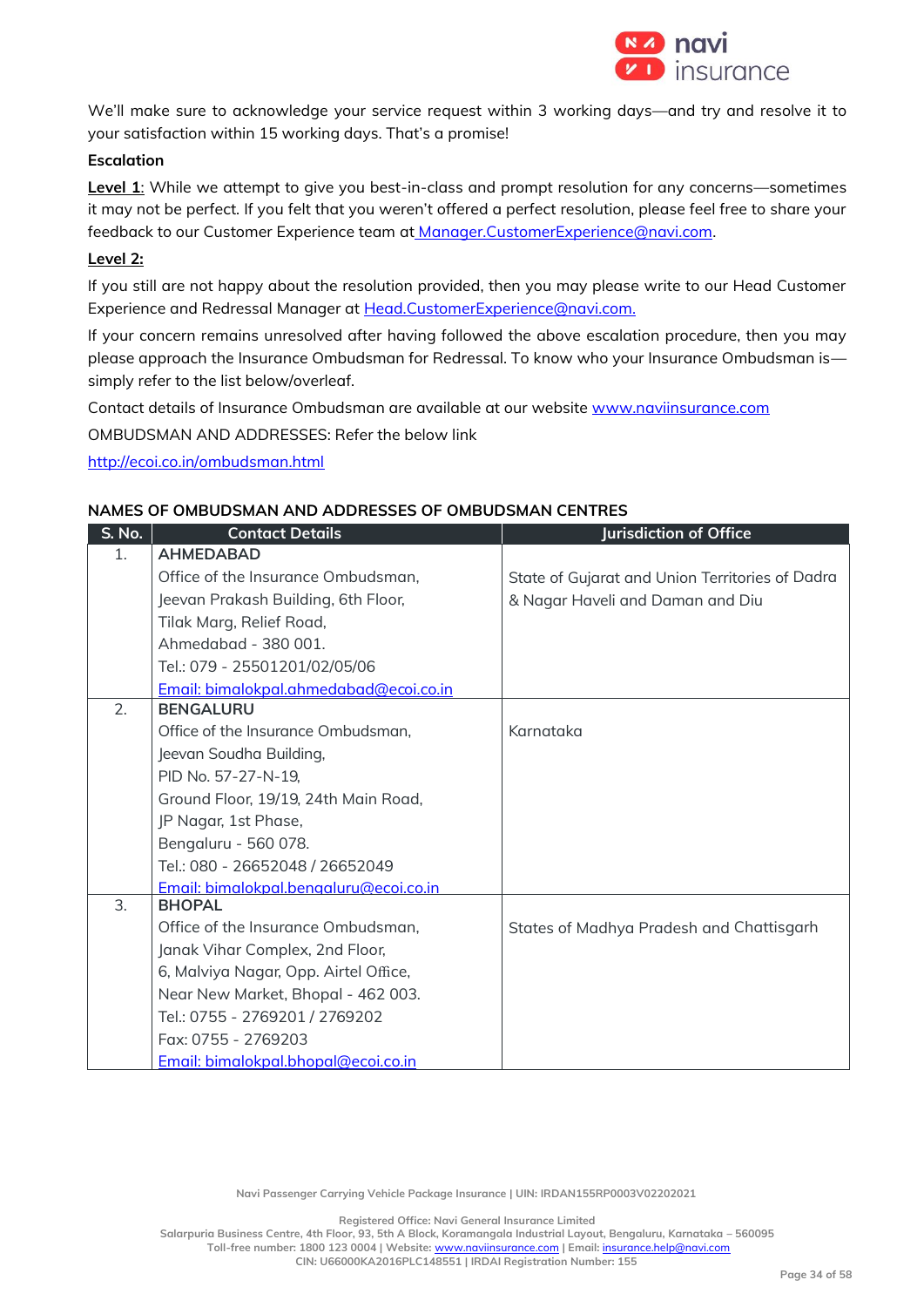

| 4. | <b>BHUBANESHWAR</b>                      |                                                |
|----|------------------------------------------|------------------------------------------------|
|    | Officeof the Insurance Ombudsman,        | State of Orissa                                |
|    | 62, Forest Park, Bhubneshwar - 751 009.  |                                                |
|    | Tel.: 0674 - 2596461 / 2596455           |                                                |
|    | Fax: 0674 - 2596429                      |                                                |
|    | Email: bimalokpal.bhubaneswar@ecoi.co.in |                                                |
| 5. | <b>CHANDIGARH</b>                        |                                                |
|    | Office of the Insurance Ombudsman,       | States of Punjab, Haryana, Himachal            |
|    | S.C.O. No. 101, 102 & 103, 2nd Floor,    | Pradesh, Jammu & Kashmir and Union             |
|    | Batra Building, Sector 17 - D,           | territory of Chandigarh                        |
|    | Chandigarh - 160 017.                    |                                                |
|    | Tel.: 0172 - 2706196 / 2706468           |                                                |
|    | Fax: 0172 - 2708274                      |                                                |
|    | Email: bimalokpal.chandigarh@ecoi.co.in  |                                                |
| 6. | <b>CHENNAI</b>                           |                                                |
|    | Office of the Insurance Ombudsman,       | State of Tamil Nadu and Union Territories -    |
|    | Fatima Akhtar Court, 4th Floor, 453,     | Pondicherry Town and Karaikal (which are part  |
|    | Anna Salai, Teynampet,                   | of Union Territory of Pondicherry)             |
|    | Chennai - 600 018.                       |                                                |
|    | Tel.: 044 - 24333668 / 24335284          |                                                |
|    | Fax: 044 - 24333664                      |                                                |
|    | Email: bimalokpal.chennai@ecoi.co.in     |                                                |
| 7. | <b>DELHI</b>                             |                                                |
|    | Office of the Insurance Ombudsman,       | State of Delhi                                 |
|    | 2/2 A, Universal Insurance Building,     |                                                |
|    | Asaf Ali Road, New Delhi - 110 002.      |                                                |
|    | Tel.: 011 - 23232481 / 23213504          |                                                |
|    | Fax: 011 - 23230858                      |                                                |
|    | Email: bimalokpal.delhi@ecoi.co.in       |                                                |
| 8. | <b>GUWAHATI</b>                          |                                                |
|    | Office of the Insurance Ombudsman,       | States of Assam, Meghalaya, Manipur,           |
|    | Jeevan Nivesh, 5th Floor,                | Mizoram, Arunachal Pradesh, Nagaland and       |
|    | Nr. Panbazar Over Bridge, S.S. Road,     | Tripura                                        |
|    | Guwahati - 781001 (ASSAM).               |                                                |
|    | Tel.: 0361 - 2132204 / 2132205           |                                                |
|    | Fax: 0361 - 2732937                      |                                                |
|    | Email: bimalokpal.quwahati@ecoi.co.in    |                                                |
| 9. | <b>HYDERABAD</b>                         |                                                |
|    | Office of the Insurance Ombudsman,       | States of Andhra Pradesh, Telangana and        |
|    | 6-2-46, 1st floor, "Moin Court",         | Union Territory of Yanam - a part of the Union |
|    | Lane Opp. Saleem Function Palace,        | Territory of Pondicherry                       |
|    | A. C. Guards, Lakdi-Ka-Pool,             |                                                |
|    | Hyderabad - 500 004.                     |                                                |
|    | Tel.: 040 - 65504123 / 23312122          |                                                |
|    | Fax: 040 - 23376599                      |                                                |
|    | Email: bimaloknal hyderabad@ecoi.co.in.  |                                                |

**Navi Passenger Carrying Vehicle Package Insurance | UIN: IRDAN155RP0003V02202021**

**Registered Office: Navi General Insurance Limited**

**Salarpuria Business Centre, 4th Floor, 93, 5th A Block, Koramangala Industrial Layout, Bengaluru, Karnataka – 560095**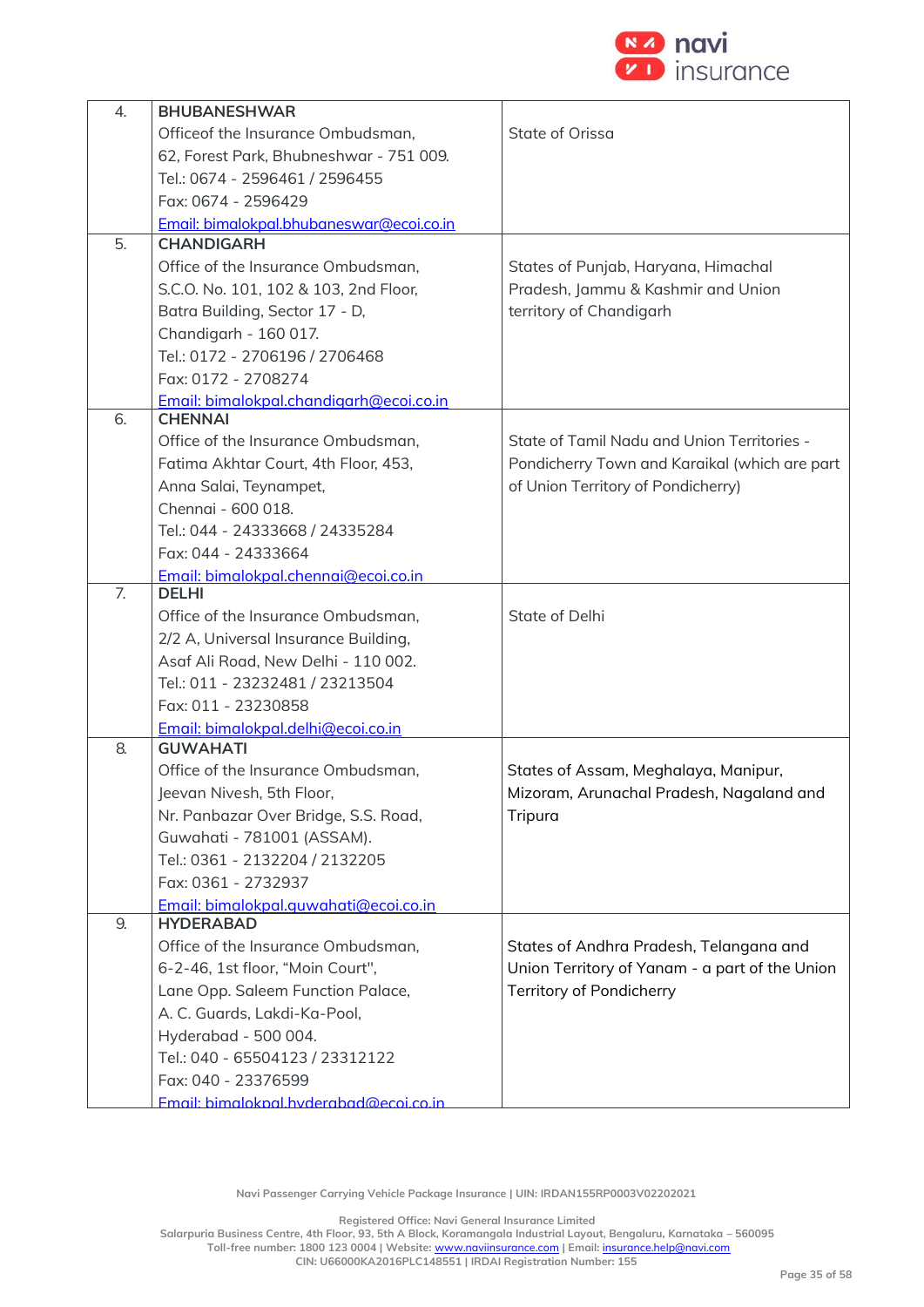

| 10. | <b>JAIPUR</b>                              |                                                |
|-----|--------------------------------------------|------------------------------------------------|
|     | Office of the Insurance Ombudsman,         | State of Rajasthan                             |
|     | Jeevan Nidhi - Il Bldg., Gr. Floor,        |                                                |
|     | Bhawani Singh Marg, Jaipur - 302 005.      |                                                |
|     | Tel.: 0141 - 2740363                       |                                                |
|     | Email: bimalokpal.jaipur@ecoi.co.in        |                                                |
| 11. | <b>ERNAKULAM</b>                           |                                                |
|     | Office of the Insurance Ombudsman,         | Kerala, Lakshadweep, Mahe-a part of            |
|     | 2nd Floor, Pulinat Bldg.,                  | Pondicherry                                    |
|     | Opp. Cochin Shipyard, M. G. Road,          |                                                |
|     | Ernakulam - 682 015.                       |                                                |
|     | Tel.: 0484 - 2358759 / 2359338             |                                                |
|     | Fax: 0484 - 2359336                        |                                                |
|     | Email: bimalokpal.ernakulam@ecoi.co.in     |                                                |
| 12  | <b>KOLKATA</b>                             |                                                |
|     | Office of the Insurance Ombudsman,         | States of West Bengal, Sikkim and Union        |
|     | Hindustan Bldg. Annexe, 4th Floor,         | Territories of Andaman and Nicobar Islands     |
|     | 4, C.R. Avenue, Kolkata - 700 072.         |                                                |
|     | Tel.: 033 - 22124339 / 22124340            |                                                |
|     | Fax: 033 - 22124341                        |                                                |
|     | Email: bimalokpal.kolkata@ecoi.co.in       |                                                |
| 13. | <b>LUCKNOW</b>                             |                                                |
|     | Office of the Insurance Ombudsman,         | District of Uttar Pradesh: Lalitpur, Jhansi,   |
|     | 6th Floor, Jeevan Bhawan,                  | Mahoba, Hamirpur, Banda, Chitrakoot,           |
|     | Phase-II, Nawal Kishore Road,              | Allahabad, Mirzapur, Sonbhabdra, Fatehpur,     |
|     | Hazratganj, Lucknow - 226 001.             | Pratapgarh, Jaunpur, Varansi, Gazipur, Jalaun, |
|     | Tel.: 0522 - 2231330 / 2231331             | Kanpur, Lucknow, Unnao, Sitapur, Lakhimpur,    |
|     | Fax: 0522 - 2231310                        | Bahraich, Barabanki, Raebareli, Sravasti,      |
|     | Email: bimalokpal.lucknow@ecoi.co.in       | Gonda, Faizabad, Amethi, Kaushambi,            |
|     |                                            | Balrampur, Basti, Ambedkarnagar, Sulanpur,     |
|     |                                            | Maharajganj, Santkabirnagar, Azamgarh,         |
|     |                                            | Kaushinagar, Gorkhpur, Deoria, Mau,            |
|     |                                            | Chandauli, Ballia, Sidharathnagar              |
| 14. | <b>MUMBAI</b>                              |                                                |
|     | Office of the Insurance Ombudsman,         | States of Goa, Mumbai Metropolitan             |
|     | 3rd Floor, Jeevan Seva Annexe, S. V. Road, | Region excluding Navi Mumbai & Thane           |
|     | Santacruz (W), Mumbai - 400 054.           |                                                |
|     | Tel.: 022 - 26106552 / 26106960            |                                                |
|     | Fax: 022 - 26106052                        |                                                |
|     | Email: bimalokpal.mumbai@ecoi.co.in        |                                                |

**Navi Passenger Carrying Vehicle Package Insurance | UIN: IRDAN155RP0003V02202021**

**Registered Office: Navi General Insurance Limited**

**Salarpuria Business Centre, 4th Floor, 93, 5th A Block, Koramangala Industrial Layout, Bengaluru, Karnataka – 560095 Toll-free number: 1800 123 0004 | Website:** [www.naviinsurance.com](http://www.naviinsurance.com/) **| Email:** [insurance.help@navi.com](mailto:insurance.help@navi.com)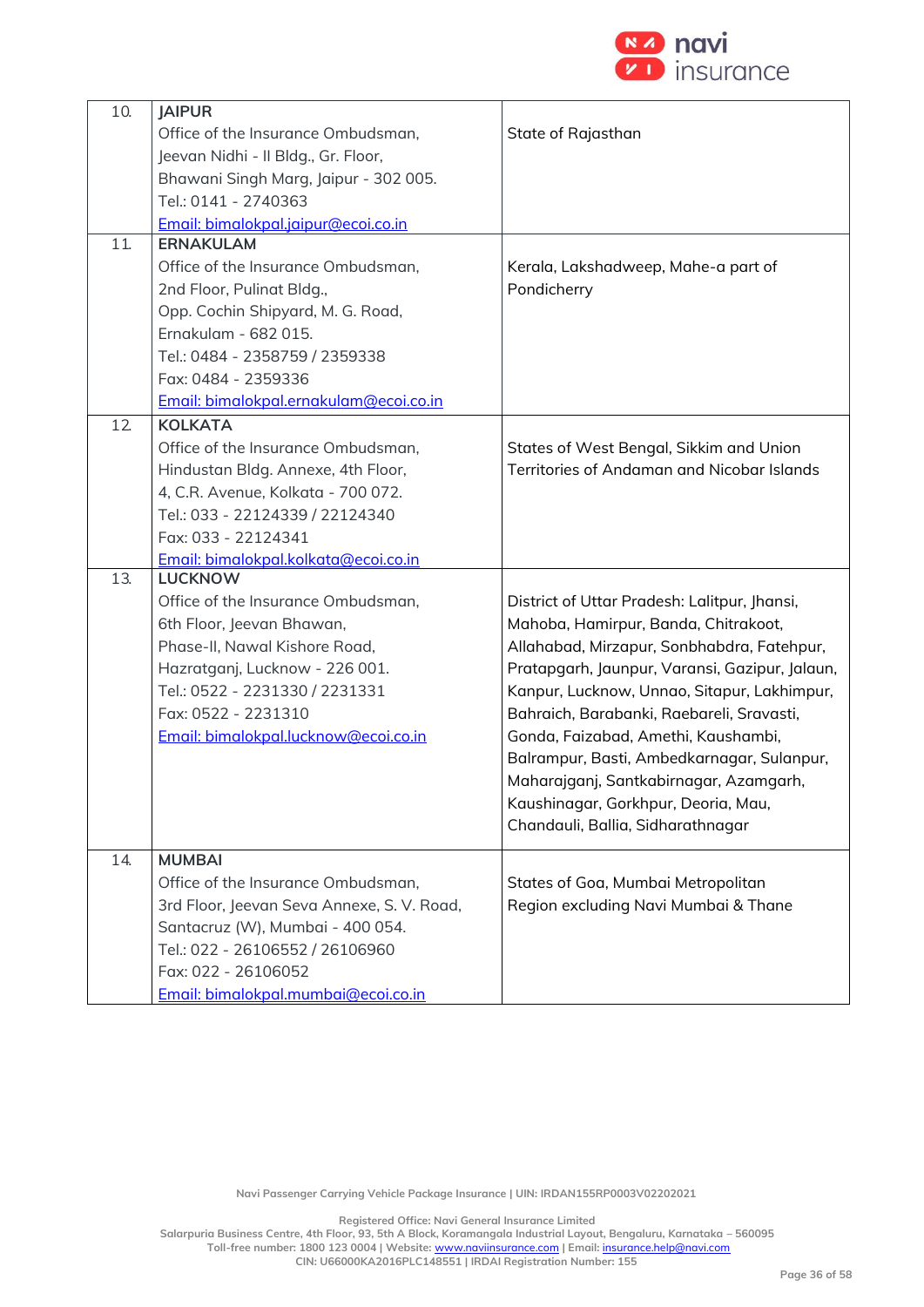

| 15. | <b>NOIDA</b>                              |                                              |
|-----|-------------------------------------------|----------------------------------------------|
|     | Office of the Insurance Ombudsman,        | States of Uttaranchal and the following      |
|     | Bhagwan Sahai Palace, 4th Floor,          | Districts of Uttar Pradesh: Agra, Aligarh,   |
|     | Main Road, Naya Bans, Sector 15,          | Bagpat, Bareilly, Bijnor, Budaun,            |
|     | Distt: Gautam Buddh Nagar,                | Bulandshehar, Etah, Kanooj, Mainpuri,        |
|     | U. P. - 201301.                           | Mathura, Meerut, Moradabad, Muzaffarnagar,   |
|     | Tel.: 0120 - 2514250 / 2514252 / 2514253  | Oraiyya, Pilibhit, Etawah, Farrukhabad,      |
|     | Email: bimalokpal.noida@ecoi.co.in        | Firozabad, Gautam Budh Nagar, Ghaziabad,     |
|     |                                           | Hardoi, Shahjahanpur, Hapur, Shamli, Rampur, |
|     |                                           | Kashganj, Sambhal, Amroha, Hathras,          |
|     |                                           | Kanshiramnagar, Saharanpur                   |
| 16. | <b>PATNA</b>                              |                                              |
|     | Office of the Insurance Ombudsman,        | States of Bihar and Jharkhand                |
|     | 1st Floor, Kalpana Arcade Building,       |                                              |
|     | Bazar Samiti Road, Bahadurpur,            |                                              |
|     | Patna - 800 006.                          |                                              |
|     | Tel.: 0612-2680952                        |                                              |
|     | Email: bimalokpal.patna@ecoi.co.in        |                                              |
| 17. | <b>PUNE</b>                               |                                              |
|     | Office of the Insurance Ombudsman,        | States of Maharashtra, Area of Navi Mumbai   |
|     | Jeevan Darshan Bldg., 3rd Floor,          | and Thane excluding Mumbai Metropolitan      |
|     | C.T.S. No. 195 to 198, N. C. Kelkar Road, | Region                                       |
|     | Narayan Peth, Pune - 411 030.             |                                              |
|     | Tel.: 020 - 41312555                      |                                              |
|     |                                           |                                              |
|     | Email: bimalokpal.pune@ecoi.co.in         |                                              |

**IRDAI Regulation No 17**: This Policy is subject to regulation 17 of IRDAI (Protection of Policyholder's Interests) Regulation 2017 or any amendment thereof from time to time.

## *Annexure 1.*

General Regulations as per Indian Motor Tariff:

## **GR.1. Insurance not provided for:**

Motor Insurance in India cannot be transacted outside the purview of the India Motor Tariff unless specifically authorized by the TAC. For risks which have not been provided for in the tariff, reference should be made to TAC for advice thereon.

Motor Insurance includes Private Cars, Motorized Two Wheelers and Commercial Vehicles excluding vehicles running on rails.

## **GR.2. Proposal Forms:**

Proposal Form as specified in **Section 5 of the INDIA MOTOR TARIFF** is required to be submitted by the insured to the insurer before the commencement of cover and at renewal in case of material alteration. For change of IDV at each renewal, however, **a fresh proposal is not necessary**. Such changes may be advised by the insured to the insurer by a letter signed by the

**Navi Passenger Carrying Vehicle Package Insurance | UIN: IRDAN155RP0003V02202021**

**Registered Office: Navi General Insurance Limited**

**Salarpuria Business Centre, 4th Floor, 93, 5th A Block, Koramangala Industrial Layout, Bengaluru, Karnataka – 560095**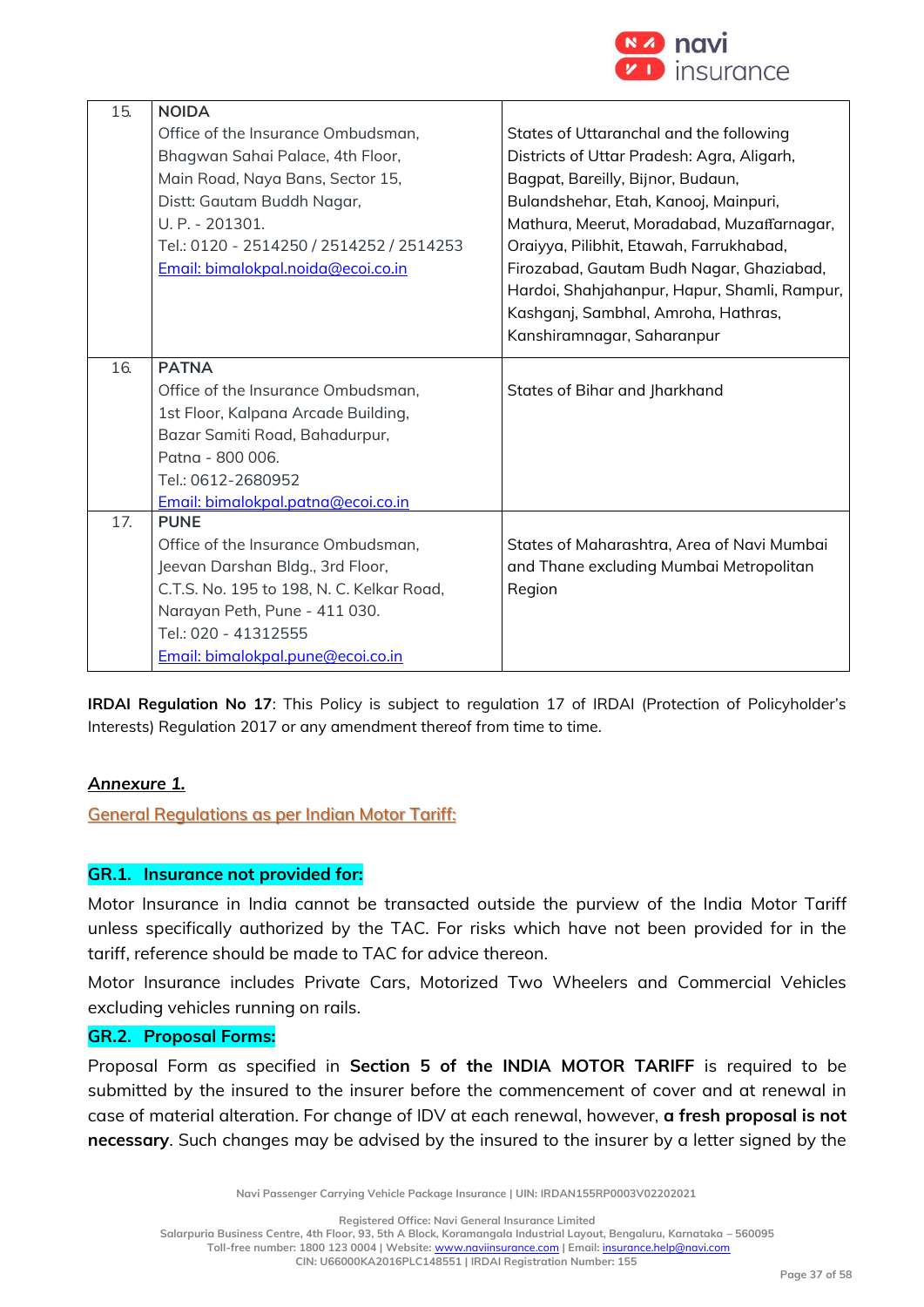

insured / insured's authorized signatory (for companies / body corporate) and sent to the insurer by recorded delivery. In case of change of insurer, a fresh proposal is required to be submitted to the new insurer. The insurers may include additional questions in the proposal form for their information and use.

## **GR.3. Policy Forms:**

Policies insuring Motor Vehicles are to be issued only as per the Standard Form(s) given in **Section 6 of the INDIA MOTOR TARIFF.**

## *A.* **Types of Policies**

There are two types of Policies:

- **(i) Liability Only Policy**: This covers Third Party Liability for bodily injury and/ or death and Property Damage. Personal Accident Cover for Owner-Driver is also included.
- **(ii) Package Policy:** This covers loss or damage to the vehicle insured in addition to **(i)**  above.

Restricting the scope of cover under **Section-I (loss of or damage to the vehicle insured)** of the Package policy without any reduction in Tariff rates is permitted. Excepting this, no alteration or extension of any of the Covers, Terms, Conditions, Exclusions, etc. of any of the Policies/Endorsements laid down in this tariff is permitted without prior approval of the TAC.

## **B. Rating:**

Rates provided under this Tariff are minimum rates. Loading on tariff premium rates by 100% may be applied for adverse claims experience of the vehicle insured and individual risk perception as per the insurer's assessment. If the experience continues to be adverse, a further loading of 100% on the expiring premium may be applied. No further loading shall apply.

## **GR.4. Extension of Geographical Area**

The Geographical Area of Motor Policies may be extended to include

- a) Bangladesh
- b) Bhutan
- c) Nepal
- d) Pakistan
- e) Sri Lanka
- f) Maldives

by charging a flat additional premium, as stated below for a period not exceeding 12 months:

| For Package Policy | Rs.500/ per vehicle, irrespective of the class of<br>vehicle.                                     |
|--------------------|---------------------------------------------------------------------------------------------------|
| Policy             | For policies other than Package   Rs.100/ per vehicle, irrespective of the class of  <br>vehicle. |

For such extensions *Endorsement IMT 1 is to be used.*

**Navi Passenger Carrying Vehicle Package Insurance | UIN: IRDAN155RP0003V02202021**

**Registered Office: Navi General Insurance Limited**

**Salarpuria Business Centre, 4th Floor, 93, 5th A Block, Koramangala Industrial Layout, Bengaluru, Karnataka – 560095 Toll-free number: 1800 123 0004 | Website:** [www.naviinsurance.com](http://www.naviinsurance.com/) **| Email:** [insurance.help@navi.com](mailto:insurance.help@navi.com)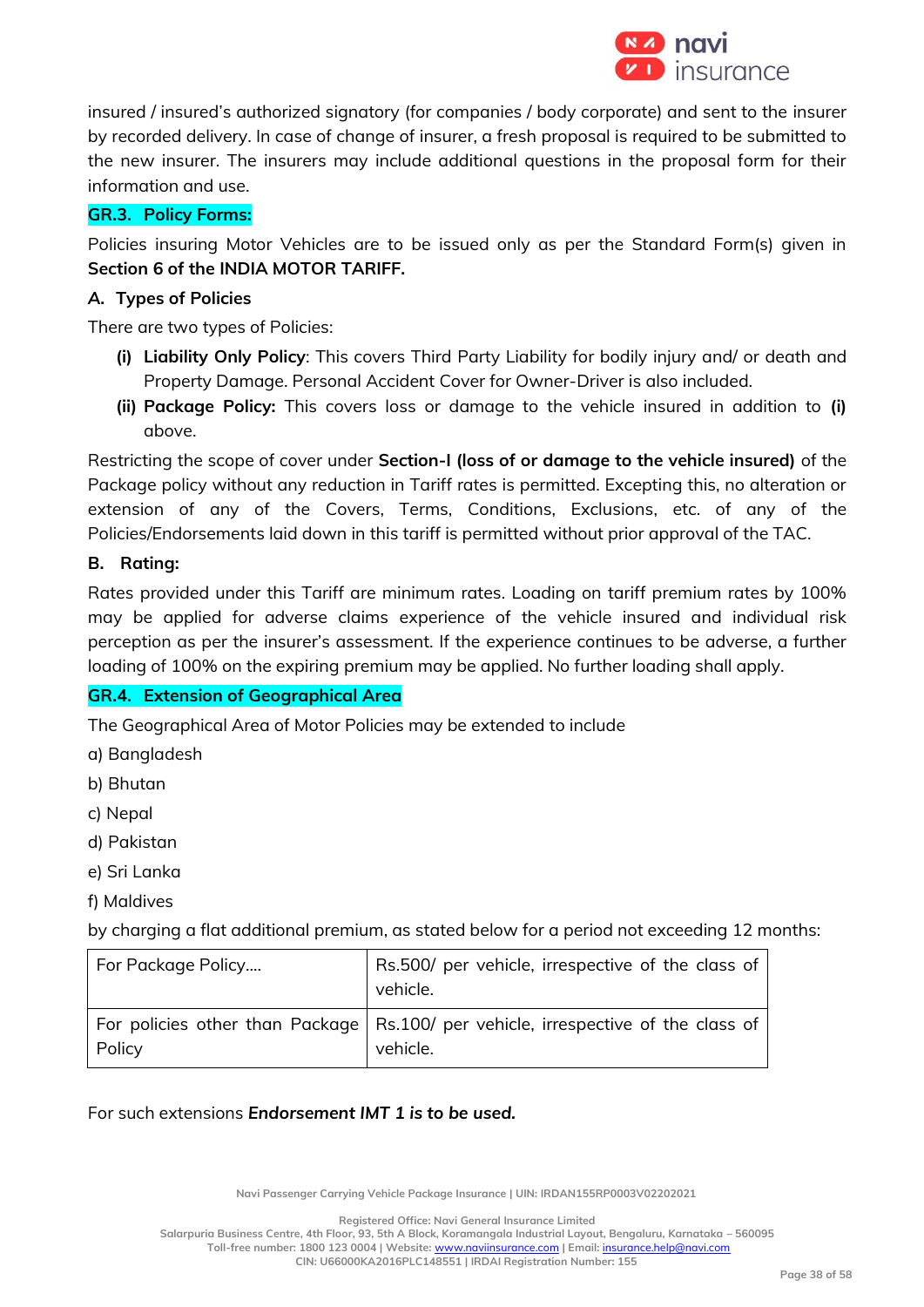

**Such geographical extensions, however, specifically exclude cover for damage to the vehicle/ injury to its occupants/ TP liability in respect of the vehicle during air passage/ sea voyage for the purpose of ferrying the vehicle to the extended Geographical Area.** 

## **GR.8. Insured's Declared Value (IDV)**

The **Insured's Declared Value (IDV)** of the vehicle will be deemed to be the 'SUM INSURED' for the purpose of this tariff and it will be fixed at the commencement of each policy period for each insured vehicle.

The IDV of the vehicle is to be fixed on the basis of manufacturer's listed selling price of the brand and model as the vehicle proposed for insurance at the commencement of insurance /renewal and adjusted for depreciation (as per schedule specified below). The IDV of the side car(s) and / or accessories, if any, fitted to the vehicle but not included in the manufacturer's listed selling price of the vehicle is also likewise to be fixed. However, depreciation will not be applied to brand new vehicles covered under motor trade policies. (IMT/08/2002 dt. 16<sup>th</sup> December 2002).

The schedule of age-wise depreciation as shown below is applicable for the purpose of Total Loss/ Constructive Total Loss **(TL/ CTL)** claims only. A vehicle will be considered to be a **CTL**, where the aggregate cost of retrieval and / or repair of the vehicle subject to terms and conditions of the policy exceeds 75% of the IDV.

The depreciation for replacement of parts in partial loss claims will be as per a separate schedule **specified under GR.9.** 

| <b>AGE OF THE VEHICLE</b>                   | % OF DEPRECIATION FOR FIXING IDV |  |
|---------------------------------------------|----------------------------------|--|
| Not exceeding 6 months                      | 5%                               |  |
| Exceeding 6 months but not exceeding 1 year | 15%                              |  |
| Exceeding 1 year but not exceeding 2 years  | 20%                              |  |
| Exceeding 2 years but not exceeding 3 years | 30%                              |  |
| Exceeding 3 years but not exceeding 4 years | 40%                              |  |
| Exceeding 4 years but not exceeding 5 years | 50%                              |  |

**SCHEDULE OF DEPRECIATION FOR ARRIVING AT IDV**

**(Other Than Motor Trade Policies)**

**NOTE:** IDV of vehicles beyond 5 years of age and of obsolete models of the vehicles (i.e. models which the manufacturers have discontinued to manufacture) is to be determined on the basis of an understanding between the insurer and the insured.

For the purpose of **TL/CTL** claim settlement, this IDV will not change during the currency of the policy period in question. It is clearly understood that the liability of the insurer shall in no case exceed the IDV as specified in the policy schedule less the value of the wreck, in 'as is where is' condition.

## **GR.9. Depreciation on Parts for Partial Loss Claims**

**Navi Passenger Carrying Vehicle Package Insurance | UIN: IRDAN155RP0003V02202021**

**Registered Office: Navi General Insurance Limited**

**Salarpuria Business Centre, 4th Floor, 93, 5th A Block, Koramangala Industrial Layout, Bengaluru, Karnataka – 560095 Toll-free number: 1800 123 0004 | Website:** [www.naviinsurance.com](http://www.naviinsurance.com/) **| Email:** [insurance.help@navi.com](mailto:insurance.help@navi.com)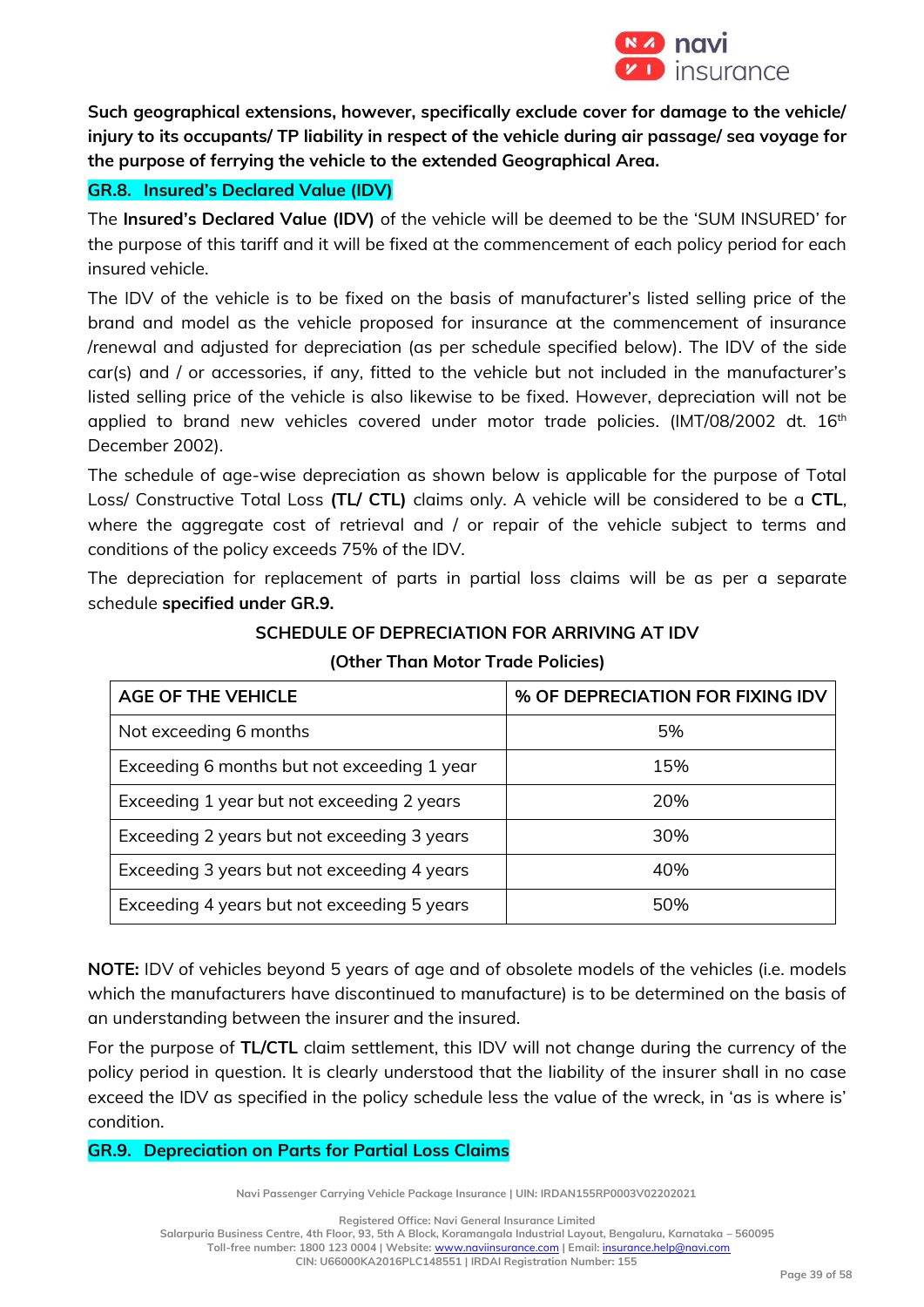

The following rates of depreciation shall apply for **replacement of parts for partial loss claims** in respect of all categories of vehicles / accessories.

| $\mathbf{1}$   | Rate of depreciation for all rubber nylon/ plastic parts, tyres<br>and tubes, batteries and air bags      | 50% |
|----------------|-----------------------------------------------------------------------------------------------------------|-----|
| 2              | Rate of depreciation for all fibre glass components                                                       | 30% |
| 3              | Rate of depreciation for all parts made of glass                                                          | Nil |
| $\overline{4}$ | Rate of depreciation for all other parts including wooden parts is to be<br>as per the following schedule |     |

| <b>AGE OF THE VEHICLE</b>                    | % OF DEPRECIATION |
|----------------------------------------------|-------------------|
| Not exceeding 6 months                       | Nil               |
| Exceeding 6 months but not exceeding 1 year  | 5%                |
| Exceeding 1 year but not exceeding 2 years   | 10%               |
| Exceeding 2 years but not exceeding 3 years  | 15%               |
| Exceeding 3 years but not exceeding 4 years  | 25%               |
| Exceeding 4 years but not exceeding 5 years  | 35%               |
| Exceeding 5 years but not exceeding 10 years | 40%               |
| Exceeding 10 years                           | 50%               |

Rate of Depreciation for Painting: In the case of painting, the depreciation rate of 50% shall be applied only on the material cost of total painting charges. In case of a consolidated bill for painting charges, the material component shall be considered as 25% of total painting charges for the purpose of applying the depreciation.

## **GR.10. Geographical Zones**

For the purpose of rating, the whole of India has been divided into the following zones depending upon the location of the office of registration of the vehicle concerned.

## **(i) Private Cars/ Motorized Two Wheelers / Commercial Vehicles rateable under Section 4.C.1 and C.4***.*

Zone A: Ahmedabad, Bangalore, Chennai, Hyderabad, Kolkata, Mumbai, New Delhi and Pune.

Zone B: Rest of India

## **(ii) Commercial Vehicles excluding vehicles rateable under Section 4. C.1 and C.4.**

Zone A: Chennai, Delhi / New Delhi, Kolkata, Mumbai

Zone B: All Other State Capitals

Zone C: Rest of India

## **GR.11. Period of Insurance**

**Navi Passenger Carrying Vehicle Package Insurance | UIN: IRDAN155RP0003V02202021**

**Registered Office: Navi General Insurance Limited**

**Salarpuria Business Centre, 4th Floor, 93, 5th A Block, Koramangala Industrial Layout, Bengaluru, Karnataka – 560095**

**Toll-free number: 1800 123 0004 | Website:** [www.naviinsurance.com](http://www.naviinsurance.com/) **| Email:** [insurance.help@navi.com](mailto:insurance.help@navi.com)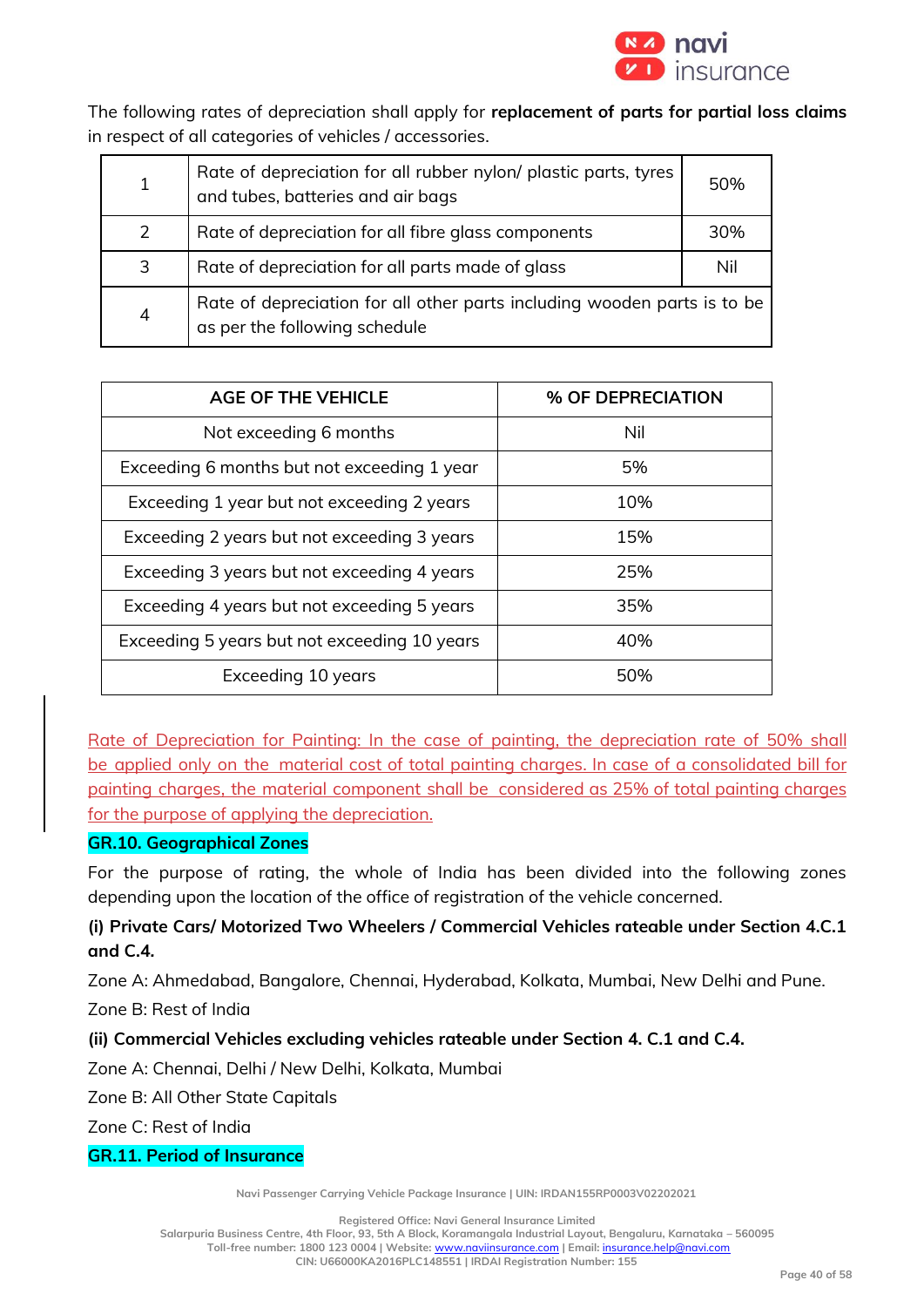

Unless specifically stated otherwise, premiums quoted in the Schedules under various Sections of the **India Motor Tariff** are the premiums payable on policies issued or renewed for a period of **twelve months**. No policy is permitted to be issued or renewed for any period longer than twelve months. It shall, however, be permissible to extend the period of insurance under the policy for any period less than twelve months, for the purpose of arriving at a particular renewal date or for any other reasons convenient to the insured, by payment of extra premium calculated on pro-rata basis, **provided such policies are renewed with the same insurer immediately after the expiry of such an extension.** All such extensions will require attachment of the following Warranty to the policy.

"In consideration of the premium for this extension being calculated at a pro-rata proportion of the annual premium, it is hereby declared and agreed by the insured that upon expiry of this extension, this policy shall be renewed for a period of twelve months, failing which the difference between the extension premium now paid on **pro rata** basis and the premium at **short period** rate shall become payable by the insured."

**GR.12. Premium Rates for Short Period Cover**

Short Period Cover/ Renewal may be granted for periods less than twelve months at the following short period scale:

| <b>PERIOD</b>                                 | % OF ANNUAL PREMIUM RATE  |
|-----------------------------------------------|---------------------------|
| Not exceeding 1 month                         | 20%                       |
| Exceeding 1 month but not exceeding 2 months  | 30%                       |
| Exceeding 2 months but not exceeding 3 months | 40%                       |
| Exceeding 3 months but not exceeding 4 months | 50%                       |
| Exceeding 4 months but not exceeding 5 months | 60%                       |
| Exceeding 5 months but not exceeding 6 months | 70%                       |
| Exceeding 6 months but not exceeding 7 months | 80%                       |
| Exceeding 7 months but not exceeding 8 months | 0.9                       |
| Exceeding 8 months                            | Full annual premium/ rate |

## **SHORT PERIOD SCALE**

**N.B.: 1.** Extension of short period covers/short period renewals, for any reason, can be granted only by charging the premium for such extensions at the above mentioned short period rates.

**N.B.:2.** Short period covers/short period renewals for Liability Only Policies are not permissible.

## **GR.13. Display of Premium**

- **(a)** In case of a **Package Policy**, the Own Damage and the Liability components of premium are required to be displayed separately in the Policy Schedule.
- **(b)** Similarly, all permissible **loadings** on /**discounts** from tariff rates are required to be displayed separately in the policy schedule.

**Navi Passenger Carrying Vehicle Package Insurance | UIN: IRDAN155RP0003V02202021**

**Registered Office: Navi General Insurance Limited**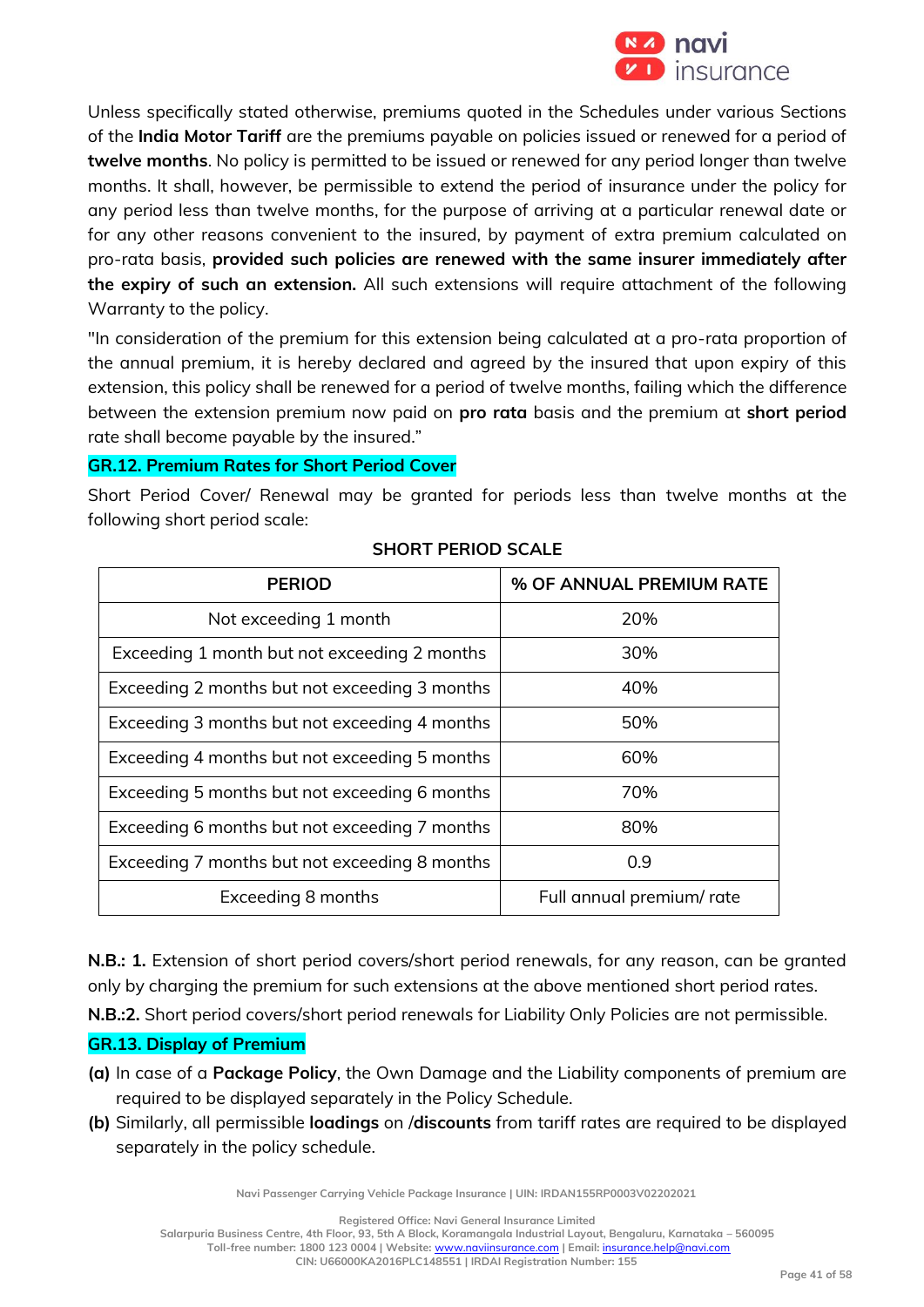

**(c)** The Own Damage as well as the Liability components of premium are required to be rounded off to the nearest rupee, separately.

#### **GR.14. Computation of Premium**

The premium payable on a policy is required to be calculated in accordance with the Premium Computation Tables appearing in the Tariff. For applicable discounts / loadings, if any, reference is also to be made to the relevant GRs as well as regulations contained in the specific section(s) of the Tariff while computing premium.

#### **GR.15. Payment of Premium**

The full premium is required to be collected before commencement of cover. It is **not permissible** to collect premium in installments.

## **GR.16. Minimum Premium**

The minimum premium applicable for vehicles specially designed or modified for use of the blind, handicapped and mentally challenged persons will be Rs.25/- per vehicle. For all other vehicles, the applicable minimum premium per vehicle will be Rs.100/-.

## **GR.17. Transfers**

On transfer of ownership, the **Liability Only cover**, either under a Liability Only policy or under a Package policy, is deemed to have been transferred in favour of the person to whom the motor vehicle is transferred with effect from the date of transfer.

The transferee shall apply within fourteen days from the date of transfer in writing under recorded delivery to the insurer who has insured the vehicle, with the details of the registration of the vehicle, the date of transfer of the vehicle, the previous owner of the vehicle and the number and date of the insurance policy so that the insurer may make the necessary changes in his record and issue fresh Certificate of Insurance.

In case of Package Policies, transfer of the "Own Damage" section of the policy in favour of the transferee, shall be made by the insurer only on receipt of a specific request from the transferee along with consent of the transferor. If the transferee is not entitled to the benefit of the No Claim Bonus (NCB) shown on the policy or is entitled to a lesser percentage of NCB than that existing in the policy, recovery of the difference between the transferee's entitlement, if any, and that shown on the policy shall be made before effecting the transfer.

A fresh Proposal Form duly completed is to be obtained from the transferee in respect of both Liability Only and Package Policies.

Transfer of Package Policy in the name of the transferee can be done only on getting acceptable evidence of sale and a fresh proposal form duly filled and signed. The old Certificate of Insurance for the vehicle, is required to be surrendered and a fee of **Rs.50/-** is to be collected for issue of fresh Certificate in the name of the transferee. If for any reason, the old Certificate of Insurance cannot be surrendered, a proper declaration to that effect is to be taken from the transferee before a new Certificate of Insurance is issued.

*Endorsement IMT - 3 is to be used.*

## **GR.18. Change of Vehicle**

**Navi Passenger Carrying Vehicle Package Insurance | UIN: IRDAN155RP0003V02202021**

**Registered Office: Navi General Insurance Limited**

**Salarpuria Business Centre, 4th Floor, 93, 5th A Block, Koramangala Industrial Layout, Bengaluru, Karnataka – 560095 Toll-free number: 1800 123 0004 | Website:** [www.naviinsurance.com](http://www.naviinsurance.com/) **| Email:** [insurance.help@navi.com](mailto:insurance.help@navi.com)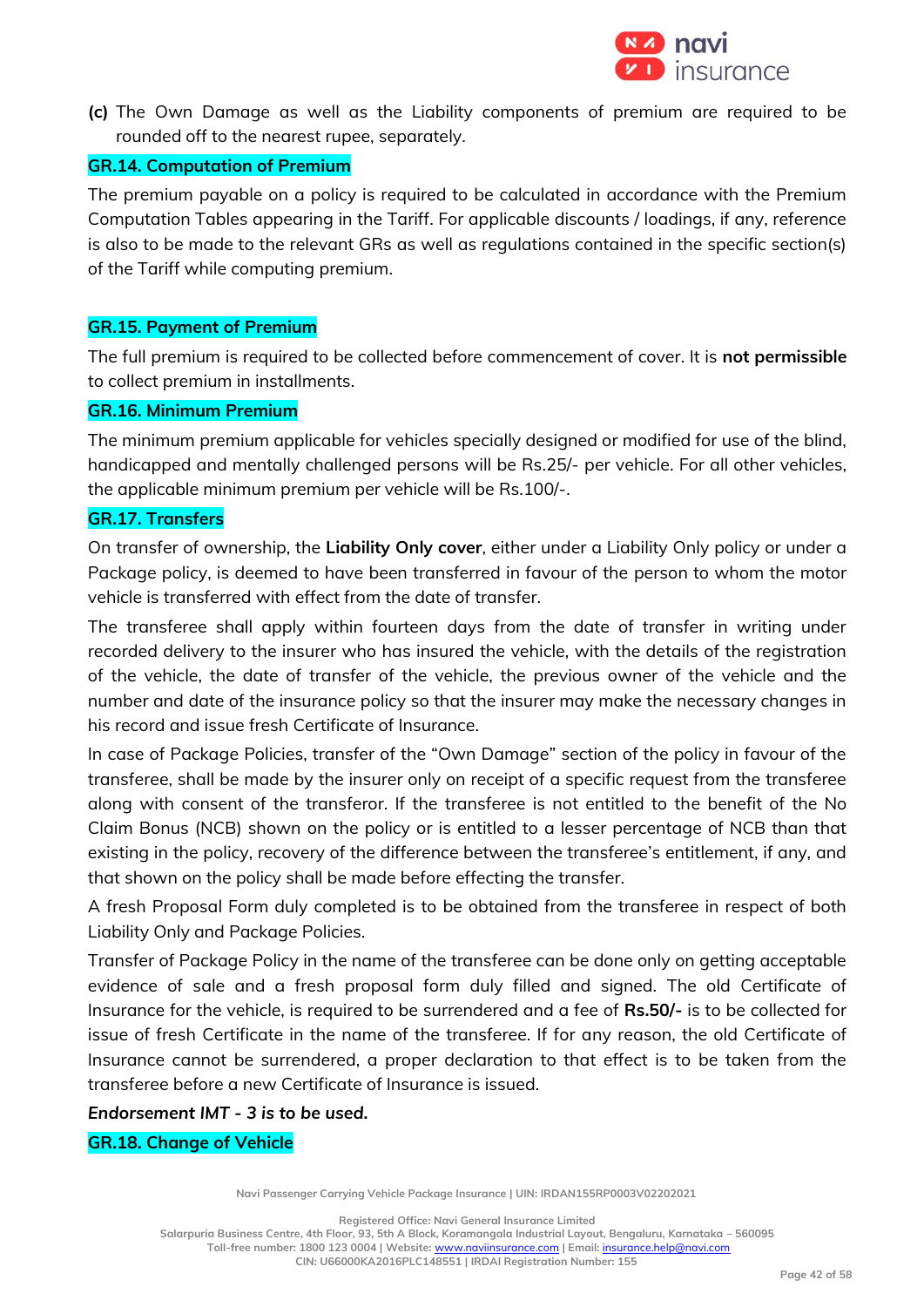

A vehicle insured under a policy can be substituted by another vehicle of the same class for the balance period of the policy subject to adjustment of premium, if any, on pro-rata basis from the date of substitution.

Where the vehicle so substituted is not a total loss, evidence in support of continuation of insurance on the substituted vehicle is required to be submitted to the insurer before such substitution can be carried out.

### *Endorsement IMT - 4 is to be used.*

## **GR.19. Vehicles Subject to Hire Purchase Agreement**

Policies and Certificates of Insurance are to be issued in the name of Hirer only and issuance in the joint names of the Hirer and Owner is prohibited. If Owner's interest is to be protected it should be done by the use of *Endorsement IMT - 5.*

For the purpose of the Personal Accident cover for the Owner-Driver granted under the policy, the insured named in the policy will continue to be deemed as the Owner- driver subject to conditions of the policy relating to this cover.

## **GR.20. Vehicles Subject to Lease Agreement**

Policies and Certificates of Insurance are to be issued in the name of Lessee only and issuance in the joint names of the Lessee and Lessor is prohibited. If Lessor's interest is to be protected, it should be done by the use of *Endorsement IMT - 6.*

For the purpose of the Personal Accident cover for the Owner-Driver granted under the policy, the insured named in the policy will continue to be deemed as the Owner- driver subject to conditions of the policy relating to this cover.

## **GR.21. Vehicles Subject to Hypothecation Agreement**

Policies and Certificates of Insurance are to be issued in the name of Registered Owner only and issuance in the joint names of the Registered Owner and Pledgee is prohibited. If Pledgee's interest is to be protected, it should be done by the use of *Endorsement IMT - 7.* 

For the purpose of the Personal Accident cover for the Owner-Driver granted under the policy, the registered owner named in the policy will continue to be deemed as the Owner- driver subject to conditions of the policy relating to this cover.

#### **GR.22. Cover Note**

- **(i)** Cover Notes insuring Motor Vehicles are to be issued only in **Form 52** in terms of Rule 142 Sub-Rule (1) of the Central Motor Vehicles Rules 1989. (**Refer Section 6 of the India Motor Tariff).**
- **(ii)** In terms of Rule 142, Sub-Rule (2) of Central Motor Vehicles Rules 1989, a Cover Note shall be valid for a period of sixty days from the date of its issue and the insurer shall issue a policy of insurance before the date of expiry of the Cover Note.

#### **GR.23. Certificate of Insurance**

A Certificate of Insurance for a Motor Vehicle is to be issued only in **FORM 51** in terms of Rule 141 of Central Motor Vehicle Rules 1989. (**Refer Section 6 of the India Motor Tariff).**

## **GR.24. Cancellation of Insurance and Double Insurance**

## *A. Cancellation of Insurance*

**Navi Passenger Carrying Vehicle Package Insurance | UIN: IRDAN155RP0003V02202021**

**Registered Office: Navi General Insurance Limited**

**Salarpuria Business Centre, 4th Floor, 93, 5th A Block, Koramangala Industrial Layout, Bengaluru, Karnataka – 560095**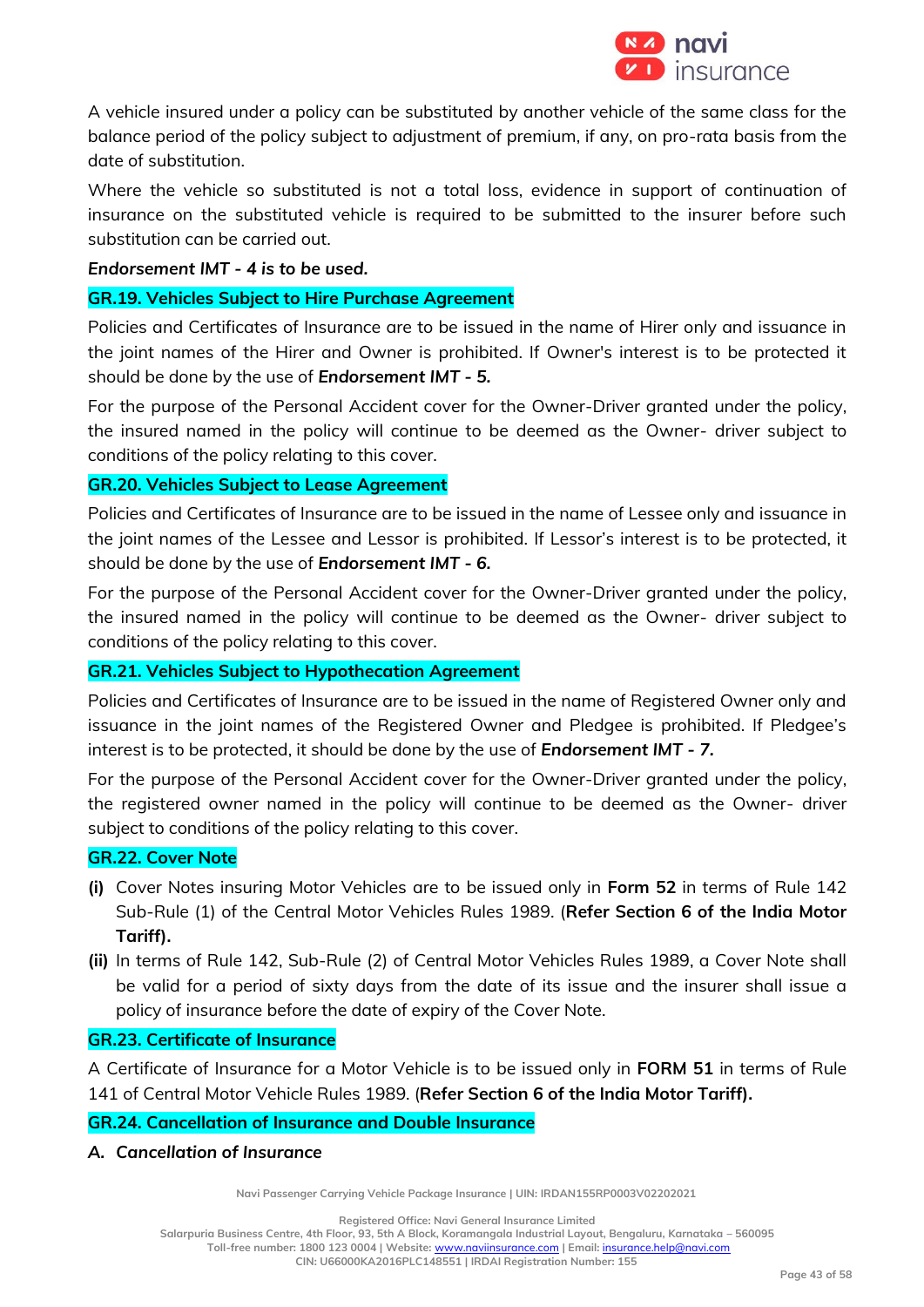

- (a) A policy may be cancelled by the insurer by sending to the insured seven days' notice of cancellation by recorded delivery to the insured's last known address and the insurer will refund to the insured the pro-rata premium for the balance period of the policy.
- (b) A policy may be cancelled at the option of the insured with seven days' notice of cancellation and the insurer will be entitled to retain premium on short period scale of rates for the period for which the cover has been in existence prior to the cancellation of the policy. The balance premium, if any, will be refundable to the insured. Refund of premium will be subject to:

i) there being no claim under the policy, and

ii) the retention of minimum premium as specified in the Tariff.

- (c) A policy can be cancelled only after ensuring that the vehicle is insured elsewhere, at least for Liability Only cover and after surrender of the original Certificate of Insurance for cancellation.
- (d) **Insurer should inform the Regional Transport Authority (RTA) concerned by recorded delivery about such cancellation of insurance.**

## *B. Double Insurance*

When two policies are in existence on the same vehicle with identical cover, one of the policies may be cancelled. Where one of the policies commences at a date later than the other policy, the policy commencing later is to be cancelled by the insurer concerned.

If a vehicle is insured at any time with two different offices of the same insurer, 100% refund of premium of one policy may be allowed by canceling the later of the two policies. However, if the two policies are issued by two different insurers, the policy commencing later is to be cancelled by the insurer concerned and pro-rata refund of premium thereon is to be allowed.

If, however, due to requirements of Banks/Financial Institutions, intimated to the insurer in writing, the earlier dated policy is required to be cancelled, then refund of premium is to be allowed after retaining premium at short period scale for the period the policy was in force prior to cancellation.

In all such eventualities, the minimum premium as specified in the tariff is to be retained.

In either case, no refund of premium can be allowed for such cancellation if any claim has arisen on either of the policies during the period when both the policies were in operation, but prior to cancellation of one of the policies.

## **GR.25. Cancellation and issuance of fresh Certificate of Insurance**

Following any changes in the policy during its currency, affecting the information shown on the Certificate of Insurance, the Certificate of Insurance is required to be returned to the Insurer for cancellation and a fresh Certificate incorporating the changes is to be issued.

Information regarding change of number of Engine and/ or Chassis of the vehicle, is required to be intimated to the insurer immediately for effecting necessary changes in the policy, provided such changes are duly endorsed on the Registration Certificate. The Certificate of Insurance is

**Navi Passenger Carrying Vehicle Package Insurance | UIN: IRDAN155RP0003V02202021**

**Registered Office: Navi General Insurance Limited**

**Salarpuria Business Centre, 4th Floor, 93, 5th A Block, Koramangala Industrial Layout, Bengaluru, Karnataka – 560095 Toll-free number: 1800 123 0004 | Website:** [www.naviinsurance.com](http://www.naviinsurance.com/) **| Email:** [insurance.help@navi.com](mailto:insurance.help@navi.com)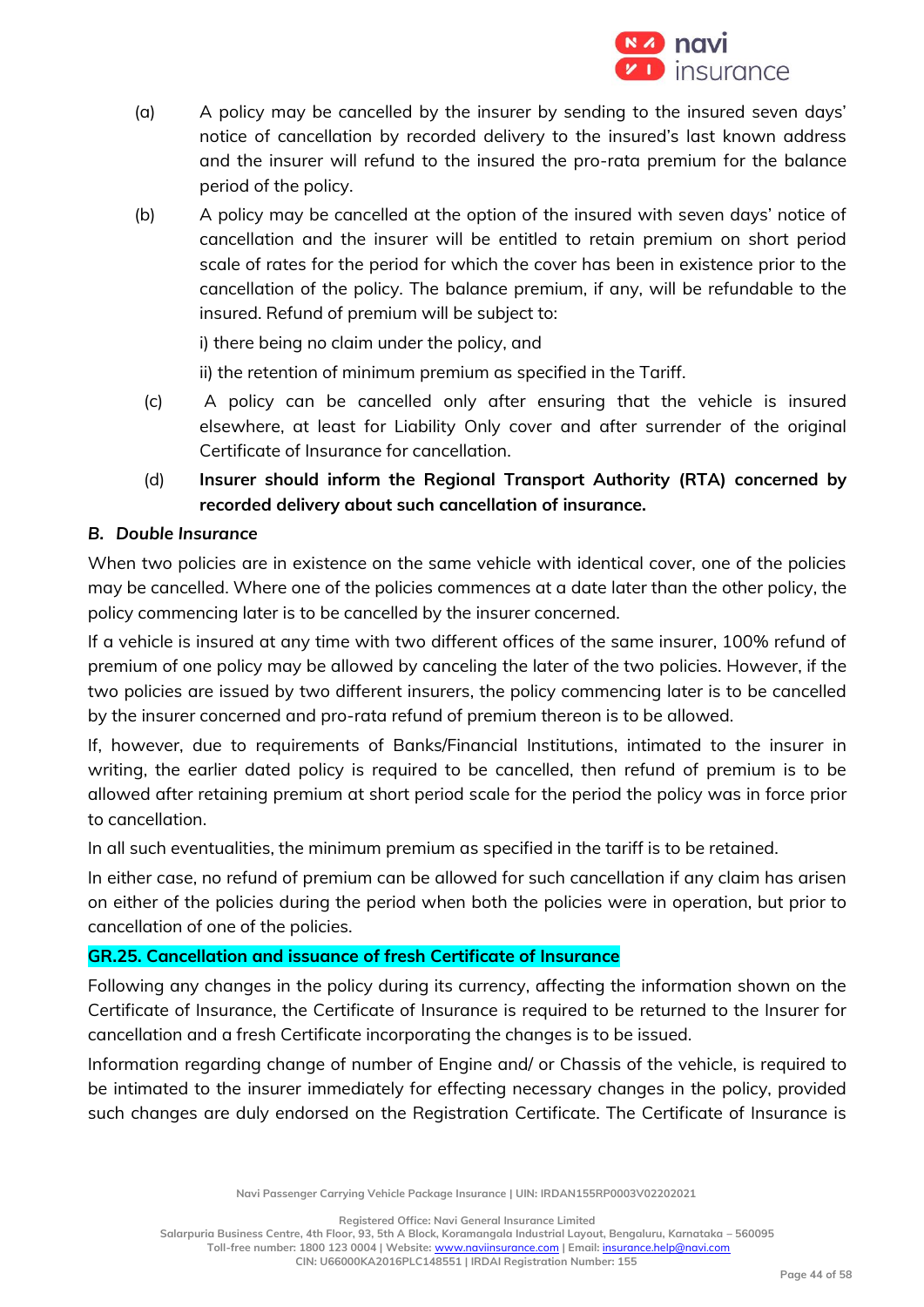

also required to be returned immediately for issuance of fresh Certificate of Insurance incorporating the changes.

Remittance of Rs. 50/- is required to be made to the insurer for each issuance of fresh Certificate of Insurance.

**GR.26. Certificate or Cover Note destroyed, torn, soiled, defaced or mutilated.**

- **1.** Where the insured
	- a) lodges with an insurer a declaration in which he declares that a Certificate of Insurance or Cover Note issued to him by such insurer has been lost, destroyed, torn, soiled, defaced or mutilated and sets out full particulars of the circumstances connected with the loss or destruction of the certificate or cover note and the efforts made to find it;

*OR*

b) returns to the authorized insurer the Certificate or Cover Note issued to him by such insurer in a torn, soiled, defaced or mutilated condition;

*AND*

- c) pays to the insurer a fee of Rs.50/- (Fifty) in respect of each such new certificate or Cover Note, the insurer shall, if satisfied that such certificate or cover note has been lost, destroyed and that all reasonable efforts have been made to find it, or that it has been destroyed or is soiled, defaced or mutilated as the case may be, issue in lieu thereof a duplicate certificate or insurance or cover note with the word 'Duplicate' prominently endorsed to that effect.
- **2.** When a duplicate certificate of insurance or cover note has been issued in accordance with the provisions of sub rule (1) on representation that a certificate or cover note has been lost and the original certificate or cover note is afterwards found by the holder, the original certificate or cover note, as the case may be, shall be surrendered to the insurer.

## **GR.27. No Claim Bonus**

- (a) No Claim Bonus(NCB) can be earned **only in the Own Damage section of Policies** covering all classes of vehicles **but not on Motor Trade Policies (Road Transit Risks / Road Risks / Internal Risks) and policies which cover only Fire and / or Theft Risks.** For policies covering Liability with Fire and/or Theft Risks, the NCB will be applicable only on the Fire and / or Theft components of the premium. An insured becomes entitled to NCB only at the renewal of a policy after the expiry of the full duration of 12 months.
- (b) No Claim Bonus, wherever applicable, will be as per the following table.

| ALL TYPES OF VEHICLES                                                             | % DISCOUNT ON OWN<br><b>DAMAGE PREMIUM</b> |
|-----------------------------------------------------------------------------------|--------------------------------------------|
| No claim made or pending during the preceding full year<br>of insurance           | 20%                                        |
| No claim made or pending during the preceding 2<br>consecutive years of insurance | 25%                                        |

**Navi Passenger Carrying Vehicle Package Insurance | UIN: IRDAN155RP0003V02202021**

**Registered Office: Navi General Insurance Limited**

**Salarpuria Business Centre, 4th Floor, 93, 5th A Block, Koramangala Industrial Layout, Bengaluru, Karnataka – 560095 Toll-free number: 1800 123 0004 | Website:** [www.naviinsurance.com](http://www.naviinsurance.com/) **| Email:** [insurance.help@navi.com](mailto:insurance.help@navi.com)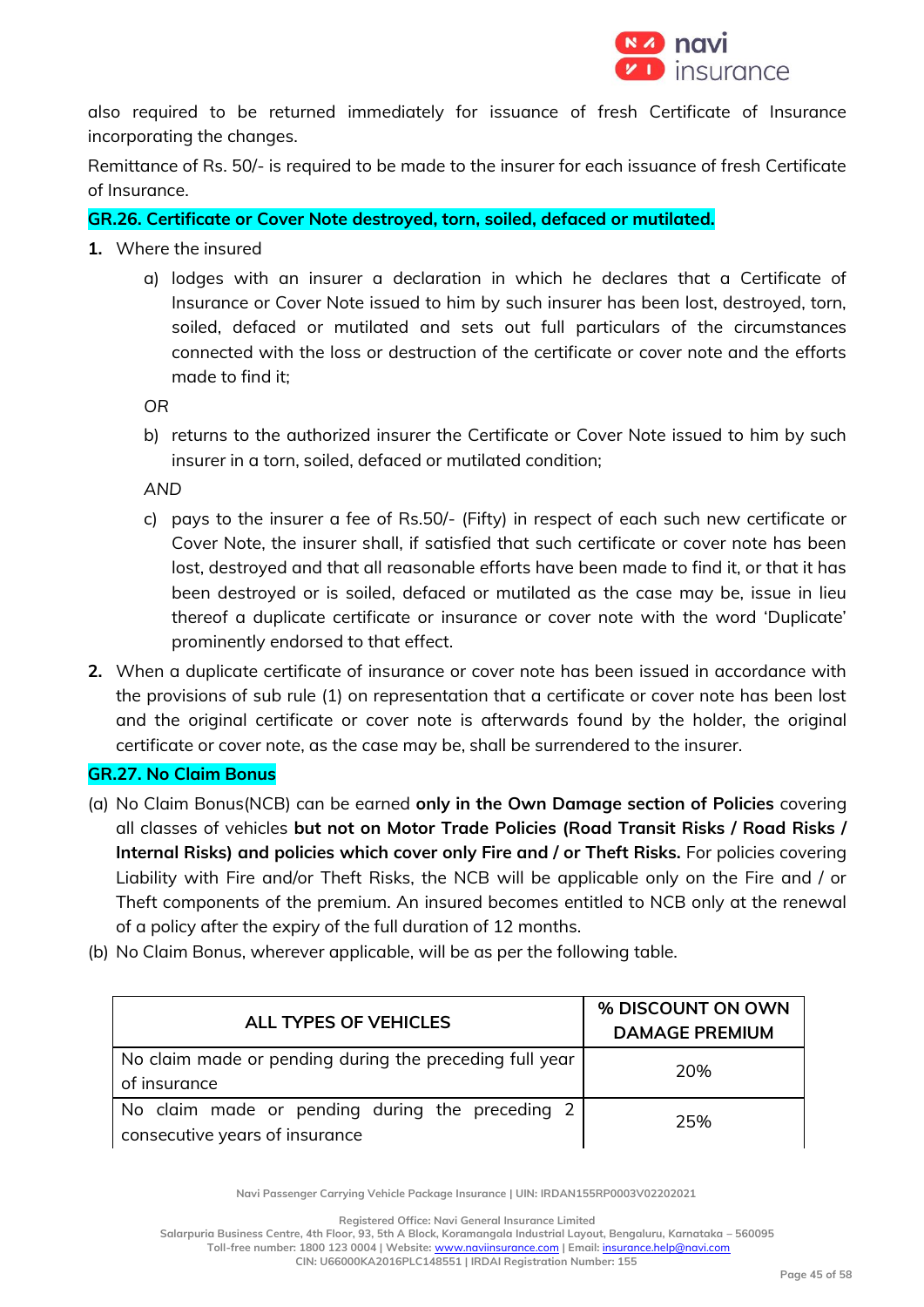

| No claim made or pending during the preceding 3<br>consecutive years of insurance | 35% |
|-----------------------------------------------------------------------------------|-----|
| No claim made or pending during the preceding 4<br>consecutive years of insurance | 45% |
| No claim made or pending during the preceding 5<br>consecutive years of insurance | 50% |

**Sunset Clause: If at the renewal falling due any time between 1st July 2002 and 30th June 2003, both days inclusive, (after completion of the full policy period of 12 months)**

(IMT/08/2002 dt. 16<sup>th</sup> December 2002).

- **i) An insured becomes entitled to NCB in terms of the tariff prevailing prior to 01st July, 2002 which is different from the slabs given above, the entitlement of such percentage of NCB will remain protected at the renewal. For subsequent renewals, NCB if any earned, will be in terms of the above table. In case claims arises under renewed policy, the NCB will become NIL at the following renewal.**
- **ii) An insured becomes entitled to an NCB of 55% or 65% in terms of the Tariff prevailing prior to 1st July 2002, the entitlement of such higher percentage of NCB will remain protected for all subsequent renewals till a claim arises under the policy, in which case the NCB will become 'Nil' at the following renewal. Thereafter, NCB if any earned, will be in terms of the above table.**
- (c) The percentage of applicable NCB is to be computed on the Own Damage premium required for renewal of the insurance after deducting any rebate in respect of "Vehicle Laid Up" under the policy. If the policy period has been extended in lieu of the rebate for the layup of the vehicle, as per 'Vehicle Laid Up' Regulation, such extended period shall be deemed to have been part of the preceding year of insurance.
- (d) The entitlement of NCB shall follow the fortune of the original insured and not the vehicle or the policy. In the event of transfer of interest in the policy from one insured to another, the entitlement of NCB for the new insured will be as per the transferee's eligibility following the transfer of interest.

**It is however, clarified that the entitlement of No Claim Bonus will be applicable for the substituted vehicle subject to the provision that the substituted vehicle on which the entitled NCB is to be applied is of the same class (as per this tariff) as the vehicle on which the NCB has been earned.** 

**Navi Passenger Carrying Vehicle Package Insurance | UIN: IRDAN155RP0003V02202021**

**Registered Office: Navi General Insurance Limited**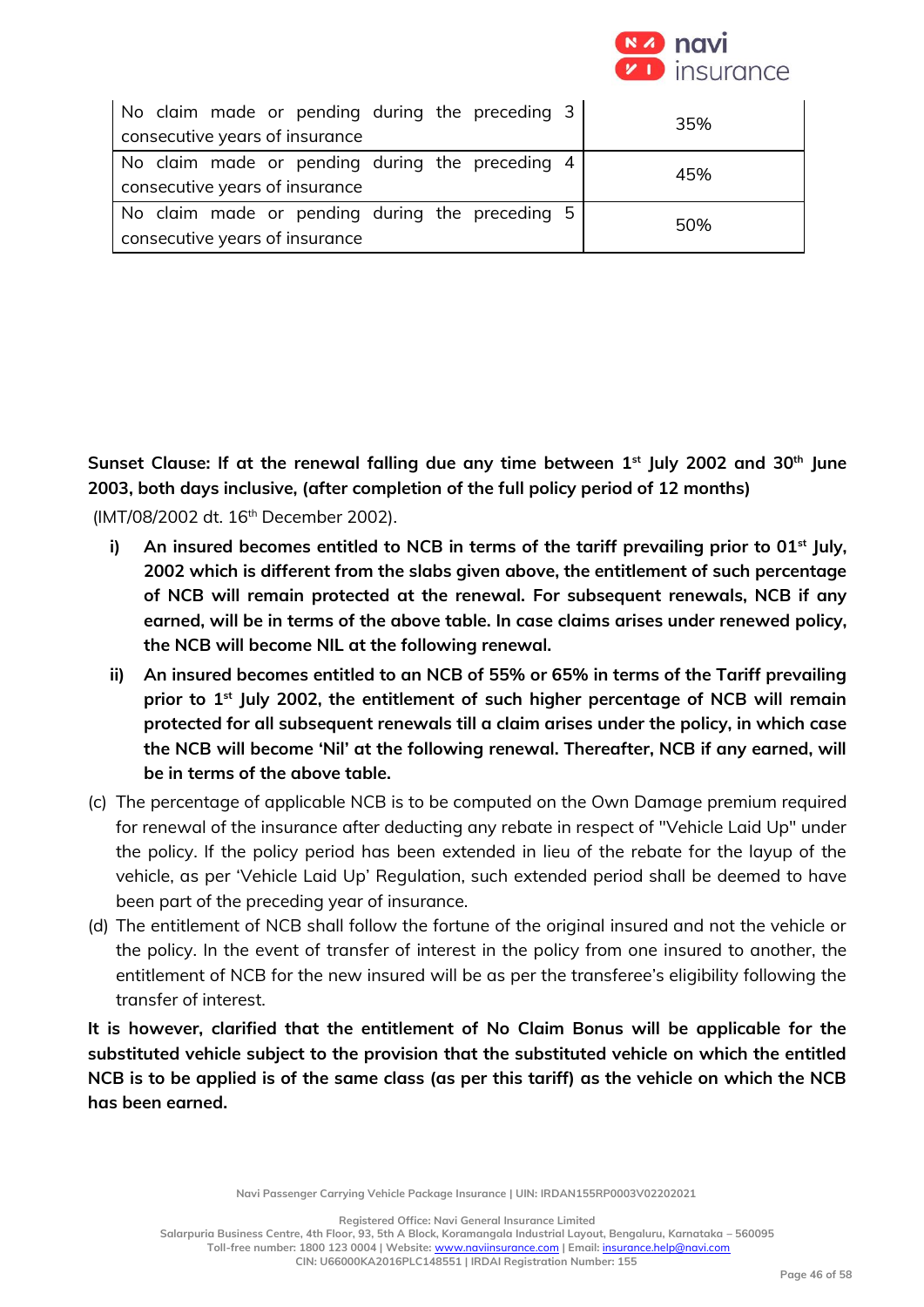

Provided that where the insured is an individual, and on his/ her death the custody and use of the vehicle pass to his/her spouse and/or children and/or parents, the NCB entitlement of the original insured will pass on to such person/s to whom the custody and use of the vehicle pass.

- (e) The percentage of NCB earned on a vehicle owned by an institution during the period when it was allotted to and exclusively operated by an employee should be passed on to the employee if the ownership of the vehicle is transferred in the name of the employee. This will however require submission of a suitable letter from the employer confirming that prior to transfer of ownership of the vehicle to the employee, it was allotted to and exclusively operated by the employee during the period in which the NCB was earned.
- (f) In the event of the insured, transferring his insurance from one insurer to another insurer, the transferee insurer may allow the same rate of NCB which the insured would have received from the previous insurer. Evidence of the insured's NCB entitlement either in the form of a renewal notice or a letter confirming the NCB entitlement from the previous insurer will be required for this purpose.

Where the insured is unable to produce such evidence of NCB entitlement from the previous insurer, the claimed NCB may be permitted after obtaining from the insured a declaration as per the following wording:

# *"I / We declare that the rate of NCB claimed by me/us is correct and that no claim as arisen in the expiring policy period (copy of the policy enclosed). I/We further undertake that if this declaration is found to be incorrect, all benefits under the policy in respect of Section I of the Policy will stand forfeited."*

Notwithstanding the above declaration, the insurer allowing the NCB will be obliged to write to the policy issuing office of the previous insurer by recorded delivery calling for confirmation of the entitlement and rate of NCB for the particular insured and the previous insurer shall be obliged to provide the information sought within 30 days of receipt of the letter of enquiry failing which the matter will be treated as a breach of Tariff on the part of the previous insurer. Failure of the insurer granting the NCB to write to the previous insurer **within 21 days** after granting the cover will also constitute a breach of the Tariff.

- (g) If an insured vehicle is sold and not replaced immediately, or laid up, and the policy is not renewed immediately after expiry, NCB, if any, may be granted on a subsequent insurance, provided such fresh insurance is affected within 3 (three) years from the expiry of the previous insurance. The rate of NCB applicable to the fresh policy shall be that earned at the expiry of the last 12 months period of insurance.
- (h) On production of evidence of having earned NCB abroad, an insured may be granted NCB on a new policy taken out in India as per entitlement earned abroad, provided the policy is taken out in India within three years of expiry of the overseas insurance policy, subject to relevant provisions of NCB under these rules.
- (i) Except as provided in Rule (g), no NCB can be allowed when a policy is not renewed within 90 days of its expiry. However, in the case of Military or Paramilitary Personnel working in Forward areas, the period of 90 days may be extended upto 365 days depending on the circumstances of each individual case with a declaration in writing by the policy holder that the vehicle was not put to use during the interim period.

**Navi Passenger Carrying Vehicle Package Insurance | UIN: IRDAN155RP0003V02202021**

**Registered Office: Navi General Insurance Limited**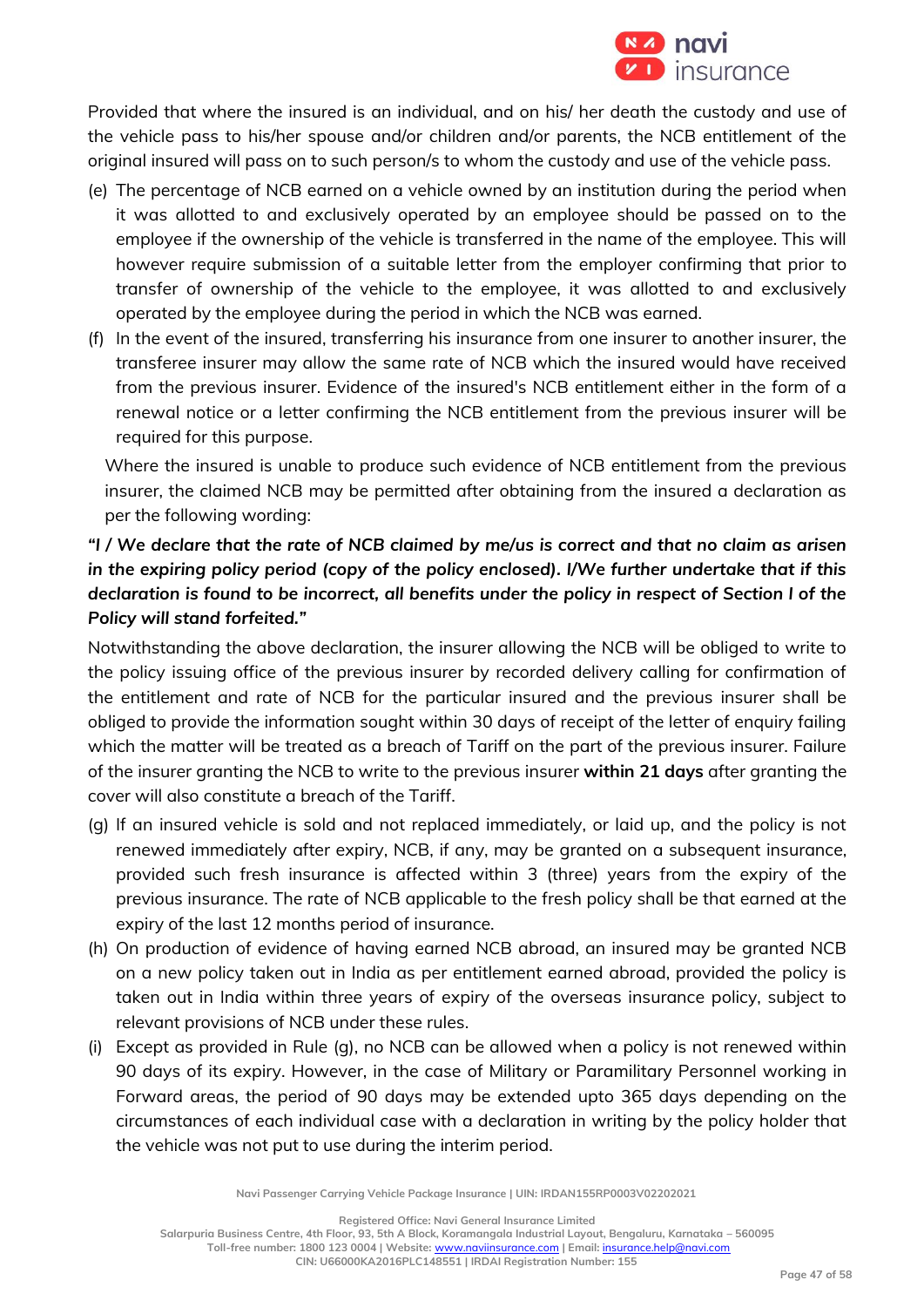

(j) Except as provided in Rules (g), (h) and (i) above, NCB is to be allowed **only** when the vehicle has been insured continuously for a period of 12 months without any break.

## **GR.30. Discount for Anti-Theft Devices**

Vehicles **(other than those covered under Motor Trade policies)** fitted with anti-theft devices approved by Automobile Research Association of India (ARAI), Pune and whose installation is duly certified by any of the Automobile Associations mentioned in **GR.28** above are eligible for a discount of 2.5% on the OD component of premium subject to a maximum of Rs. 500/-.

For mid-term installation of anti-theft device approved and certified as above in the vehicle insured, pro rata proportion of the premium discount calculated as per tariff provision for the unexpired

Ref. IMT/08/2005

*Endorsement IMT – 10 is to be used.*

## **GR.31. Concession for Laid-Up Vehicles**

Vehicles laid up in garage and not in use for a period of not less than two consecutive months will be entitled to:

#### **For Package Policy**

The liability of the insurer under the policy will remain restricted for loss or damage of the insured vehicle by Fire and/or Theft as applicable during the period of such lay-up. In consideration of this restriction of cover under the policy: -

a) a pro rata returns of premium for the period during which the vehicle is so laid up will be credited to the insured after retention of pro rata premium for the lay-up period in the tariff rate for Fire and/or Theft Risks as applicable for the class of vehicle concerned.

The credited return of premium will be deducted from the next renewal premium. **This cannot be given as cash refund even if the policy is not renewed with the same insurer.**

The calculation of the amount of the return of premium is to be made on the net premium on the date of issue of the policy or the date of renewal of the policy preceding the laying-up of the vehicle

#### **OR**

b) the expiry date of the current period of insurance under the policy may be extended for a period equal to the period the policy remained suspended on account of the lay-up.

The adoption of alternatives (a) or (b) above will be at the option of the insured. In either case, the insured will be required to pay Rs.15/- towards administrative costs.

Return of premium or extension of policy period in lieu thereof, on account of lay-up of vehicles, both in respect of Liability Only Policies and Package Policies, will be available provided

- i) the vehicle is not undergoing repairs during lay-up as a result of an event giving rise to a claim under the policy;
- ii) previous notice in writing has been given to the insurer by recorded delivery;
- iii) the certificate of insurance has been returned to the insurer; and

**Navi Passenger Carrying Vehicle Package Insurance | UIN: IRDAN155RP0003V02202021**

**Registered Office: Navi General Insurance Limited**

**Salarpuria Business Centre, 4th Floor, 93, 5th A Block, Koramangala Industrial Layout, Bengaluru, Karnataka – 560095 Toll-free number: 1800 123 0004 | Website:** [www.naviinsurance.com](http://www.naviinsurance.com/) **| Email:** [insurance.help@navi.com](mailto:insurance.help@navi.com)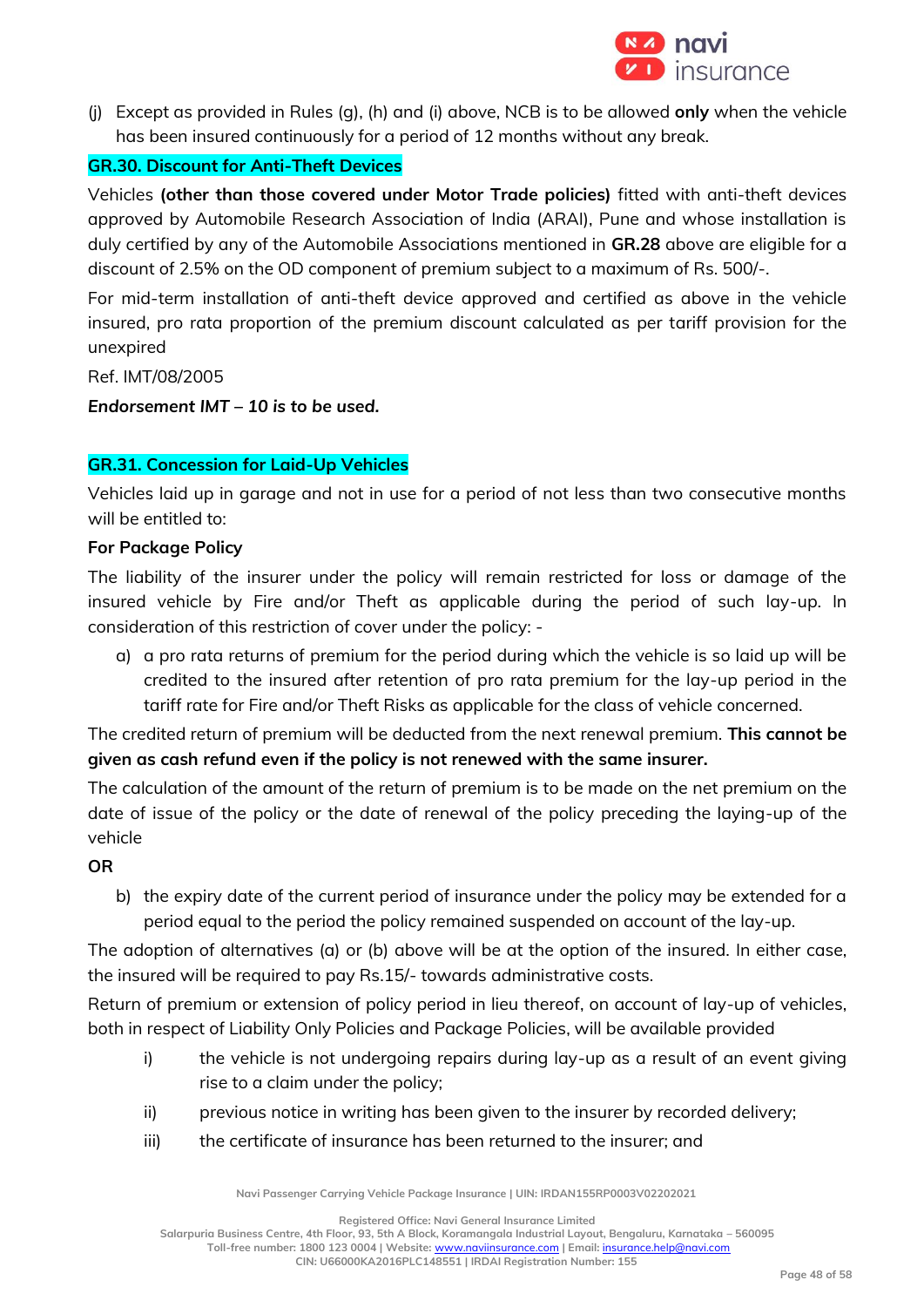

iv) the period of lay-up / suspension of policy shall not extend beyond twelve months from the expiry date of the policy period in which the lay-up has commenced.

*Endorsement IMT 11-A is to be used* where the entire period of lay-up and suspension / restriction of cover has been intimated to the insurer.

*Endorsements IMT 11-B/11-C* is to be used where the entire period of lay-up and suspension / restriction of cover is "until further notice".

No return of premium or extension of policy period in lieu thereof is to be allowed for lay-up of trailers and vehicles used for hire or reward or for Motor Trade purpose, except when the permits for vehicles are temporarily withheld or suspended by the Government.

## **GR.32. Prohibition of mid-term inclusion/cancellation of extra benefits**

Mid-term inclusion/cancellation of extra benefits shall not be permitted more than once during the currency of a policy.

## **GR.33. Concessions for Specially Designed / Modified Vehicles for the Blind Handicapped and Mentally challenged persons**

In case of vehicles specially designed / modified for use of blind, handicapped and mentally challenged persons, a discount of 50% may be allowed on the Own Damage premium in respect of both privately owned vehicles and vehicles owned and used by institutions engaged exclusively in the services of the blind, handicapped and mentally challenged persons. The discount is to be allowed only in respect of such vehicles, which have been suitably endorsed in the Registration Certificate by the RTA concerned.

## *Endorsement IMT –12 is to be used.*

## **GR.34. Registration use and Insurance**

It is not permissible to insure any vehicle in the name of an insured not conforming to the name recorded as owner of the vehicle in the vehicle registration document, excepting

- i) in case of temporary substitution,
- ii) in respect of Motor Trade Risk, or
- iii) as provided in General Regulation 19, 20 and 21

## **It is not permissible to insure any vehicle for use for a purpose other than that permitted by the RTA concerned**

## **GR.35. Use of Vehicles within Insured's Premises / Sites**

**(i) Use confined to own premises (applicable to all classes except as otherwise provided in the Tariff).**

Where a vehicle is to be used in the insured's own premises to which the public have no general right of access and provided the vehicle is not licensed by the authorities concerned for general road use, a policy may be issued at the applicable Tariff rate with a discount of 33 1/3%.

## **No Certificate of Insurance or Cover Note which includes a Certification is permitted to be issued in such cases.**

*Endorsement IMT 13 is to be used.*

## **(ii) Use confined to Sites (Applicable to Goods Carrying Vehicles).**

**Navi Passenger Carrying Vehicle Package Insurance | UIN: IRDAN155RP0003V02202021**

**Registered Office: Navi General Insurance Limited**

**Salarpuria Business Centre, 4th Floor, 93, 5th A Block, Koramangala Industrial Layout, Bengaluru, Karnataka – 560095**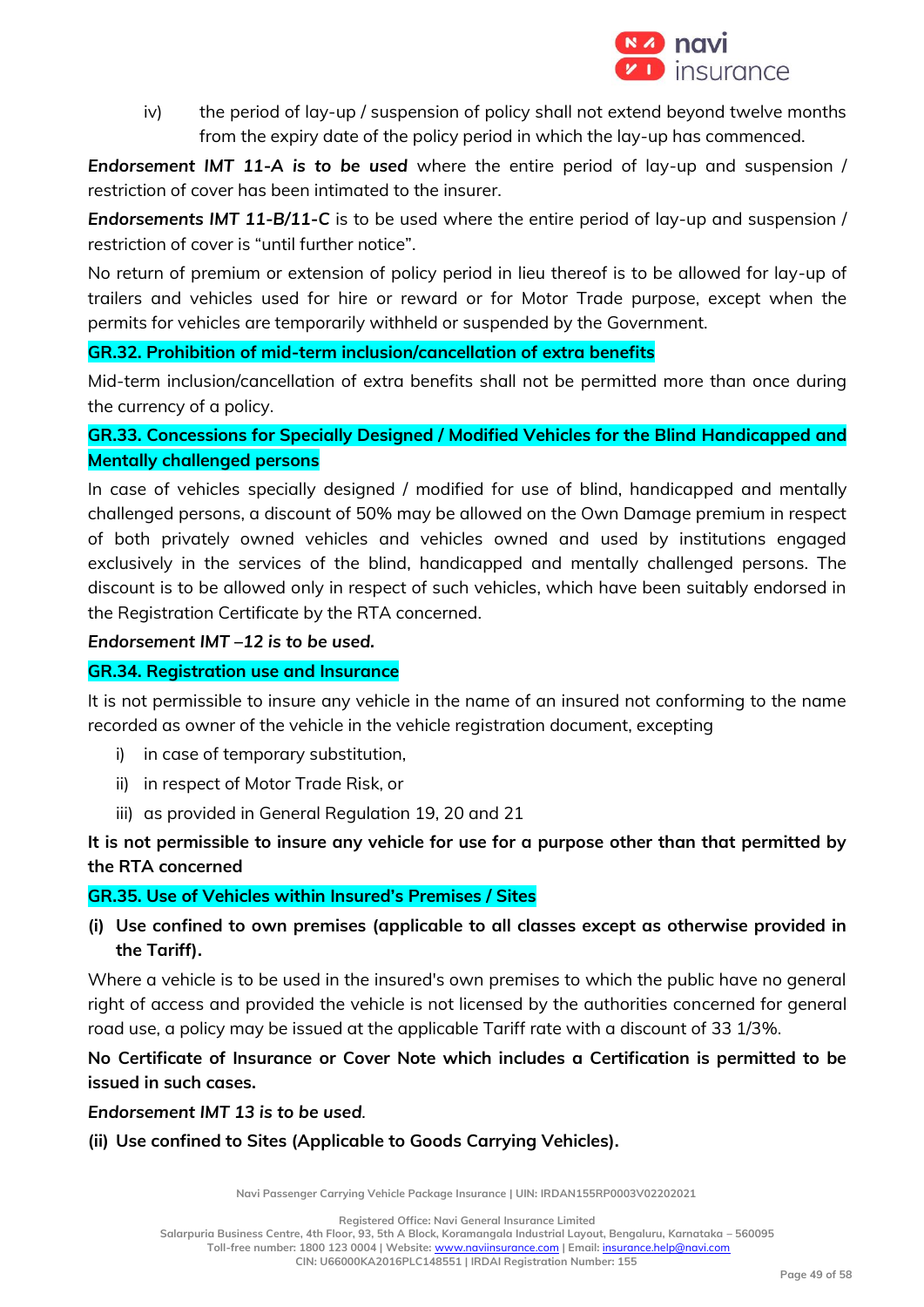

Where a vehicle is to be used only on a site or sites to which the public has no general right of access and the vehicle is not required to be registered under the Motor Vehicles Act, a policy may be issued at the applicable Tariff rate with a discount of 33 1/3%.

**No Certificate of Insurance or Cover Note which includes a Certification is permitted to be issued in such cases.** 

*Endorsement IMT 14 is to be used.*

## **GR.36. Personal Accident (PA) Cover under Motor Policy**

**(not applicable to vehicles covered under Section E, F and G of Tariff for Commercial Vehicles)**

**A.** *Compulsory Personal Accident Cover for Owner-Driver* 

Compulsory Personal Accident Cover shall be applicable under both Liability Only and Package policies. The owner of insured vehicle holding an 'effective' driving license is termed as Owner-Driver for the purposes of this section.

Cover is provided to the Owner-Driver whilst driving the vehicle including mounting into/ dismounting from or traveling in the insured vehicle as a co–driver.

**B. This provision deals with Personal Accident cover and only the registered owner in person** *is* **entitled to the compulsory cover where he/she holds an effective driving license. Hence compulsory PA cover cannot be granted where a vehicle is owned by a company, a partnership firm or a similar body corporate or where the owner-driver does not hold an effective driving license. In all such cases, where compulsory PA cover cannot be granted, the additional premium for the compulsory P.A. cover for the owner - driver should not be charged and the compulsory P. A. cover provision in the policy should also be deleted.** 

**Re: G.R. 36 A - Compulsory Personal Accident cover under India Motor Tariff.**

Insurer's attention is drawn to G.R. 36-A of India Motor Tariff Wherein Compulsory PA cover is provided for only one of the vehicles of an Owner - driver even though he owns more than one vehicle.

As the above provision appears to be restrictive for owners having more than one vehicle, it has been decided to allow them to take Compulsory PA cover for owner-driver for all vehicles owned by them subject to the condition that Liability for the owner-driver will apply only in case of the particular vehicle being driven at the time of accident.

Accordingly, the last line of G.R.36 A appearing on page 20 of India Motor Tariff reading **"Where the owner driver owns more than one vehicle, compulsory PA cover can be granted for only one vehicle as opted by him/her"** stands deleted.

## No.IMT/02/2006

The scope of the cover Capital Sum Insured (CSI) and the annual premium payable under this section are as under: -

| <b>TYPE OF</b> | <b>CAPITAL SUM</b>                   | PREMIUM in (₹) | <b>COVER</b> |
|----------------|--------------------------------------|----------------|--------------|
| VEHICLES       | INSURED in $(\overline{\mathbf{x}})$ |                |              |

**Navi Passenger Carrying Vehicle Package Insurance | UIN: IRDAN155RP0003V02202021**

**Registered Office: Navi General Insurance Limited**

**Salarpuria Business Centre, 4th Floor, 93, 5th A Block, Koramangala Industrial Layout, Bengaluru, Karnataka – 560095**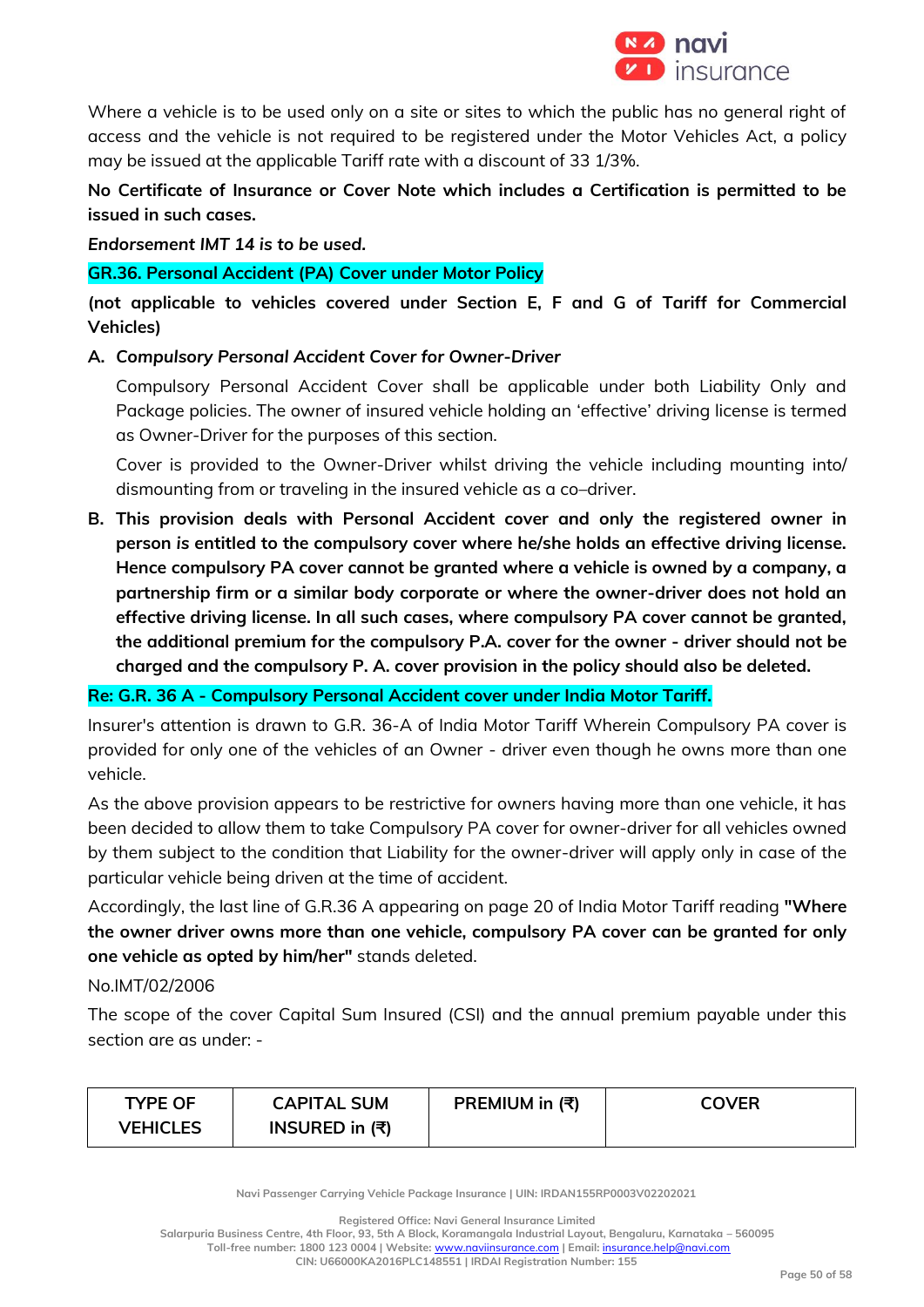

| Commercial<br>vehicles | 15 lakhs | $750/-$ | 100% of CSI for Death,<br>i).<br>Loss of Two Limbs or<br>sight of both eyes or one<br>limb and sight of one eye. |
|------------------------|----------|---------|------------------------------------------------------------------------------------------------------------------|
|                        |          |         | ii) 50% of CSI for Loss of one<br>Limb or sight of one eye.                                                      |
|                        |          |         | iii) 100% for Permanent<br><b>Total Disablement from</b><br>injuries other than those<br>named above.            |

## **B. Optional Personal Accident Cover for persons other than Owner-Driver**

The cover under this section is limited to maximum Capital Sum Insured (CSI) of Rs. 2 lacs. per person.

## **Cover is available only in respect of the following persons: -**

1. Private Cars including three wheelers rated as Private cars and motorized two wheelers with or without side car (not for hire or reward): For insured or any **named person** other than the paid driver and cleaner.

## *Endorsement IMT – 15 is to be used.*

2. Private Cars, three wheelers rated as Private cars and Motorized Two Wheelers (not used for hire or reward) with or without side car: For **unnamed passengers** limited to the registered carrying capacity of the vehicle other than the insured, his paid driver and cleaner.

## *Endorsement IMT – 16 is to be used.*

3. In respect of all classes of vehicles: For paid drivers, cleaners and conductors.

## *Endorsement IMT – 17 is to be used.*

4. Motorized Two Wheelers with or without side car (used for hire or reward): For unnamed hirer/ driver.

## *Endorsement IMT – 18 is to be used.*

The scope of the cover Capital Sum Insured and the annual premium payable under this section would be as under: -

| <b>DESCRIPTION OF</b><br><b>BENEFITS</b>                                          | % OF CAPITAL<br><b>SUM INSURED</b> | PREMIUM FOR EVERY UNIT OF CSI OF<br>RS. 10,000/- OR PART THEREOF (₹) |  |  |  |  |
|-----------------------------------------------------------------------------------|------------------------------------|----------------------------------------------------------------------|--|--|--|--|
|                                                                                   |                                    | Pyt. cars Mot. Two-Wheeler Com. Veh.                                 |  |  |  |  |
| i) Death only                                                                     | 100%                               | 5 7 6                                                                |  |  |  |  |
| ii) Loss of Two Limbs or<br>sight of two eyes or one limb<br>and sight of one eye | 100%                               | 5 7 6                                                                |  |  |  |  |

**Navi Passenger Carrying Vehicle Package Insurance | UIN: IRDAN155RP0003V02202021**

**Registered Office: Navi General Insurance Limited**

**Salarpuria Business Centre, 4th Floor, 93, 5th A Block, Koramangala Industrial Layout, Bengaluru, Karnataka – 560095 Toll-free number: 1800 123 0004 | Website:** [www.naviinsurance.com](http://www.naviinsurance.com/) **| Email:** [insurance.help@navi.com](mailto:insurance.help@navi.com)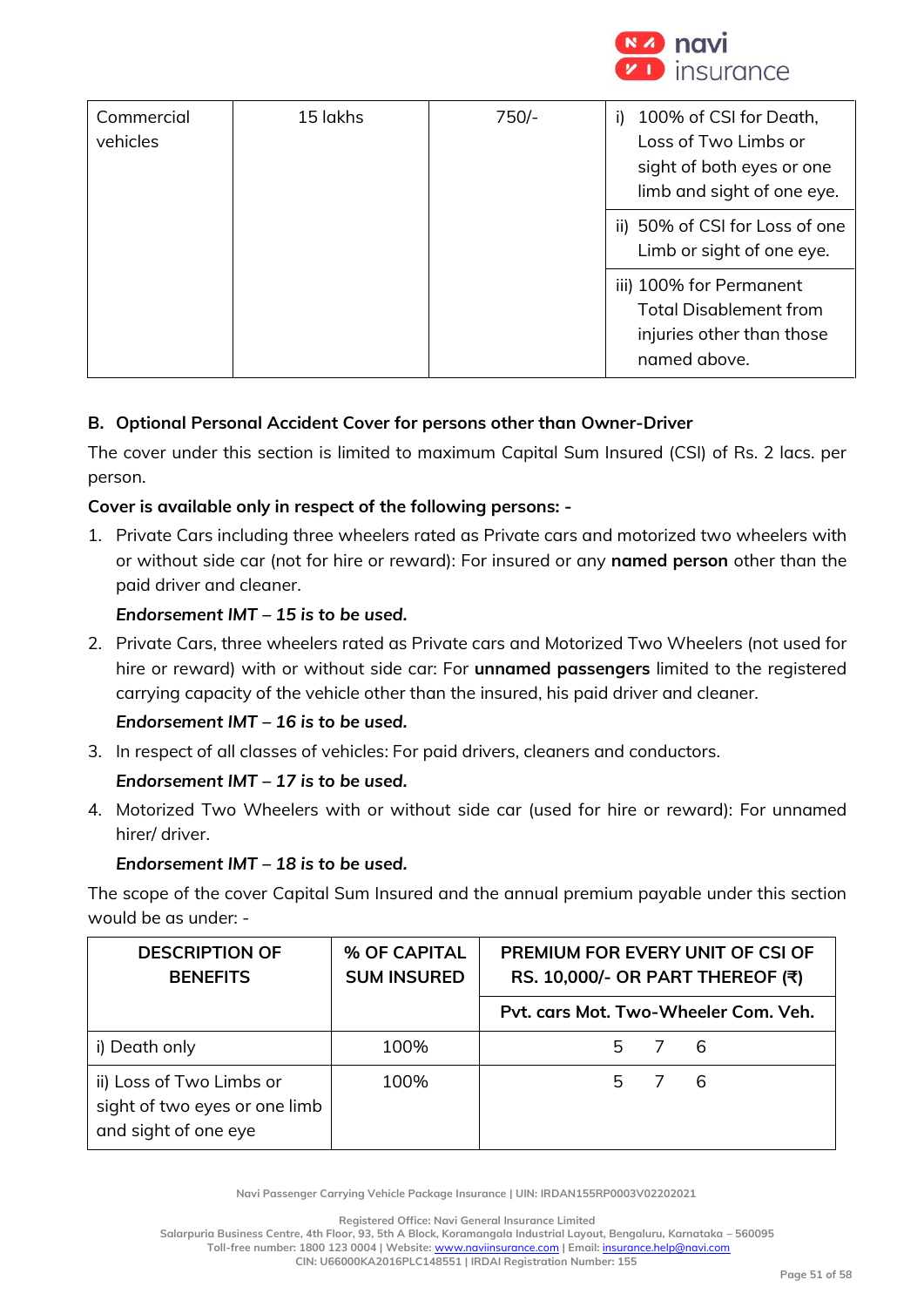

| iii) Loss of one Limb or Sight<br>of one eye                               | 50%  | 5 7 6 |  |
|----------------------------------------------------------------------------|------|-------|--|
| iv) Permanent Total<br>Disablement from injuries<br>other than named above | 100% | 5 7 6 |  |

**GR.37.** Foreign made vehicles belonging to Embassies, High Commission or Consulates in India

Policies issued to cover imported vehicles belonging to Embassies, Consulates and such other diplomatic missions where the 'import duty' element is not included in the IDV the premium chargeable under Section – I (loss of or damage to the vehicle insured) of the policy shall be loaded by 30%.

## *Endorsement IMT - 19 is to be used.*

Ref.No.Mot/1/2004

## **GR.38. Vehicles requisitioned by Government**

Vehicles requisitioned by the Government are automatically held covered during the period of requisition without any additional premium. In the event of a loss/ damage occurring during the period of such requisition, the insurer shall pay losses / liabilities if any, in excess of the amount(s) made good by the Government.

## **GR.39. Third Party Property Damage (TPPD) Cover**

*A.* Limits of cover for Third Party Property Damage (other than for goods carried in the insured vehicle) under **Liability Only** policies and under Section II – 1(ii) of various **Package** policies are as per the following table: - (This provision shall not apply to vehicles ratable under Class G – Tariff for Motor Trade - Internal Risks)

| <b>CLASS OF</b><br><b>VEHICLES</b> | TPPD COVER (₹)                                                                                                                      |             |
|------------------------------------|-------------------------------------------------------------------------------------------------------------------------------------|-------------|
| 1                                  | Commercial Vehicles (Excluding Three Wheelers,<br>Taxis and motorized two wheelers ratable under<br>Tariff for Commercial vehicles) | 7.50 lakhs  |
| $\mathcal{P}$                      | Commercial Vehicles - Three Wheelers and Taxis                                                                                      | 7.50 lakhs  |
| 3                                  | Private Cars                                                                                                                        | 7.50 lakhs  |
| 4                                  | Motorized Two Wheelers – Private and<br>Commercial                                                                                  | $1.00$ lakh |

**B.** However, the insured can at the inception of the policy, opt to restrict to the TPPD cover to the statutory limit of Rs. 6000/- as provided in the M. V. Act. In such an event, the base TP premium applicable (before any loading/ discount) may be reduced by Rs. 200/-, Rs. 150/-, Rs. 100/- and Rs. 50/- for Class 1, 2, 3 and 4 as above respectively.

**Navi Passenger Carrying Vehicle Package Insurance | UIN: IRDAN155RP0003V02202021**

**Registered Office: Navi General Insurance Limited**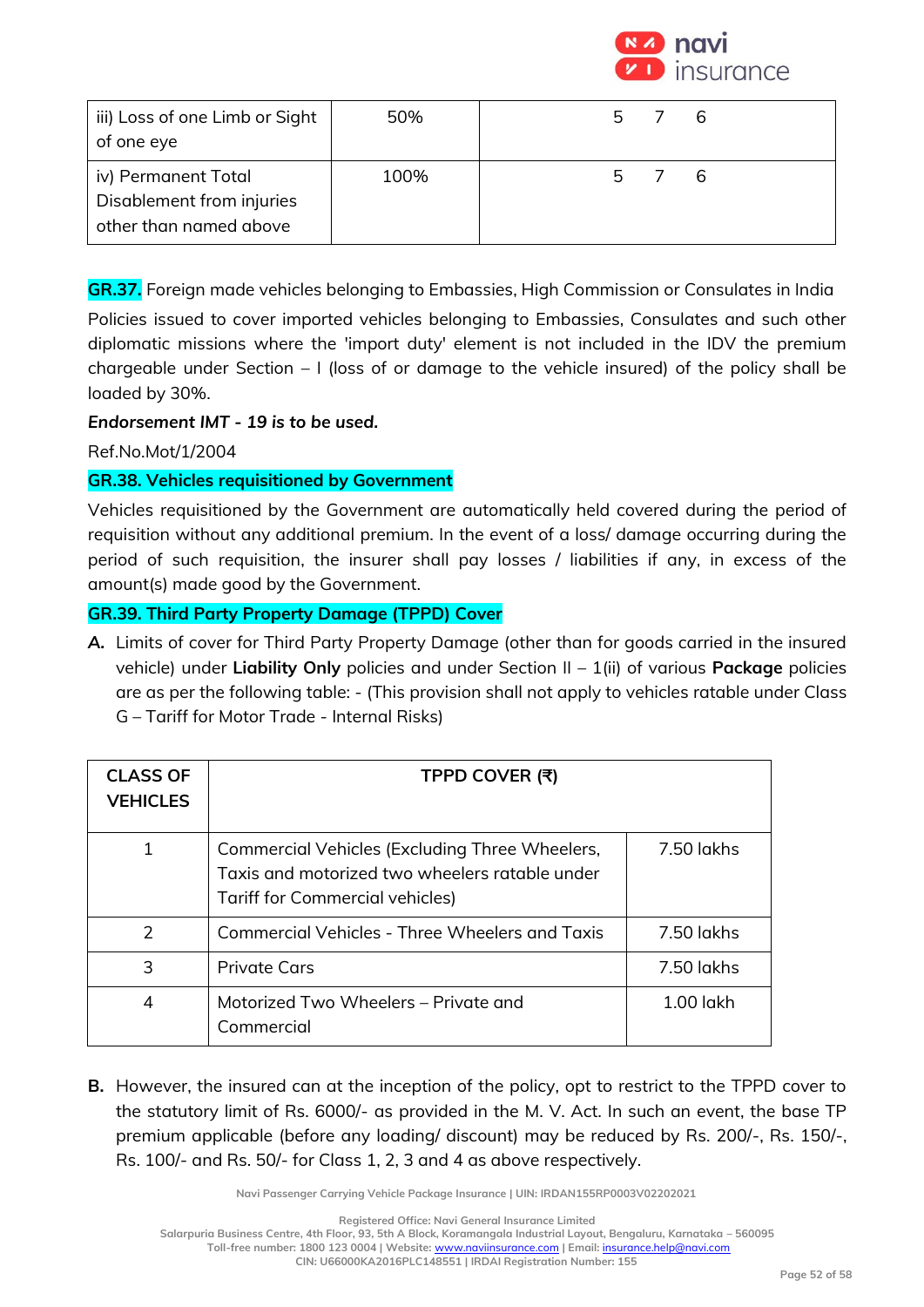

**C.** No TPPD cover for unlimited liability or for limits other than those shown under this GR shall be granted.

*Endorsement IMT - 20 is to be used.*

**Mid-term change of TPPD limits is not permitted.** 

## **GR.40. Compulsory Deductibles.**

Claims under **Own Damage** section of policies covering all classes of vehicles are subject to a compulsory deductible as per the under noted table: -

|                                                                                      | <b>COMPULSORY</b>                                                     |                                                                        |                                                          |  |  |
|--------------------------------------------------------------------------------------|-----------------------------------------------------------------------|------------------------------------------------------------------------|----------------------------------------------------------|--|--|
| Commercial<br>Vehicles (other<br>vehicles<br>than                                    | Goods<br>carrying<br>Vehicles                                         | Passenger<br>carrying Vehicles                                         | <b>DEDUCTIBLES</b><br>(₹)                                |  |  |
| rateable<br>under<br>Class-D, E,<br>F<br>and G of CVT)                               | <b>Not</b><br>exceeding<br>7500 Kg. GVW                               | Not exceeding 17<br>passengers                                         | $500/-$                                                  |  |  |
|                                                                                      | Exceeding<br>7500<br>Kg. GVW but not<br>exceeding<br>16500<br>Kg. GVW | 17<br>Exceeding<br>passengers<br>but<br>not exceeding 36<br>passengers | 1000/-                                                   |  |  |
|                                                                                      | Exceeding<br>16500<br>Kg. GVW                                         | 36<br>Exceeding<br>passengers                                          | 1500/-                                                   |  |  |
| Vehicles rateable under Class D of the Commercial<br>Vehicles Tariff (CVT)           | 0.5% of IDV of the<br>vehicle subject to a<br>minimum of Rs. 2000/-   |                                                                        |                                                          |  |  |
| Vehicles rateable under Class E, F and G of the Commercial<br>Vehicles Tariff (CVT)  |                                                                       |                                                                        | Rs.50/- for two-<br>wheelers and Rs. 500/-<br>for others |  |  |
| Taxis and Three Wheelers rated as Commercial Vehicles<br>(Not exceeding 1500cc)      | $500/-$                                                               |                                                                        |                                                          |  |  |
| Taxis and Three Wheelers rated as Commercial Vehicles<br>(Exceeding 1500 cc)         | 1000/-                                                                |                                                                        |                                                          |  |  |
| Private Cars including three wheelers rated as Private Cars<br>(Not exceeding1500cc) | 1000/-                                                                |                                                                        |                                                          |  |  |
| Private Cars including three wheelers rated as Private Cars<br>(Exceeding 1500 cc)   | $2000/-$                                                              |                                                                        |                                                          |  |  |
| $100/-$<br>Motorized Two Wheelers.                                                   |                                                                       |                                                                        |                                                          |  |  |

**Navi Passenger Carrying Vehicle Package Insurance | UIN: IRDAN155RP0003V02202021**

**Registered Office: Navi General Insurance Limited**

**Salarpuria Business Centre, 4th Floor, 93, 5th A Block, Koramangala Industrial Layout, Bengaluru, Karnataka – 560095 Toll-free number: 1800 123 0004 | Website:** [www.naviinsurance.com](http://www.naviinsurance.com/) **| Email:** [insurance.help@navi.com](mailto:insurance.help@navi.com)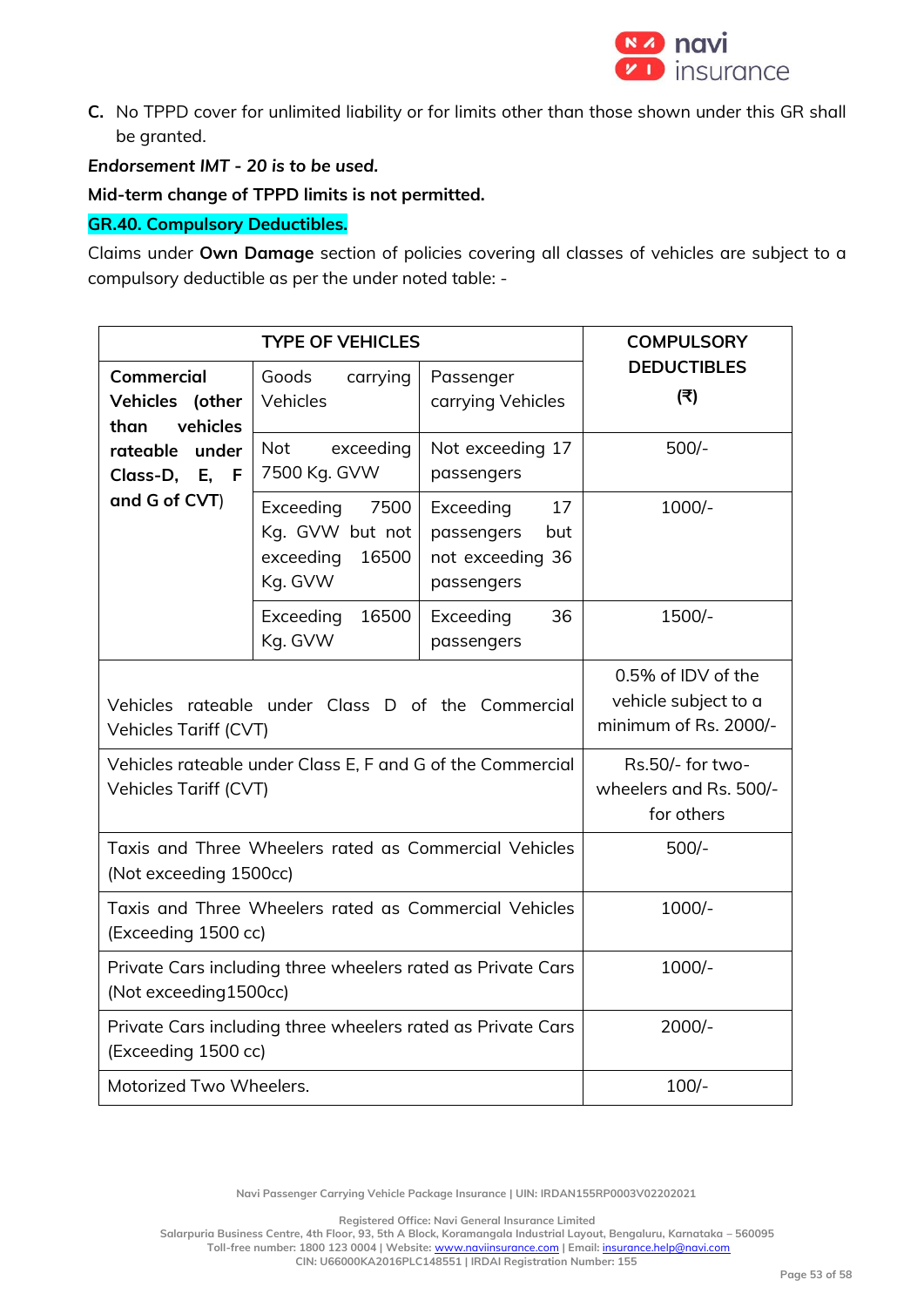

**NB.1.** The above Compulsory Deductibles are also to be applied where restricted covers as specified under GR 45 A/B are granted.

**NB.2.** The endorsements applicable for compulsory deductibles as per above schedule will be as follows:

- a. For all commercial vehicles excluding taxis and motorized two wheelers
- b. carrying passengers for hire or reward– *Endorsement IMT – 21 is to be used.*
- c. For private cars, three wheelers rated as private cars, all motorized two wheelers and taxies – *Endorsement IMT– 22 is to be used.*

**NB.3.** Exclusions under (a) of Endorsement IMT- 21 may be reinstated in cover by payment of additional premium @15% of the total gross OD premium (before application of any discount) and *Endorsement IMT-23* is to be used for such reinstatement of excluded cover.

## **GR.41. Electrical / Electronic fittings**

If electrical and or electronic items fitted to the vehicle but not included in the manufacturer's selling price of the vehicle are to be insured, it can be done separately under Section-I ( loss of or damage to the vehicle insured) of the package policy at an additional premium @ 4% on the value of such fittings **to be specifically declared by the insured in the proposal form and or in a letter forming part of the proposal form.**

*Endorsement IMT- 24 is to be used.*

## **GR.42. Use of CNG / LPG fuel** (IMT/08/2002 dt. 16th Dec, 2002).

**(a)** In case of vehicles fitted with bi-fuel system such as Petrol/Diesel and CNG /LPG, permitted by the concerned RTA, the CNG/LPG kit fitted to the vehicle is to be insured separately at an additional premium @ 4% on the value of such kit to be specifically declared by the insured in the proposal form and/or in a letter forming part of the proposal form. If CNG/LPG kit is fitted during the currency of the policy, pro-rata premium is to be charged.

## *Endorsement IMT- 25 is to be used.*

**(b)** "Where the vehicle is fitted with only CNG / LPG engine or **Bi fuel system** as approved by RTA and the value of the CNG / LPG kit is not separately available, 5% extra is to be charged on Own Damage Premium"

*Endorsement IMT-25 is to be used*

(a) An additional premium of Rs. 60/- per vehicle to be charged towards Liability Only cover on account of CNG/ LPG system.

Note: To insert sum arrived at in terms of GR42, where the value of the CNG/LPG kit is not separately available, the words, "premium of Rs" appearing in the first line of the IMT shall be replaced by the words "5% extra on Own Damage premium of Rs". The words in the last two lines of IMT reading as "subject to the limit of the Insured's Declared Value of the CNG/LPG kit specified in the Schedule of the policy" are to be deleted".

The 5% extra referred to above in GR 42 (b) shall be accounted under item f) of "A". "Own Damage" portion of the premium computation table on page number 185.

## **GR.43. Fibre glass fuel tanks**

**Navi Passenger Carrying Vehicle Package Insurance | UIN: IRDAN155RP0003V02202021**

**Registered Office: Navi General Insurance Limited**

**Salarpuria Business Centre, 4th Floor, 93, 5th A Block, Koramangala Industrial Layout, Bengaluru, Karnataka – 560095 Toll-free number: 1800 123 0004 | Website:** [www.naviinsurance.com](http://www.naviinsurance.com/) **| Email:** [insurance.help@navi.com](mailto:insurance.help@navi.com)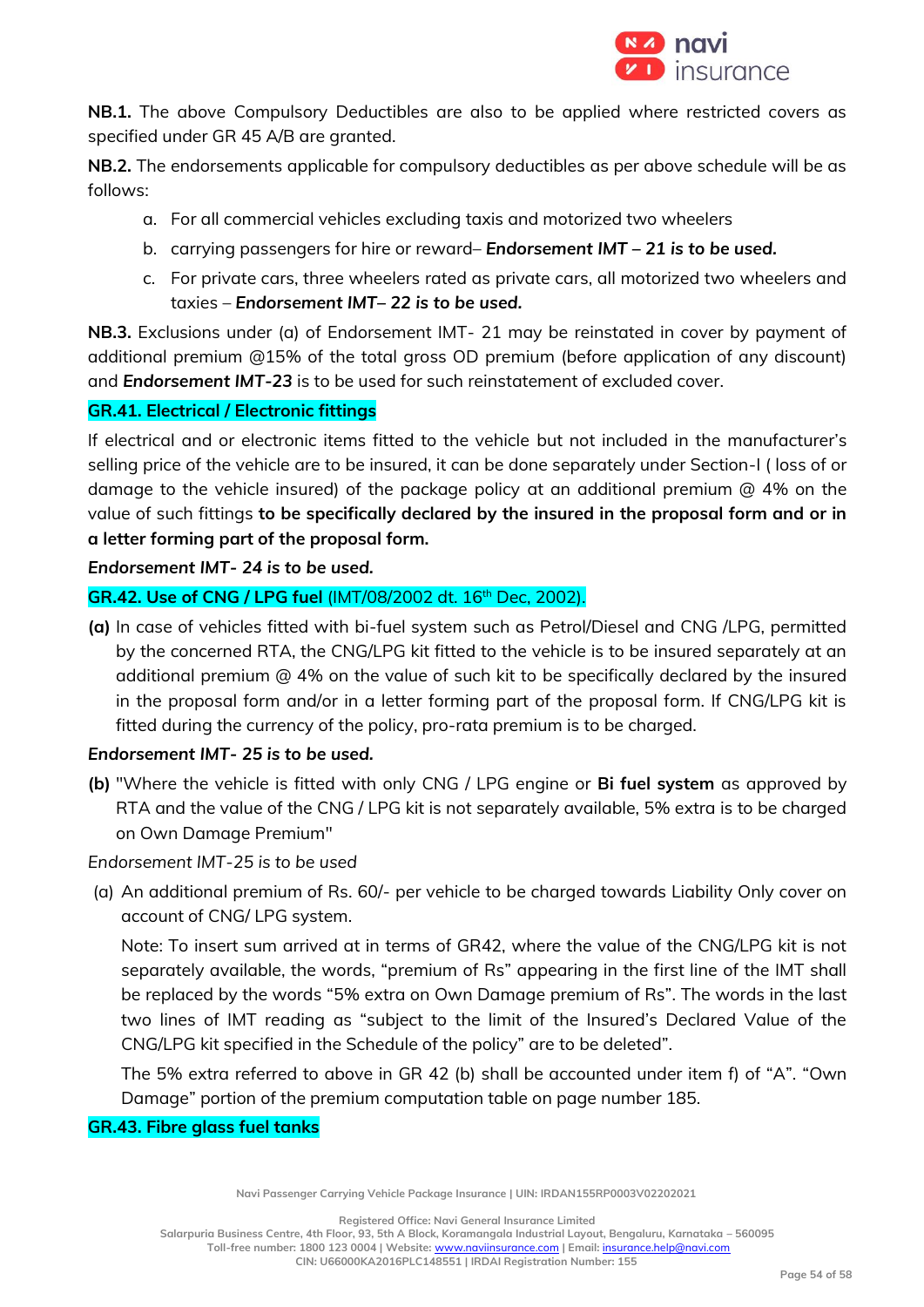

All policies covering vehicles fitted with fibre glass fuel tanks will attract an additional premium of Rs. 50/- in the Own Damage section excepting vehicles rateable under Class D of Commercial Vehicles Tariff where the additional premium will be Rs. 100/-.

## **GR. 44. Vehicles used for Driving Tuitions**

Vehicles used by Driving Schools recognized by the **RTA** for giving tuition, having double clutches and double brakes with professional tutor accompanying the trainee can be covered by charging premium as under: -

| <b>VEHICLE</b>                                              | <b>OWN DAMAGE PREMIUM</b>     | <b>LIABILITY ONLY</b><br><b>PREMIUM</b>    |  |  |  |
|-------------------------------------------------------------|-------------------------------|--------------------------------------------|--|--|--|
| Private cars                                                | Applicable O.D. premium + 60% | As per Private car tariff                  |  |  |  |
| Commercial vehicle -<br>Goods carrying vehicle              | Applicable O.D. premium + 60% | Commercial<br>As<br>per<br>vehicle tariffs |  |  |  |
| Commercial vehicle $-$<br>carrying<br>Passenger<br>vehicles | Applicable O.D. premium + 60% | Commercial<br>As<br>per<br>vehicle tariffs |  |  |  |

In case of three wheelers and motorized two wheelers used by Driving Schools recognized by the **RTA** for giving tuition, the premium chargeable will be the applicable tariff premium with a loading of 60% (on both Own Damage and Liability Only risks premiums.)

Note: For vehicles used for driving tuitions the words "other than for the purpose of driving tuitions" are to be added after the words "hire or reward" in the Policy Schedule/ Certificate of Insurance concerning "LIMITATIONS AS TO USE".

## **GR. 45A Restricted cover for Fire and / or Theft Risks**

## **(Only while the vehicle is in garage and not in use)**

On the basis of written specific declaration from the insured to the effect that for the entire duration of the policy period the vehicle will not be used at all, policies may be issued to cover the risks of Fire and/or Theft only (without Liability Only cover) at the following rates of premium subject to a minimum premium as specified under **GR. 16.**

**Issuance of this restricted cover is prohibited for vehicles rateable under Class – D (Tariff for Miscellaneous and Special Types of Vehicles), Class – E (Tariff for Motor Trade - Road Transit Risks), Class – F (Tariff for Motor Trade – Road Risks only) and Class – G (Tariff for Motor Trade – Internal Risks only).**

| <b>RISKS COVERED</b> | <b>PREMIUM</b> |  |  |  |  |
|----------------------|----------------|--|--|--|--|
| Fire Only            | 0.50 % on IDV  |  |  |  |  |
| Theft Only           | 0.50 % on IDV  |  |  |  |  |

**Navi Passenger Carrying Vehicle Package Insurance | UIN: IRDAN155RP0003V02202021**

**Registered Office: Navi General Insurance Limited**

**Salarpuria Business Centre, 4th Floor, 93, 5th A Block, Koramangala Industrial Layout, Bengaluru, Karnataka – 560095**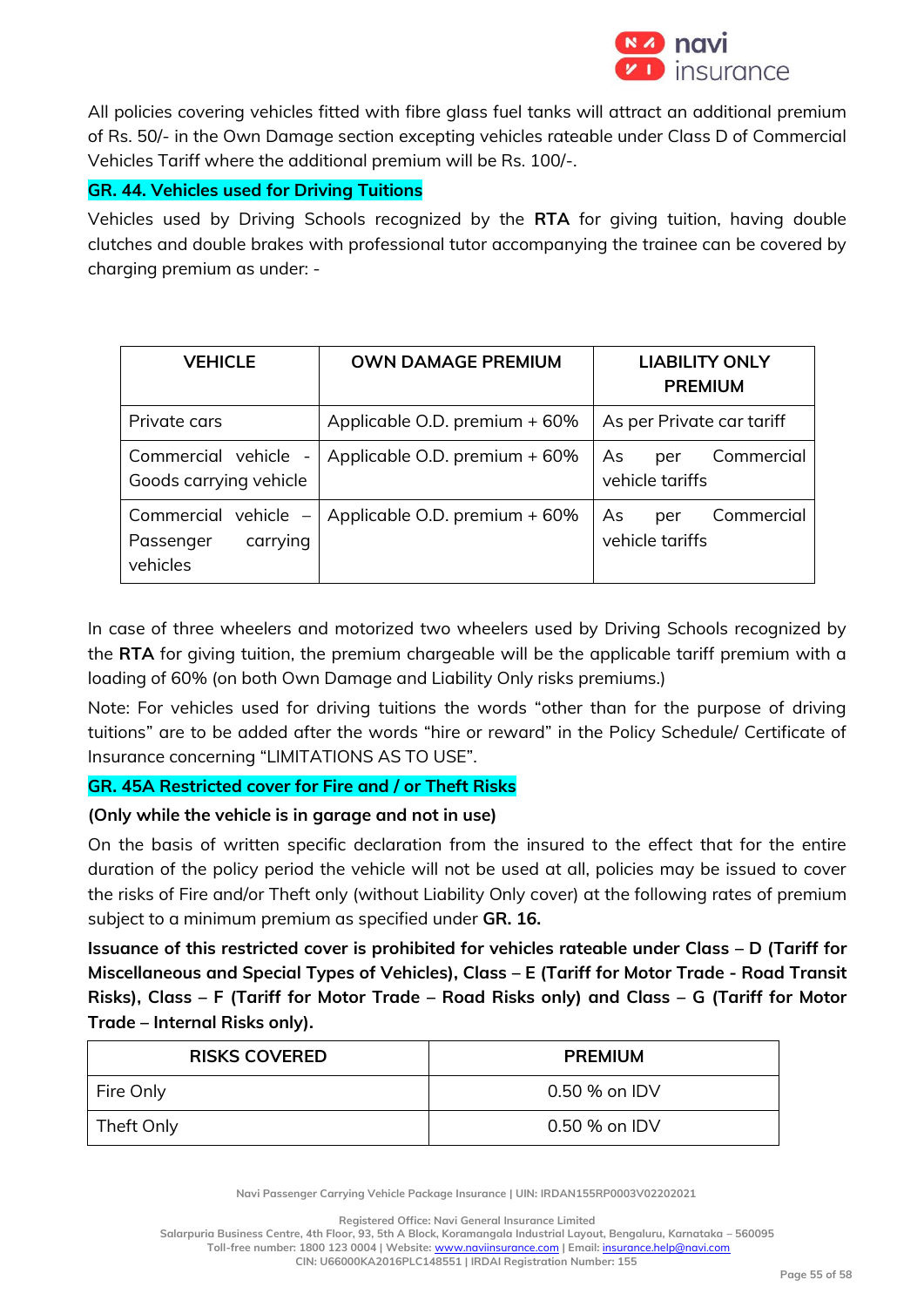

Fire & Theft Only **Example 2.5** The Structure of the UV and DV

## *Endorsement IMT 26 is to be used.*

Compulsory deductibles as in GR.40 shall apply.

Additional premium for electric / electronic items as in GR.41 shall apply.

Additional premium for use of CNG / LPG as in GR.42 shall apply.

Additional premium for compulsory PA cover to owner-driver as in GR 36 shall apply.

N.B. Discounts may be granted on the net premium for Fire & Theft risks if the insured opts for voluntary deductibles in respect of vehicles rateable under Tariff for Private Cars / Motorized Two Wheelers.

No other discount is permissible.

## **GR 45 B Restricted cover for Liability Only and Fire and / or Theft Risks**

Policy may be issued covering the vehicle for the restricted Liability Only with Fire and /or Theft risks only by charging premium as per the following schedule subject to a minimum premium as specified under GR – 16.

Issuance of this restricted cover is prohibited for vehicles rateable under Class – D, Tariff for Miscellaneous and Special Types of Vehicles.

| <b>RISK COVERED</b>              | <b>PREMIUM</b>                                                                |
|----------------------------------|-------------------------------------------------------------------------------|
| Liability Only Policy with Fire  | Liability Only Premium + 25% of the appropriate OD                            |
| only cover                       | Premium for the vehicle                                                       |
| Liability Only Policy and Theft  | Liability Only Premium + 30% of the appropriate OD<br>Premium for the vehicle |
| Liability Only Policy and Fire & | Liability Only Premium + 50% of the appropriate OD                            |
| Theft                            | Premium for the vehicle                                                       |

## *Endorsement IMT 27 is to be used.*

**NOTE: For Declaration Policies issued under Section 'Motor Trade – Road Transit Risks only – Class E' – Refer to the relevant section of the said Tariff.** 

Compulsory deductible as in GR- 40 shall apply

Additional premium for electric / electronic items as in GR.41 shall apply.

Additional premium for use of CNG / LPG as in GR.42 shall apply**.**

Additional premium for compulsory PA cover to owner-driver as in GR 36 shall apply.

**N. B.** The following discounts are permissible

- (a) NCB on Fire and/or Theft components of the premium
- (b) Discounts on fire and / or theft risks premium components for voluntary deductibles for vehicles rateable under Tariff for Private Cars / Motorized Two Wheelers.

(c) Discounts for Membership of Recognised Automobile Associations as per **GR.28** for vehicles rateable under Tariff for Private Cars / Motorized Two Wheelers.

**Navi Passenger Carrying Vehicle Package Insurance | UIN: IRDAN155RP0003V02202021**

**Registered Office: Navi General Insurance Limited**

**Salarpuria Business Centre, 4th Floor, 93, 5th A Block, Koramangala Industrial Layout, Bengaluru, Karnataka – 560095 Toll-free number: 1800 123 0004 | Website:** [www.naviinsurance.com](http://www.naviinsurance.com/) **| Email:** [insurance.help@navi.com](mailto:insurance.help@navi.com)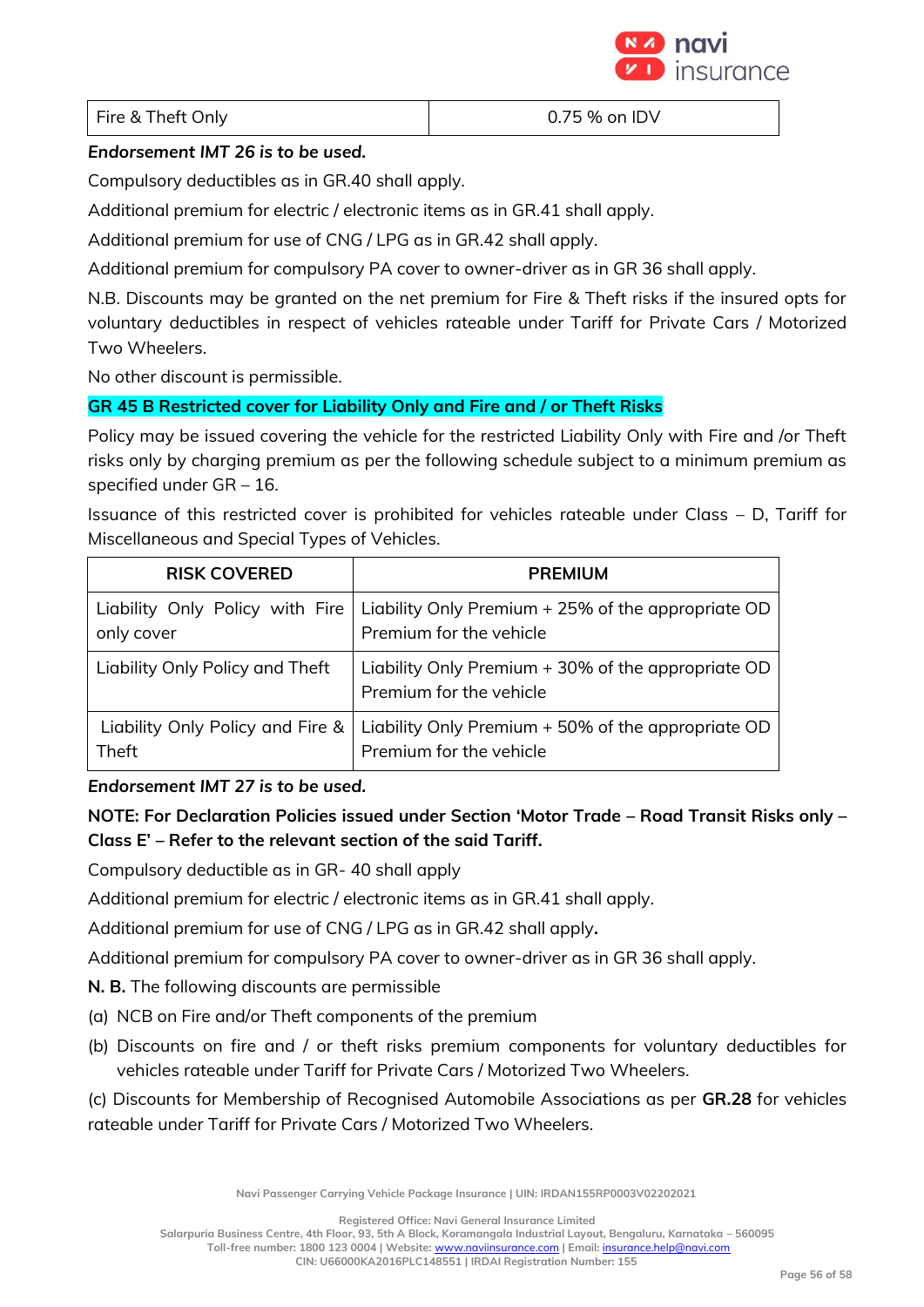

**GR. 46. Vehicles driven by non-conventional source of power.** (IMT/08/2002 dt. 16<sup>th</sup> December, 2002).

"Rating of Private Cars/Taxis and Motorised Two Wheelers running on battery, as approved by RTA, is to be done as under:

Private Cars/Taxis: To be rated as private cars/taxis upto 1000 cc (refer to tariff for private car/commercial vehicles).

Motorised Two Wheelers: To be rated at par with rates applicable for motorised two wheeler of capacity exceeding 150 CC but not exceeding 350 CC (refer to tariff for motorised two wheelers).

For rating of vehicles driven solely by any other non-conventional source of power approved by RTA, reference may be made to TAC"

**GR.47. Towing charges for vehicles met with an Accident (IMT/08/2002 dt. 16<sup>th</sup> December** 2002).

It is permissible to opt for higher towing charges, subject to charging extra premium, as per the following table (in addition to the limit already provided under the Standard Package Policies).

| <b>VEHICLES</b>                                                                                     | <b>ADDITIONAL TOWING</b><br><b>CHARGES OPTED FOR OVER</b><br><b>AND ABOVE THE LIMIT</b><br>PRESCRIBED IN THE POLICY | PREMIUM CHARGEABLE ON THE<br><b>ADDITIONAL AMOUNT OPTED</b><br><b>FOR</b>                                     |  |  |  |
|-----------------------------------------------------------------------------------------------------|---------------------------------------------------------------------------------------------------------------------|---------------------------------------------------------------------------------------------------------------|--|--|--|
| <b>Private Cars</b>                                                                                 | Upto Rs 1500                                                                                                        | 5% on the additional amount opted                                                                             |  |  |  |
| Two Wheelers                                                                                        | Upto Rs 300                                                                                                         | 5% on the additional amount opted                                                                             |  |  |  |
| <b>Commercial Vehicles</b><br>(other than vehicles<br>covered under Motor<br><b>Trade Policies)</b> |                                                                                                                     |                                                                                                               |  |  |  |
| Two Wheelers                                                                                        | Upto Rs 300                                                                                                         | 5% on the additional amount opted                                                                             |  |  |  |
| wheeled<br>Three<br>vehicles                                                                        | Upto Rs 750<br>Exceeding Rs 750<br>but not<br>exceeding Rs 1500                                                     | 5% on additional amount opted<br>5% on the additional amount opted<br>7.5% on the additional amount<br>opted. |  |  |  |
| <b>Taxis</b>                                                                                        | Upto Rs.1500<br>Exceeding Rs.1500<br>but not<br>exceeding Rs.3000.                                                  | 5% on the additional amount opted<br>7.5% on the additional amount<br>opted.                                  |  |  |  |
| Other<br>commercial<br>vehicles                                                                     | Upto Rs. 10, 000<br>Exceeding Rs. 10, 000 but not<br>exceeding Rs. 20, 000.                                         | 5% on the additional amount opted<br>7.5% on the additional amount<br>opted.                                  |  |  |  |
| Vehicles<br>covered                                                                                 | Upto Rs.300                                                                                                         | 5% on the additional amount opted                                                                             |  |  |  |

**Navi Passenger Carrying Vehicle Package Insurance | UIN: IRDAN155RP0003V02202021**

**Registered Office: Navi General Insurance Limited**

**Salarpuria Business Centre, 4th Floor, 93, 5th A Block, Koramangala Industrial Layout, Bengaluru, Karnataka – 560095**